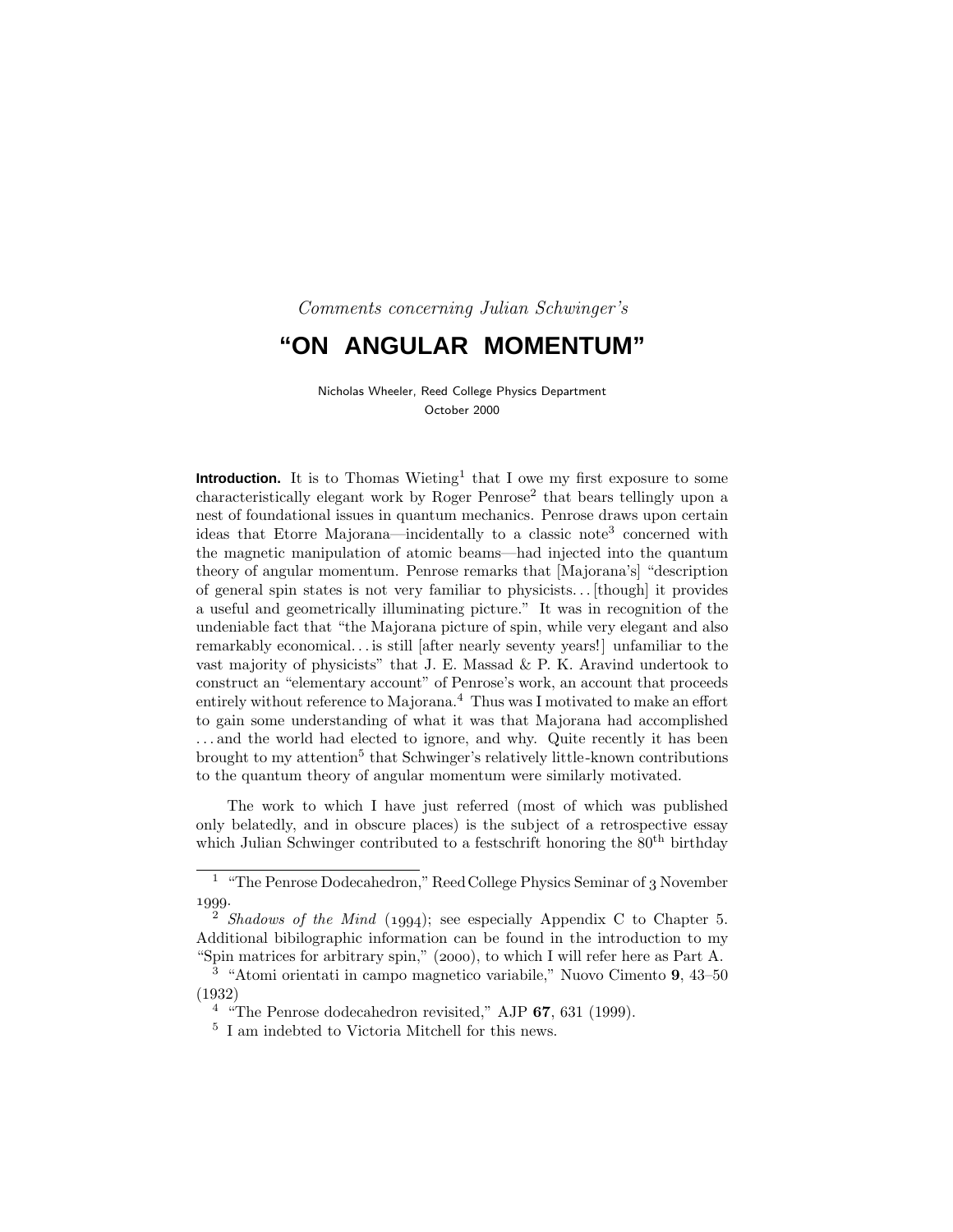of Isidore Rabi.<sup>6</sup> Schwinger (1918–1988) graduated from Columbia University which, but for the intervention of Rabi, would have expelled him for gross neglect of his non-technical classes—in 1936 at the age of seventeen, and stayed on to take his doctorate in 1939. Schwinger considered it to be "a natural" consequence of [his] early association with Rabi and his atomic beam school<sup>7</sup> [that he developed] a protracted fascination with atomic and molecular moments and, more generally, the quantum theory of angular momentum." It was from Rabi that Schwinger became acquainted with Majorana's work, which at first he found "baffling ['...ogni stato sarà rappresentato da 2*j* punti sulla sfera unitaria*...* ' Where did that come from?]." Schwinger promptly resolved that question to his own satisfaction, but remarks that "my answer was only hinted at in a 1937 paper." It is from that paper, $8$  and Schwinger's remarks concerning it, that I now quote:

> " 'The evaluation of [a certain matrix element] may be carried out, for arbitrary *j*, by a method which will not be given here. The results are in complete agreement with those obtained from Majorana's general theorem' (by which I meant formula).' That method was, of course, the explicit construction of an arbitrary angular momentum *j* as a superposition of 2*j* spin  $\frac{1}{2}$ systems. What was thus left implicit (did I then think it of so little consequence?) was actually the most important result in this work..."

Schwinger returned to the subject in 1945 under stimulus of a review article<sup>9</sup> in which Block and Rabi "remarked on the derivation of Majorana's formula from the spin  $\frac{1}{2}$  representation." He undertook to write a paper "supporting the thesis that the expression of symmetry concepts in quantum

<sup>6</sup> A Festschrift for I. I. Rabi (Transactions of the New York Academy of Sciences **38**, 1977). Schwinger's "The Majorana formula" appears on pages 170–172. Two previously unpublished papers ("A note on group theory and quantum mechanics"  $(1945)$  and "The Majorana formula"  $(1959)$ ) are attached as appendices.

<sup>&</sup>lt;sup>7</sup> Rabi ( $1898-1988$ ), who had been a student of Otto Stern, was to receive the Nobel Prize in 1944 for "the resonance method for recording the magnetic properties of the atomic nucleus," work which led to the development of NMR.

<sup>8</sup> "On nonadiabatic processes in homogeneous fields," Phys. Rev. **51**, 648 (1937). The 19-year-old Schwinger states that "the purpose of this paper is to point out that Güttinger equations are incorrect and lead to erroneous results in any case other than that of the rotating field, which he considered. The corrected equations are applied in the calculation of transition probabilities between the various magnetic states of a field precessing with constant angular velocity." The Güttinger reference is to P. Güttinger, "Das Verhalten von Atomen im magnetischen Drehfeld," Zeits. f. Physik **73**, 169 (1931), a reference (one of only two) cited also by Majorana. Schwinger's only other references are to Majorana<sup>3</sup> and a recent paper by Rabi.

<sup>9</sup> Rev. Mod Phys. **17**, 237 (1945).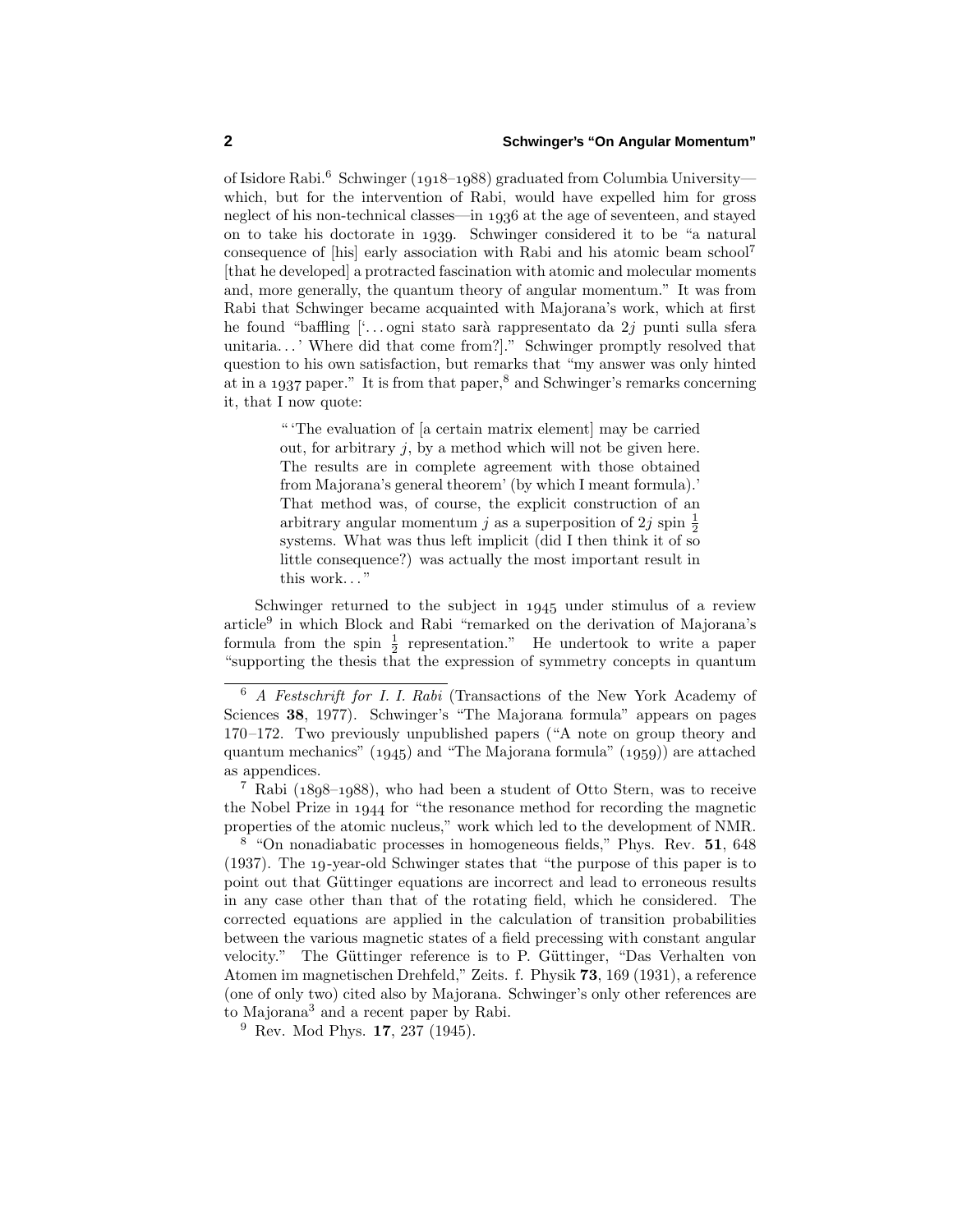## **Introduction 3**

mechanics does not require the injection of group theory as an independent mathematical discipline." Specifically, he proposed to use "elementary quantal operator methods" to obtain "a number of results that have thus far been considered striking examples of the power of group theoretic methods." All of the results in question had to do with rotations/angular momentum, and first on Schwinger's list was Majorana's theorem. But that paper (reproduced in its incomplete state as APPENDIX 1 in the Rabi Festschrift) was never completed a casualty, perhaps, of the quantum electrodynamical work which Schwinger was soon to take up (the Shelter Island conference took place in June  $1947$ ) and for which he was to share a Nobel Prize in 1965.

In 1951 Schwinger wrote "On angular momentum," to which he prepended this

> ABSTRACT: The commutation relations of an arbitrary angular momentum vector can be reduced to those of the harmonic oscillator. This provides a powerful method for constructing & developing the properties of angular momentum eigenvectors. In this paper many known theorems are derived in this way, and some new results obtained. Among the topics treated are the properties of the rotation matrices; the addition of two, three, and four angular momenta; and the theory of tensor operators.

This 88-page monograph—the subject of the present commentary—might be looked upon as a detailed realization (if stripped—except by implication—of the group-theoretic polemics) of the intention Schwinger had formed in 1945. It comprises, in any event, Schwinger's most comprehensive account of a point of view and a body of technique he had been cultivating and advocating since adolescence. But this monograph was never published.<sup>10</sup> And though it contains references to works by Weyl, Güttinger, van der Waerden, Racah and Wigner, it surprisingly does not cite Majorana, nor does it contain any mention of Majorana's theorem/formula.

Schwinger was "made*...* aware, to my chagrin" of the latter oversight by the publication of an elegant little paper by one Alvin Meckler.<sup>11</sup> In response, he wrote a short paper which he submitted to The Physical Review in 1959, but that paper was "rejected by [the famously crusty] Editor S. Goudsmit for reasons that I then found so incomprehensible that I cannot now recall them." The paper appears as APPENDIX 2 in the Rabi Festschrift.

In his brief Festschrift essay Schwinger has one further thing to say about his  $1951$  monograph: citing the footnote that spans pages  $242-245$  in his

<sup>&</sup>lt;sup>10</sup> ... except as USAEC Document NYO-3071, distributed by the Department of Commerce Office of Technical Services, from which I obtained my copy in for 60 cents. "On angular momentum" was reprinted in L. C. Biedenhorn & H. van Dam (editors), Quantum Theory of Angular Momentum  $(1965)$ , which has long been out of print.

<sup>11</sup> "Majorana Formula," Phys. Rev. **111**, 1447 (1958). Meckler was attached to the National Security Agency's Division of Physical Sciences.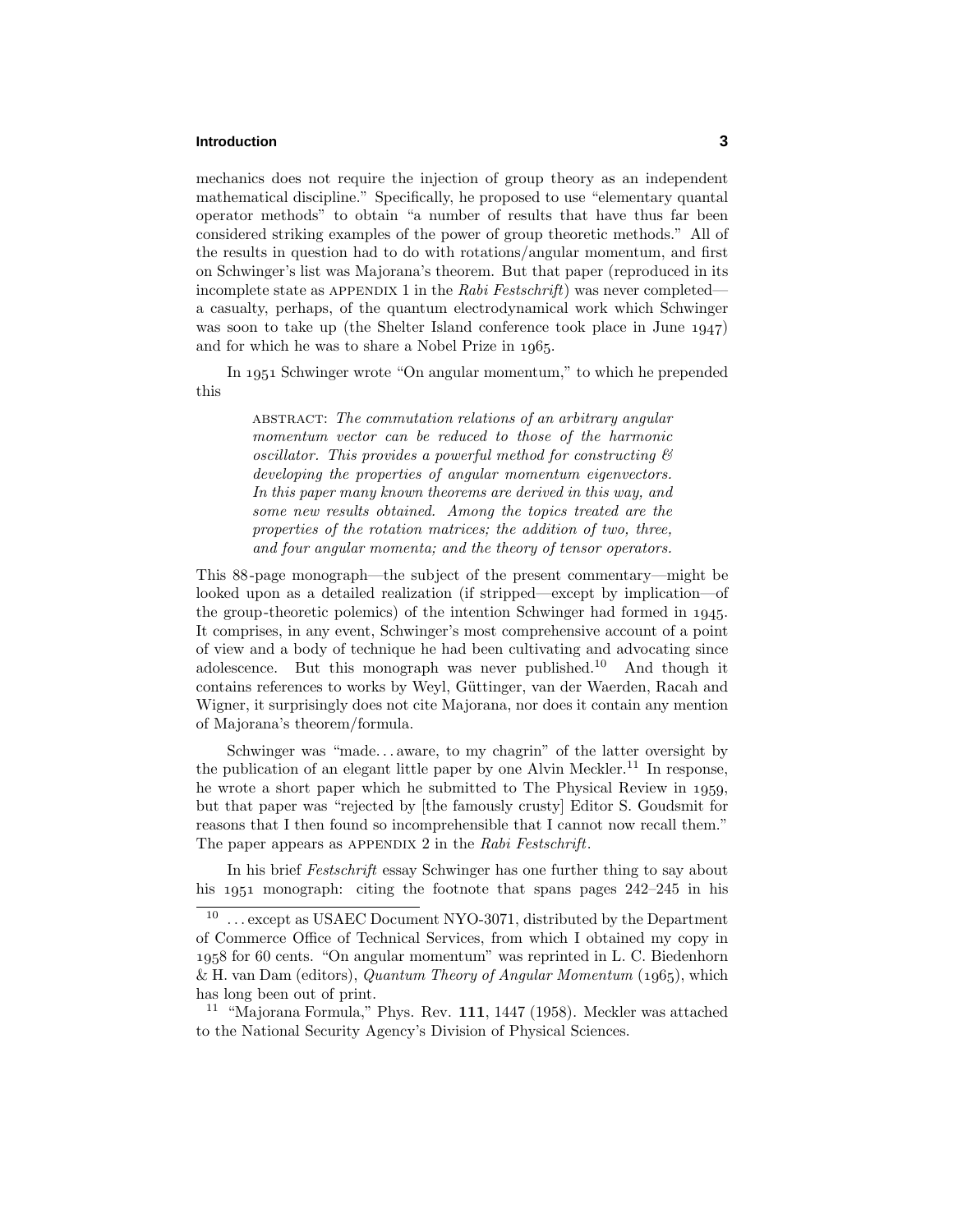Quantum Kinematics and Dynamics, <sup>12</sup> he observes that "the operator construction used in [the] angular momentum representation  $\delta$  [of the 1951 work] can be shown to appear] naturally, at a more elementary level than the multiparticle viewpoint of second quantization."

In his ABSTRACT Schwinger speaks of "oscillators" but not of "second quantization;" here, in reference to that same work, he speaks of second quantization but not of oscillators. It is, in my experience, a general feature of Schwinger's expository style that he achieves swift elegance—and has acquired the reputation of a "difficult" author—by neglecting to inform his readers*...* in so many plain words*...* what he has assumed, what his symbols are intended to mean. Such information the reader is expected to glean inferentially, from context, from details of the elegant dances in which those symbols indulge: "Schwinger must mean this, else what he writes would be meaningless."

Such, in brief, is the context in which I read "On angular momentum," and the reason that I consider the reading to carry with it an obligation to write. One wonders why Schwinger's work in this sphere is so *little* read. Difficulty—part stylistic, part because the monograph is so crudely typed as to be almost unreadable—may account for some if it. But perhaps Schwinger was a victim also—as was Kramers before  $\lim^{13}$ —of what might be called the "group-theoretic hegemony," which especially in the quantum theory of angular momentum has been entrenched throughout virtually the entire history of quantum mechanics.

It is interesting to reflect that the body of work discussed above radiates from a "Where did that come from?" that the 17-year-old Schwinger asked of a remark which the 26-year-old Majorana had considered too obvious to require detailed explanation.

# **BACKGROUND**

**Classical isotropic oscillator.** Look to the isotropic 2-dimensional classical harmonic oscillator

$$
H(p_1, p_2, x_1, x_2) \equiv \frac{1}{2m} \left\{ (p_1^2 + p_2^2) + m^2 \omega^2 (x_1^2 + x_2^2) \right\}
$$
 (1.1)

$$
= \frac{1}{2}\hbar\omega\left\{q_1^2 + q_2^2 + y_1^2 + y_2^2\right\} \tag{1.2}
$$

$$
= \hbar \omega \left\{ a_1^* a_1 + a_2^* a_2 \right\} \tag{1.3}
$$

 $12$  This project was started and abandoned in 1955. The typed notes, of which I have treasured a copy since about 1957, were published in their incomplete state in  $1970$ .

 $13$  See pages  $7-8$  in "Spin matrices for arbitrary spin" (2000) for remarks derived from Max Dresden's H. A. Kramers: Betweeen Tradition and Revolution  $(1987).$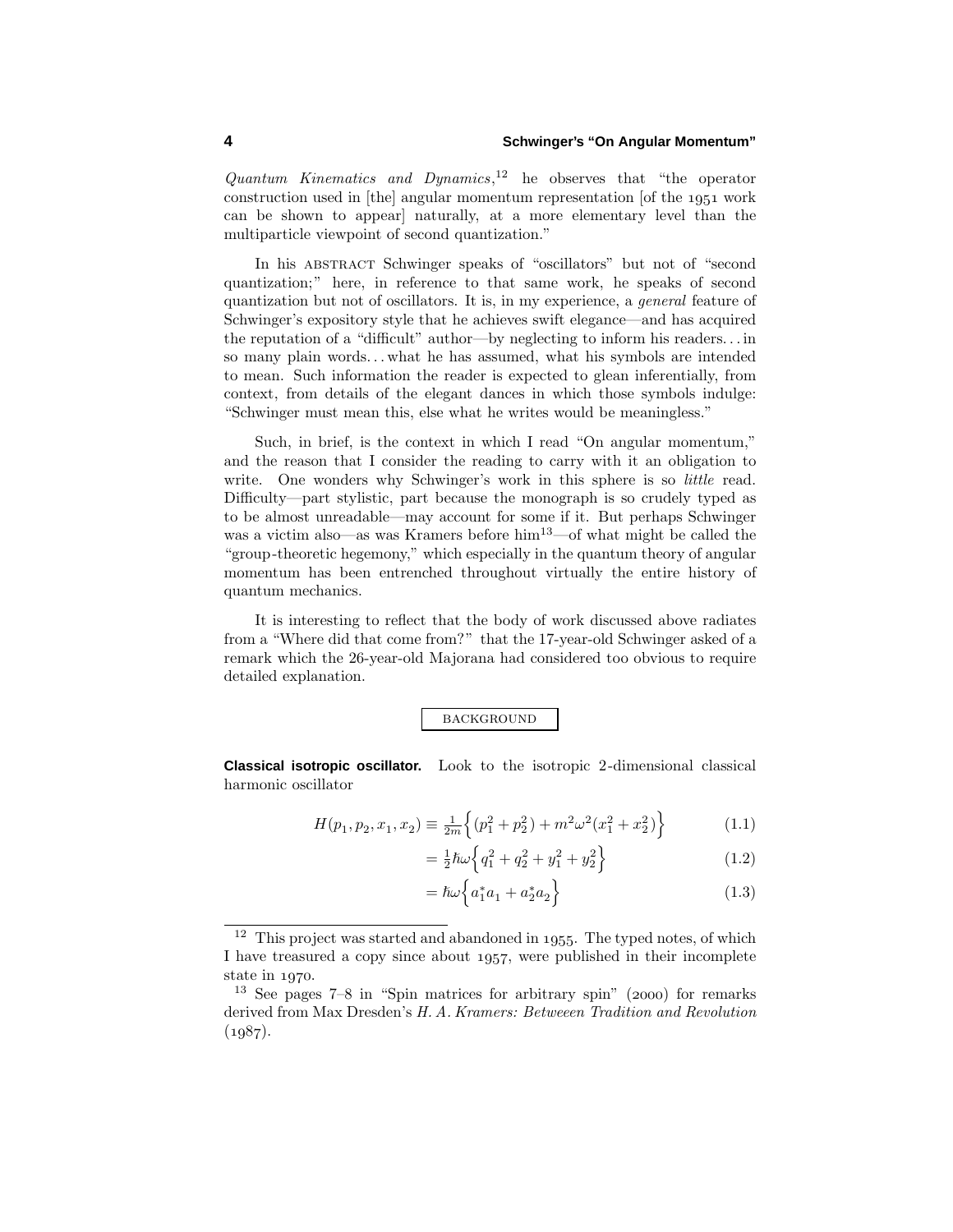### **Background: Classical isotropic oscillator 5**

 $where<sup>14</sup>$ 

$$
y \equiv \sqrt{\frac{m\omega^2}{\hbar \omega}} x \quad \text{and} \quad q \equiv \sqrt{\frac{1}{m \cdot \hbar \omega}} p \tag{2.1}
$$

are dimensionless (subscripts surpressed), and

$$
a \equiv \frac{1}{\sqrt{2}} \{ y + iq \} \quad ; \quad a^* \equiv \frac{1}{\sqrt{2}} \{ y - iq \}
$$
 (2.2)

are, it should be noted, complex-valued.

From  $[x_1, p_1] = [x_2, p_2] = 1$  (all other Poisson brackets constructable from  $x_1, p_1, x_2$  and  $p_2$  vanish) obtain

$$
[y, q] = \hbar^{-1} : \begin{cases} \text{identical subscripts surpressed,} \\ \text{other brackets vanish} \end{cases}
$$

whence

 $[a_1^*, a_1] = [a_2^*, a_2] = \frac{i}{\hbar}$  : all other *a*-brackets vanish

of which

$$
\left[a_r^*, a_s\right] = \frac{i}{\hbar} \delta_{rs} \tag{3}
$$

provides a useful summary.

Construct the complex 2-vector

$$
\boldsymbol{a} \equiv \begin{pmatrix} a_1 \\ a_2 \end{pmatrix} \tag{4}
$$

Adopt the usual definitions of the traceless hermitian Pauli matrices

$$
\boldsymbol{\sigma}_0 \equiv \begin{pmatrix} 1 & 0 \\ 0 & 1 \end{pmatrix}, \ \boldsymbol{\sigma}_1 \equiv \begin{pmatrix} 0 & 1 \\ 1 & 0 \end{pmatrix}, \ \boldsymbol{\sigma}_2 \equiv \begin{pmatrix} 0 & -i \\ i & 0 \end{pmatrix}, \ \boldsymbol{\sigma}_3 \equiv \begin{pmatrix} 1 & 0 \\ 0 & -1 \end{pmatrix}
$$

and form the real-valued observables

$$
Q_{\mu} \equiv \mathbf{a}^{\dagger} \boldsymbol{\sigma}_{\mu} \mathbf{a} \quad : \quad \mu = 0, 1, 2, 3 \tag{5}
$$

Explicitly<sup>15</sup>

$$
Q_0 = a_1^* a_1 + a_2^* a_2
$$
  
\n
$$
Q_1 = a_1^* a_2 + a_2^* a_1
$$
  
\n
$$
Q_2 = -i(a_1^* a_2 - a_2^* a_1)
$$
  
\n
$$
Q_3 = a_1^* a_1 - a_2^* a_2
$$
\n(6)

It is a quick implication of the commutation relations (3) that

$$
\left[\boldsymbol{a}^{\mathrm{t}}\mathbb{M}\boldsymbol{a},\boldsymbol{a}^{\mathrm{t}}\mathbb{N}\boldsymbol{a}\right]=\tfrac{1}{i\hbar}\boldsymbol{a}^{\mathrm{t}}\left[\mathbb{M},\mathbb{N}\right]\boldsymbol{a} \;:\; \text{any } 2\times 2 \text{ matrices } \mathbb{M} \text{ and } \mathbb{N} \tag{7}
$$

<sup>14</sup> For more detailed discussion of what is, after all, standard material, see "Ellipsometry"  $(1999)$  p.63, from which I take my notation.

<sup>15</sup> Beware: in "Ellipsometry" I had reason to adopt Stokes' conventions rather than Pauli's, so the *Q*'s described there at (163) are cyclic permutations of those described below.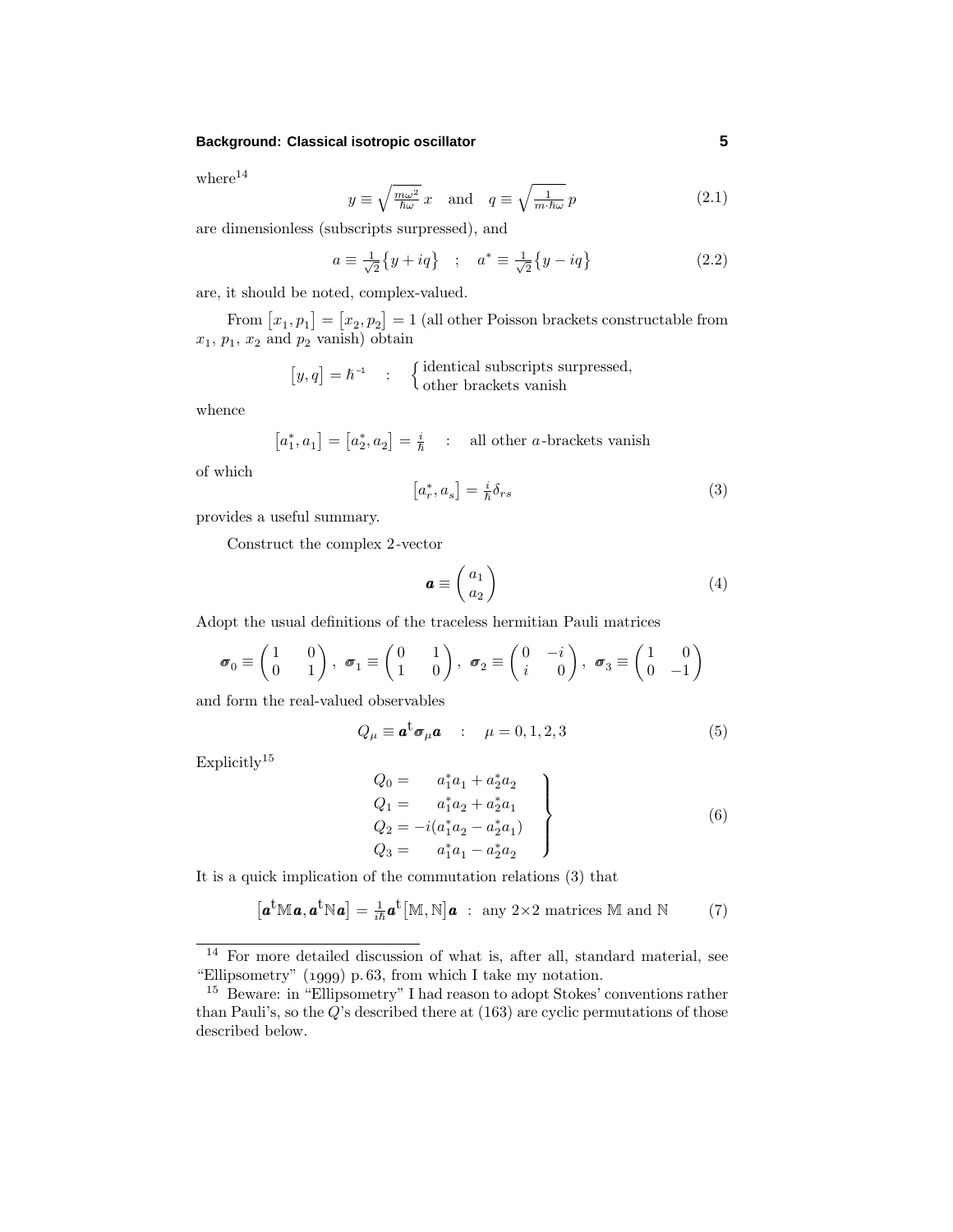so from  $H = \hbar \omega Q_0 = \hbar \omega \mathbf{a}^{\dagger} \mathbf{a}$  it follows that each of the  $Q_\mu$  is a constant of the motion

$$
[H, Q_{\mu}] = 0 \quad : \quad \mu = 0, 1, 2, 3 \tag{8}
$$

while from a familiar commutation property of the Pauli matrices

$$
[\boldsymbol{\sigma}_1, \boldsymbol{\sigma}_2] = 2i\boldsymbol{\sigma}_3, \quad [\boldsymbol{\sigma}_2, \boldsymbol{\sigma}_3] = 2i\boldsymbol{\sigma}_1, \quad [\boldsymbol{\sigma}_3, \boldsymbol{\sigma}_1] = 2i\boldsymbol{\sigma}_2
$$

we obtain Poisson bracket relations

$$
\begin{aligned}\n[Q_1, Q_2] &= \frac{2}{\hbar} Q_3 \\
[Q_2, Q_3] &= \frac{2}{\hbar} Q_1 \\
[Q_3, Q_1] &= \frac{2}{\hbar} Q_2\n\end{aligned}
$$
\n(9)

The observables

$$
J_k \equiv \frac{\hbar}{2} Q_k \qquad ; \qquad k = 1, 2, 3 \tag{10}
$$

have (as the Lie generators of canonical transformations are in all cases obligated to have) the physical dimensions of angular momentum (i.e., of action). They satisfy

$$
\begin{aligned}\n[J_1, J_2] &= J_3 \\
[J_2, J_3] &= J_1 \\
[J_3, J_1] &= J_2\n\end{aligned}
$$
\n(11)

from which they emerge as the generators, within 4-dimensional phase space, of a representation of  $O(3)$ , the "accidental symmetry group"<sup>16</sup> of the isotropic oscillator—a system which on its face possesses only the  $O(2)$  symmetry generated by

$$
J_2 = \frac{1}{2}(x_1 p_2 - x_2 p_1)
$$

We observe finally that

$$
Q_0^2 - Q_1^2 - Q_2^2 - Q_3^2 = 0 \tag{12}
$$

Evidently the observables  $Q_\mu$ , since subject to that constraint, cannot be specified independently.<sup>17</sup>

<sup>16</sup> For a good short introduction to this concept see H. V. McIntosh, "On accidental degeneracy in classical & quantum mechanics," AJP **27**, 620 (1959). See also footnote 20 in "Classical/quantum theory of 2-dimensional hydrogen,"  $(February 1999).$ 

<sup>17</sup> Classical harmonic oscillators trace elliptical curves in configuration space. Identical curves are—for other physical reasons—traced by the flying *E* -vector of an on-rushing electromagnetic plane wave. We are not surprised, therefore, to discover that Stokes' theory of optical polarization makes tacit use of some mathematical machinery quite similar to that just reviewed*...* and that an equation of the form (12) plays a prominent role in Stokes' theory. Reversing the traffic of ideas, we can look upon the  $Q_{\mu}$  as mechanical analogs of the optical Stokes parameters  $S_\mu$ , and use Stokes' theory to answer mechanical questions. It becomes in this light clear that/how the conserved expressions  $Q_\mu$  serve to describe the size/orientation/ellipticity/circulatory sense of the mechanical trajectory.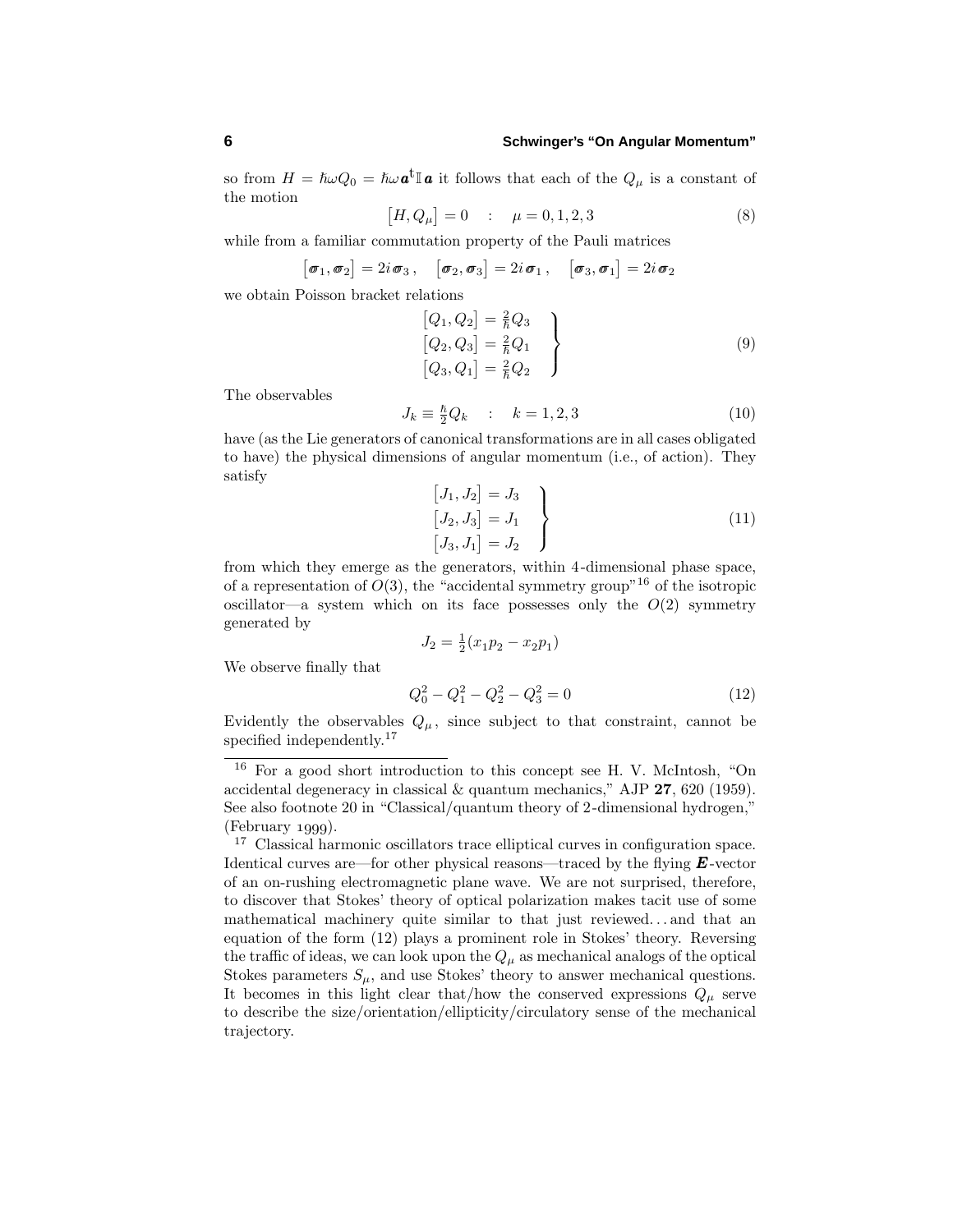**Isotropic quantum oscillator.** Look now to the parallel *quantum* theory of an isotropic oscillator. We have

$$
\mathbf{H} \equiv \frac{1}{2m} \left\{ (\mathbf{p}_1^2 + \mathbf{p}_2^2) + m^2 \omega^2 (\mathbf{x}_1^2 + \mathbf{x}_2^2) \right\}
$$
 (13.1)

$$
= \frac{1}{2}\hbar\omega\left\{\mathbf{q}_1^2 + \mathbf{q}_2^2 + \mathbf{y}_1^2 + \mathbf{y}_2^2\right\} \tag{13.2}
$$

$$
= \hbar\omega \left\{ \mathbf{a}_1^+ \mathbf{a}_1 + \mathbf{a}_2^+ \mathbf{a}_2 + \left(\frac{1}{2} + \frac{1}{2}\right) \mathbf{I} \right\} \tag{13.3}
$$

where

$$
\mathbf{y} \equiv \sqrt{\frac{m\omega^2}{\hbar \omega}} \mathbf{x} \quad \text{and} \quad \mathbf{q} \equiv \sqrt{\frac{1}{m \cdot \hbar \omega}} \mathbf{p}
$$
 (14.1)

are dimensionless self-adjoint operators (again subscripts have been surpressed), and the operators

$$
\mathbf{a} \equiv \frac{1}{\sqrt{2}} \{ \mathbf{y} + i \mathbf{q} \} \quad ; \quad \mathbf{a}^+ \equiv \frac{1}{\sqrt{2}} \{ \mathbf{y} - i \mathbf{q} \}
$$
 (14.2)

are not self-adjoint, and therefore do not represent "observables:" they are the familiar step-down/up "ladder operators," which were first introduced into oscillator theory by Dirac,<sup>18</sup> were generalized by Schrödinger in  $1940$ ,<sup>19</sup> and are encountered today in most elementary texts.<sup>20</sup>

From  $\begin{bmatrix} \mathbf{x}_1, \mathbf{p}_1 \end{bmatrix} = \begin{bmatrix} \mathbf{x}_2, \mathbf{p}_2 \end{bmatrix} = 1$  (all other commutators constructable from  $\mathbf{x}_1$ ,  $\mathbf{p}_1$ ,  $\mathbf{x}_2$  and  $\mathbf{p}_2$  vanish) obtain

$$
\big[\mathbf{y},\mathbf{q}\big]=\hbar^{-1}\big[\mathbf{x},\mathbf{p}\big]=i\mathbf{I}\quad:\quad\big\{\text{identical subscripts surpressed},\\\text{other commutators vanish}
$$

whence

$$
\begin{bmatrix}a_1^+,a_1\end{bmatrix}=\begin{bmatrix}a_2^+,a_2\end{bmatrix}=-\mathbf{I}\quad:\quad\text{all other $a$-commutators vanish}
$$

of which

$$
\mathbf{a}_r^+, \mathbf{a}_s] = -\delta_{rs} \mathbf{I} \tag{15}
$$

provides a useful summary.

Construct (simply as a notational device) vectors with operator-valued elements

$$
\boldsymbol{a} \equiv \begin{pmatrix} \mathbf{a}_1 \\ \mathbf{a}_2 \end{pmatrix} \quad \text{and} \quad \boldsymbol{a}^{\dagger} \equiv (\mathbf{a}_1^+ \quad \mathbf{a}_2^+) \tag{16}
$$

ſ

<sup>&</sup>lt;sup>18</sup> Principles of Quantum Mechanics (2<sup>nd</sup> edition 1935), §34.

 $^{19}$  See L. Infeld & T. E. Hull, "The factorization method," Rev. Mod. Phys. **23**, 21 (1951) for additional references and indication of what became of Dirac's pretty idea. For its more recent adventures, see Chapter I in Christopher Lee's thesis, "Supersymmetric Quantum Mechanics" (Reed College, 1999).

 $20$  See, for example, David Griffiths' Introduction to Quantum Mechanics  $(1994), §2.3.1.$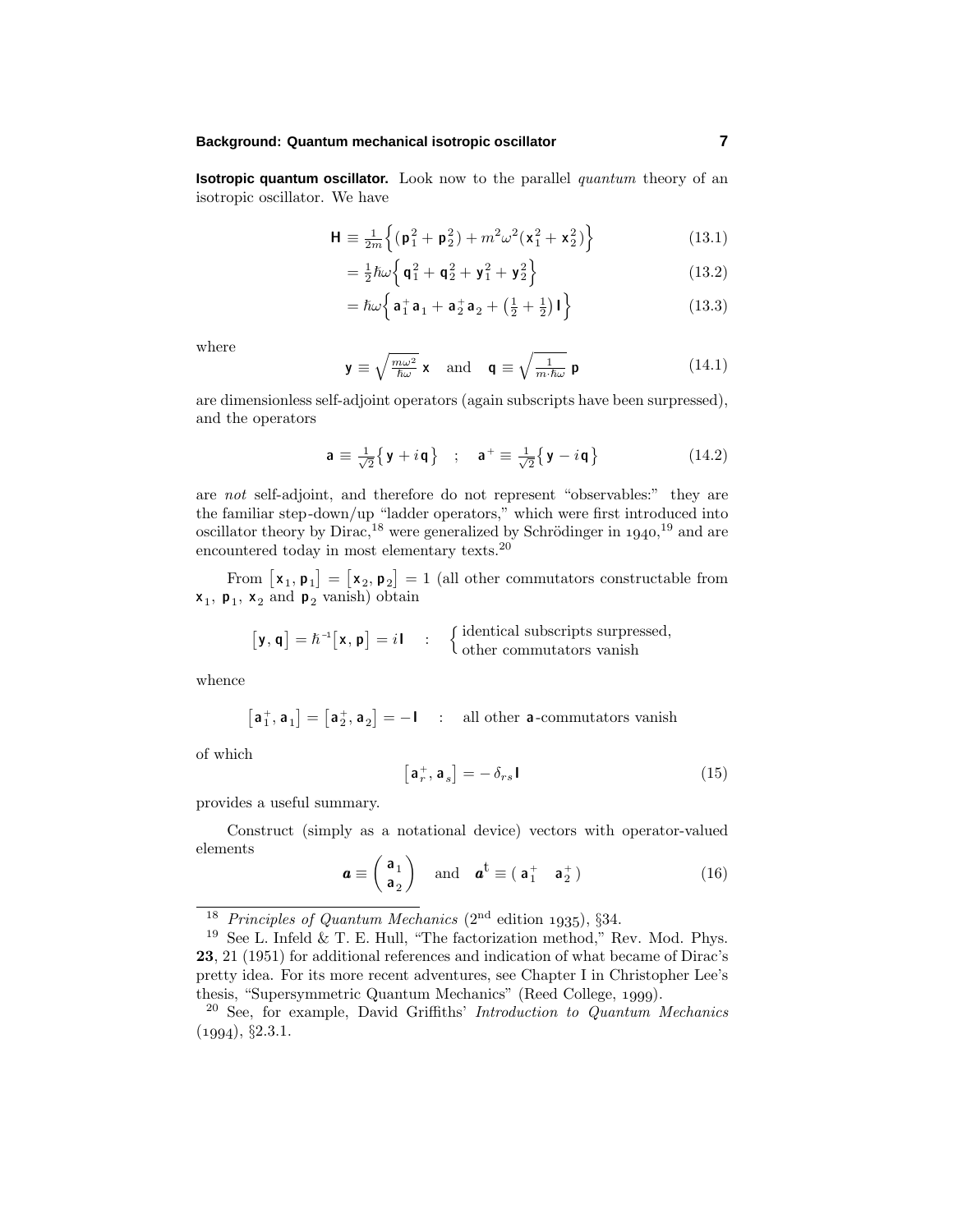and from them construct the dimensionless hermitian operators (observables)

$$
\mathbf{Q}_{\mu} \equiv \mathbf{a}^{\mathrm{t}} \boldsymbol{\sigma}_{\mu} \mathbf{a} \quad : \quad \mu = 0, 1, 2, 3 \tag{17}
$$

Explicitly

$$
\begin{array}{c}\n\mathbf{Q}_0 = \mathbf{a}_1^+ \mathbf{a}_1 + \mathbf{a}_2^+ \mathbf{a}_2 \\
\mathbf{Q}_1 = \mathbf{a}_1^+ \mathbf{a}_2 + \mathbf{a}_2^+ \mathbf{a}_1 \\
\mathbf{Q}_2 = -i(\mathbf{a}_1^+ \mathbf{a}_2 - \mathbf{a}_2^+ \mathbf{a}_1) \\
\mathbf{Q}_3 = \mathbf{a}_1^+ \mathbf{a}_1 - \mathbf{a}_2^+ \mathbf{a}_2\n\end{array}
$$
\n(18)

The quantum analog of the pretty identity  $(7)$  reads<sup>21</sup>

$$
\left[\boldsymbol{a}^{\mathrm{t}}\mathbb{M}\boldsymbol{a},\boldsymbol{a}^{\mathrm{t}}\mathbb{N}\boldsymbol{a}\right]=\boldsymbol{a}^{\mathrm{t}}\left[\mathbb{M},\mathbb{N}\right]\boldsymbol{a}\tag{19}
$$

where  $M$  and  $N$  are any  $2\times 2$  matrices with number-valued elements. Therefore

$$
\left[\mathbf{Q}_0, \mathbf{Q}_1\right] = \left[\mathbf{Q}_0, \mathbf{Q}_2\right] = \left[\mathbf{Q}_0, \mathbf{Q}_3\right] = \mathbf{0} \tag{20.1}
$$

$$
\begin{bmatrix}\n\mathbf{Q}_1, \mathbf{Q}_2\n\end{bmatrix} = 2i\mathbf{Q}_3
$$
\n
$$
\begin{bmatrix}\n\mathbf{Q}_2, \mathbf{Q}_3\n\end{bmatrix} = 2i\mathbf{Q}_1
$$
\n
$$
\begin{bmatrix}\n\mathbf{Q}_3, \mathbf{Q}_1\n\end{bmatrix} = 2i\mathbf{Q}_2
$$
\n(20.2)

The associated observables

$$
\mathbf{J}_k \equiv \frac{\hbar}{2} \mathbf{Q}_k \quad : \quad k = 1, 2, 3 \tag{21}
$$

possess the physical dimension of—and the commutation properties

$$
\begin{aligned}\n\begin{bmatrix}\n\mathbf{J}_1, \mathbf{J}_2\n\end{bmatrix} &= i\hbar \mathbf{J}_3\\
\begin{bmatrix}\n\mathbf{J}_2, \mathbf{J}_3\n\end{bmatrix} &= i\hbar \mathbf{J}_1\\
\begin{bmatrix}\n\mathbf{J}_3, \mathbf{J}_1\n\end{bmatrix} &= i\hbar \mathbf{J}_2\n\end{aligned}
$$
\n(22)

quantum mechanically characteristic of—angular momentum. The "accidental" intrusion of *O*(3) into the dynamics of a centrally-symmetric 2-dimensional system is, of course, no less surprising when encountered in quantum theory than it was when encountered in the classical oscillator theory.

Working from (18) with the aid of (15) we find

$$
Q_1^2 + Q_2^2 + Q_3^2 = Q_0^2 + 2Q_0
$$
 (23)

where the second term on the right, which has no counterpart in  $(12)$ , is an artifact of non-commutativity; in **J**-language the preceding equation becomes

$$
\mathbf{J}^2 \equiv \mathbf{J}_1^2 + \mathbf{J}_2^2 + \mathbf{J}_3^2 = \mathbf{J}_0^2 + \hbar \mathbf{J}_0 \tag{24}
$$

<sup>&</sup>lt;sup>21</sup> The short argument: use  $i\hbar[a^*, a] = -1 \longmapsto [a^+, a] = -1$ .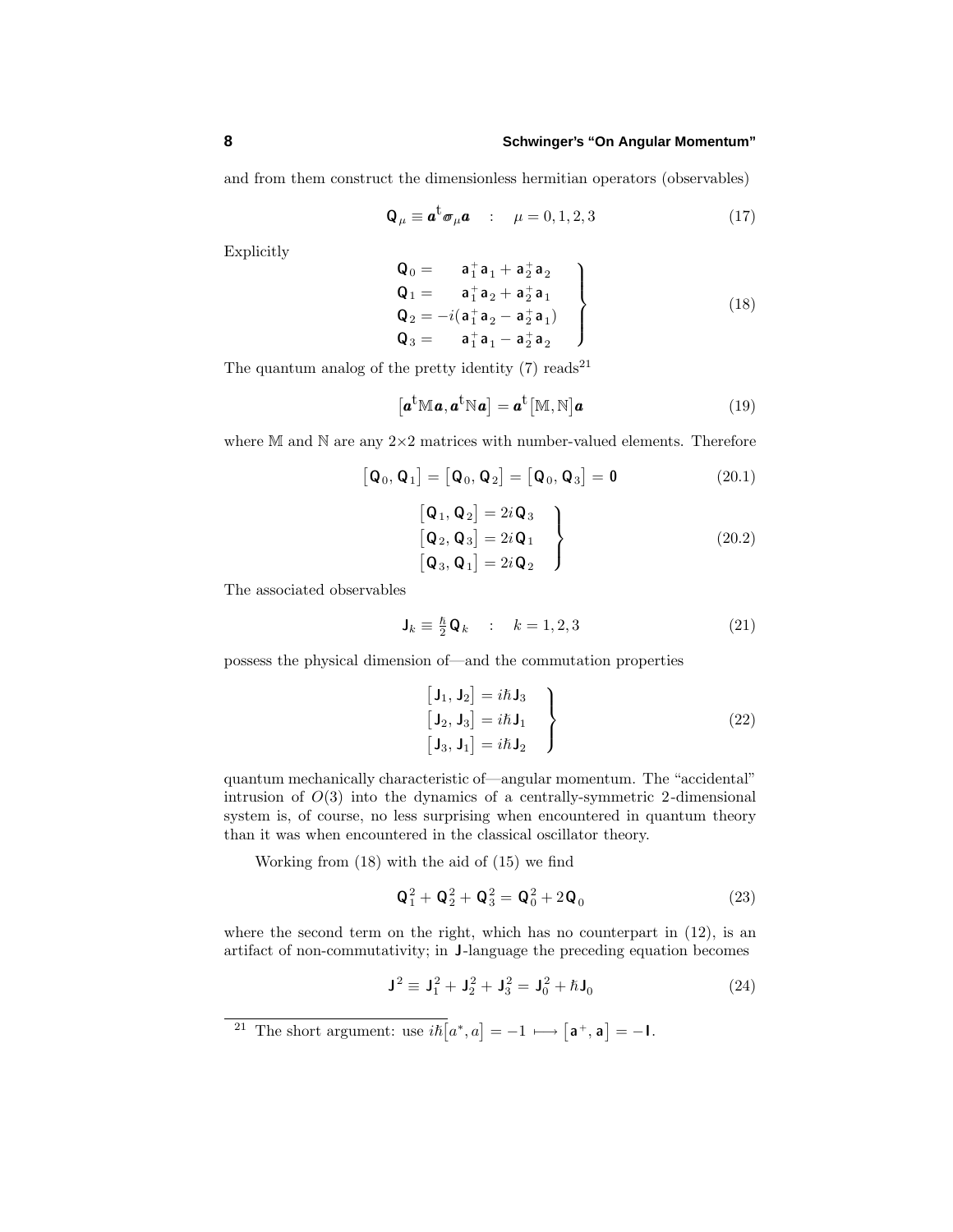where the second term on the right vanishes in the classical limit  $\hbar \downarrow 0$ . It follows now from (20.1) that

$$
\left[\mathbf{J}^2, \mathbf{J}_1\right] = \left[\mathbf{J}^2, \mathbf{J}_2\right] = \left[\mathbf{J}^2, \mathbf{J}_3\right] = \mathbf{0} \tag{25}
$$

Equations (22) and (25) are familiar from the quantum theory of angular momentum, though they pertain here to the theory of 2-dimensional isotropic oscillators. Quoting now from McIntosh:<sup>16</sup>

> Perhaps one of the most interesting aspects of the theory of the two-dimensional harmonic oscillator has been the use made of it by Schwinger to develop the theory of angular momentum,  $10$ by exploiting the appearance of the three-dimensional rotation group as the symmetry group of the plane isotropic harmonic oscillator. In Schwinger's paper the language is that of secondquantized field theory, and of course no connection is made with the theory of accidental degeneracy. Nevertheless the two theories are intimately related, and a very far-reaching theory of angular momentum may be created by the use of*...* properties of the harmonic oscillator.

At this point in angular momentum theory it is standard to introduce (as computational aids) non-hermitian operators

$$
\mathbf{J}_{+} \equiv \mathbf{J}_{1} + i \mathbf{J}_{2} = \hbar \mathbf{a}_{1}^{+} \mathbf{a}_{2} \n\mathbf{J}_{-} \equiv \mathbf{J}_{1} - i \mathbf{J}_{2} = \hbar \mathbf{a}_{2}^{+} \mathbf{a}_{1}
$$
\n(26)

and to observe that  $22$ 

$$
\left[\mathbf{J}^2, \mathbf{J}_+\right] = \left[\mathbf{J}^2, \mathbf{J}_-\right] = \mathbf{0} \tag{27}
$$

$$
\begin{bmatrix} \mathbf{J}_3, \mathbf{J}_+ \end{bmatrix} = +\hbar \mathbf{J}_+ \qquad \qquad (28)
$$

It is from (28) that (a few steps down the road)  $J_{+}$  and  $J_{-}$  acquire significance as "step-up/down operators" (in Griffiths' terminology: "raising and lowering operators"). Notice, however, that at (26) those operators are presented now in a "factored" form not standard to textbook treatments of angular momentum.

**Bosonic populations of 2-state systems.** Introduce "indistinguishability" into the quantum theory of many-particle systems. The resulting "quantum field theory" comes in two flavors, according as the particles are

BOSONS : 
$$
\Psi(\boldsymbol{x}_1, \boldsymbol{x}_2, ..., \boldsymbol{x}_n)
$$
 is totally symmetric  
FERMIONS :  $\Psi(\boldsymbol{x}_1, \boldsymbol{x}_2, ..., \boldsymbol{x}_n)$  is totally antisymmetric

<sup>&</sup>lt;sup>22</sup> Compare Griffiths'  $\S 4.3.1$ <sup>20</sup> and notice how relatively simple is the present line of argument (the details of which I have omitted). That simplicity traces to our ability to "factor"  $J_+$  and  $J_-$ , which we acquired at the ='s in (26). This remark exposes the algebraic secret of Schwinger's success, the force of McIntosh's observation.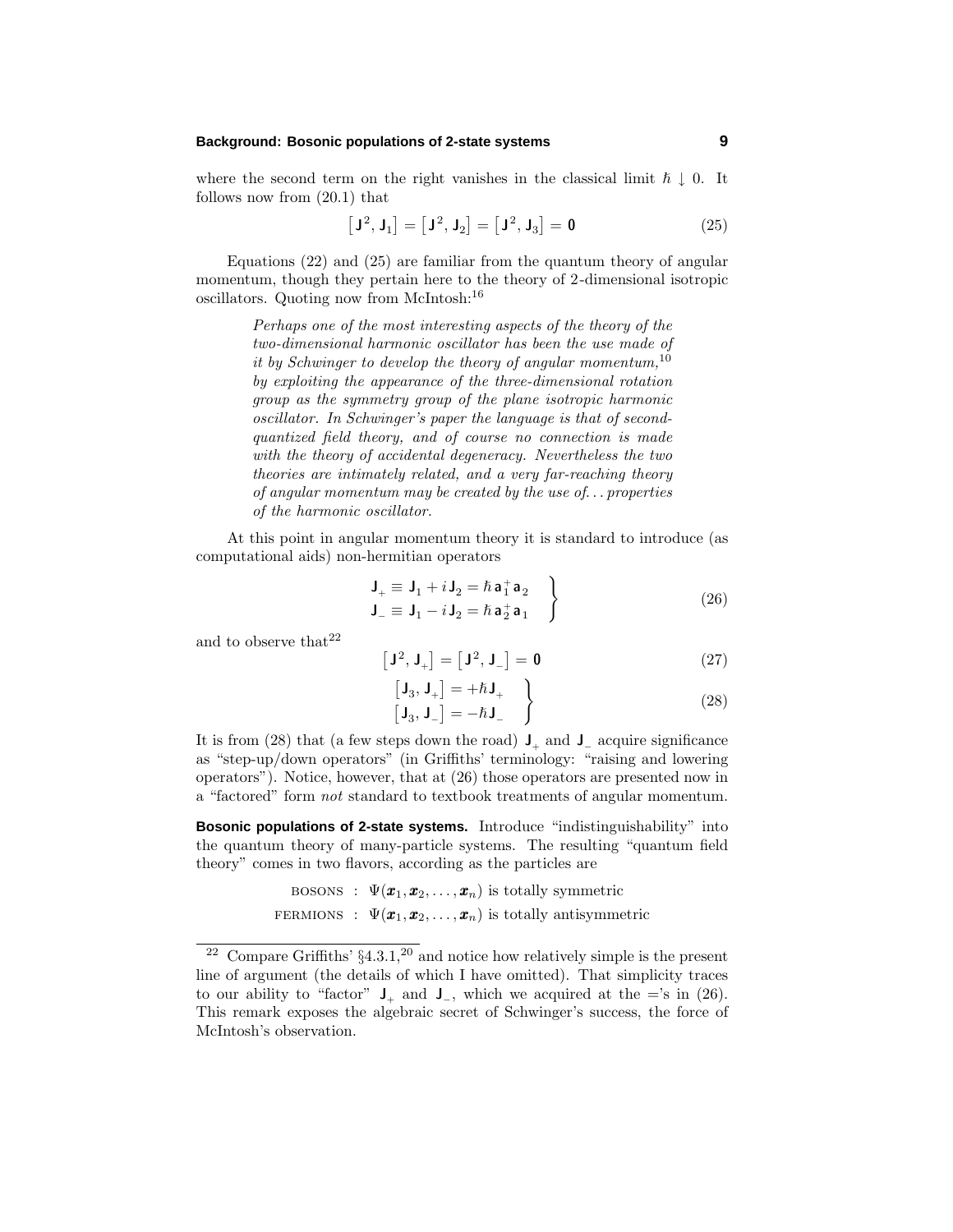It is assured in either case that  $\Psi^*\Psi$  is permutationally invariant. In both cases one encounters populations of "annihilation operators"  $a_r$  and of associated "creation operators"  $a_s^+$  which are found satisfy

$$
\mathbf{a}_r \mathbf{a}_s^+ - \mathbf{a}_s^+ \mathbf{a}_r = \delta_{rs} \mathbf{I} \quad : \quad \text{bosonic case} \tag{29.1}
$$

$$
\mathbf{a}_r \mathbf{a}_s^+ + \mathbf{a}_s^+ \mathbf{a}_r = \delta_{rs} \mathbf{I} \quad : \quad \text{fermionic case} \tag{29.2}
$$

I digress to review the origin of those statements in order to emphasize that, while  $(29.1)$  is formally identical to  $(15)$ , it has an entirely different meaning.

Let  $\mathfrak{S}$  be a quantum system, and write  $\mathfrak{S}^n \equiv \mathfrak{S}_1 \times \mathfrak{S}_2 \times \cdots \times \mathfrak{S}_n$  to signify the composite system constructed from  $n$  individually labled copies of  $\mathfrak{S}$ . The question before us—How to describe the *state* of  $\mathfrak{S}^n$ ?—is "pre-dynamical;" we have, therefore, no immediate interest in the Hamiltonian that impells motion with  $\mathfrak{S}$ , or in the distinction between "mental" composites and "physically interactive" composites.

Let us assume  $\mathfrak S$  to be an *N*-state system. It is this assumption that separates the following material from more standard accounts<sup>23</sup> of our subject. The state space of  $\mathfrak S$  has, by force of this assumption, become an *N*-dimensional complex vector space V. As an expository convenience I will set  $N = 3$ , though in the end we will have special interest in the case  $N = 2$ ; to describe the state of S we write

$$
|\psi) = \psi_1|1\rangle + \psi_2|2\rangle + \psi_3|3\rangle = \begin{pmatrix} \psi_1 \\ \psi_2 \\ \psi_3 \end{pmatrix}
$$
 (30.1)

where

$$
|1\rangle \equiv \begin{pmatrix} 1 \\ 0 \\ 0 \end{pmatrix}, \quad |2\rangle \equiv \begin{pmatrix} 0 \\ 1 \\ 0 \end{pmatrix}, \quad |3\rangle \equiv \begin{pmatrix} 0 \\ 0 \\ 1 \end{pmatrix} \tag{30.2}
$$

refer to some orthonormal basis in  $\nu$ .

Look not to the simplest composite system,  $\mathfrak{S}^2 \equiv \mathfrak{S}_1 \times \mathfrak{S}_2$ . If  $\mathfrak{S}_1$  is in state  $|\alpha\rangle$  and  $\mathfrak{S}_2$  is in state  $|\beta\rangle$ , then to describe the state of  $\mathfrak{S}^2$  we construct

$$
|\psi) \equiv |\alpha\rangle \otimes |\beta\rangle = \begin{pmatrix} \alpha_1 \beta_1 \\ \alpha_1 \beta_2 \\ \alpha_2 \beta_1 \\ \alpha_2 \beta_2 \\ \alpha_3 \beta_1 \\ \alpha_3 \beta_2 \\ \alpha_3 \beta_3 \end{pmatrix} = \sum_{r,s} \alpha_r \beta_s |r,s \rangle \quad \text{with} \quad |r,s\rangle \equiv |r\rangle \otimes |s\rangle
$$

 $23$  See, for example, Chapter 6 in S. S. Schweber, *Introduction to Relativistic*  $Quantum Field Theory (1961).$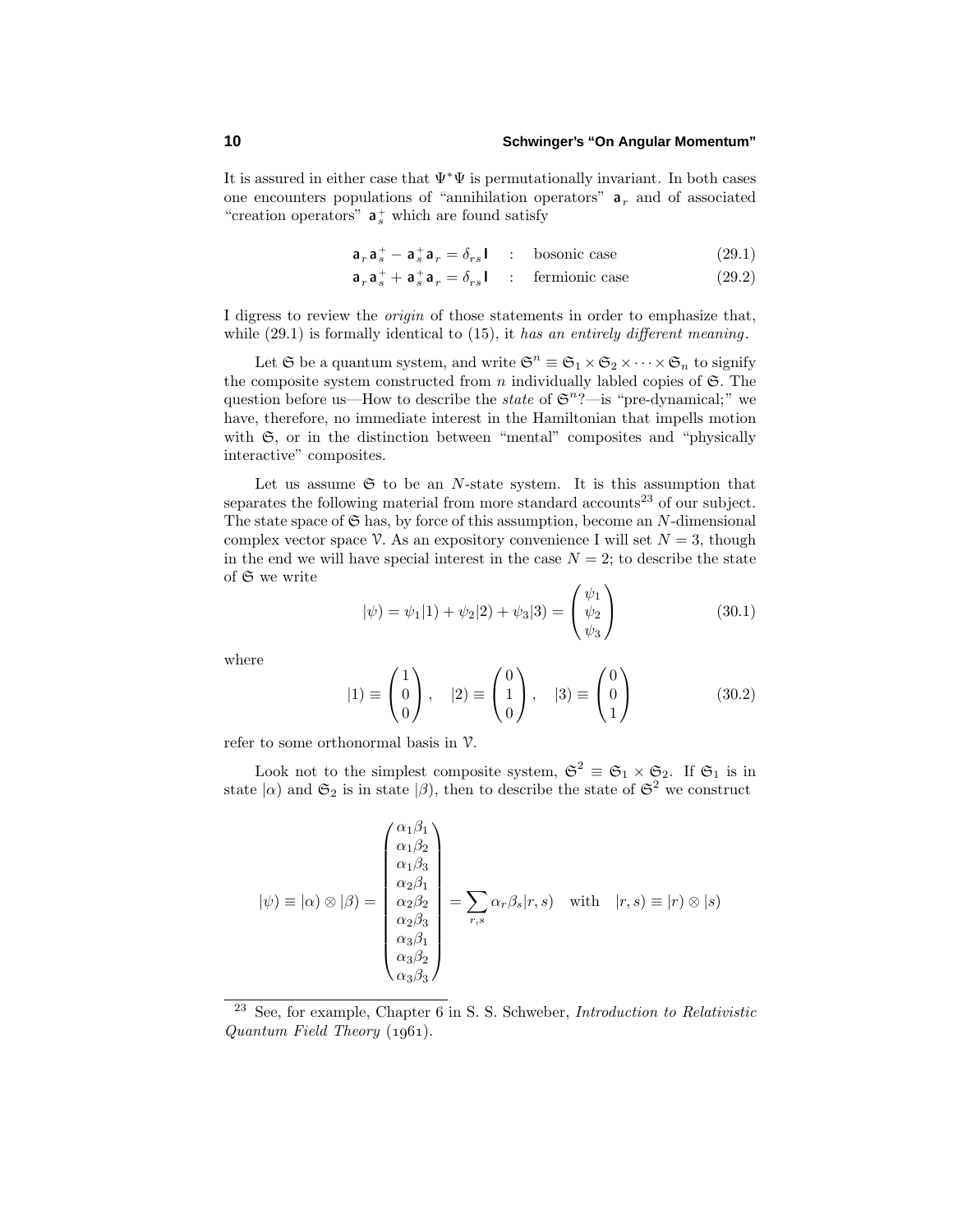where ⊗ signifies the Kronecker (also called the outer/direct/tensor) product. Notice that  $(\psi|\psi) = (\alpha|\alpha) \cdot (\beta|\beta) = 1$ ; i.e., that the  $|r, s$  comprise an "induced" orthonormal basis" in the  $N^2 = 3^2 = 9$ -dimensional statespace  $\mathcal{V}^2$  of  $\mathfrak{S}^2$ . And that the extension of this procedure to  $\mathfrak{S}^{n>2}$  is straightforward.

If, however, the systems are indistinguishable, then we have to

- achieve  $\alpha\beta$ -symmetrization in the bosonic case;
- achieve  $\alpha\beta$ -antisymmetrization in the fermionic case

which are easily accomplished. Look first to the bosonic case. Construct

$$
|\psi)_{\text{bosonic}} \equiv \frac{|\alpha\rangle\otimes|\beta\rangle + |\beta\rangle\otimes|\alpha\rangle}{\text{normalization factor}} \sim \begin{pmatrix} 2\alpha_1\beta_1\\ \alpha_1\beta_2 + \beta_1\alpha_2\\ \alpha_1\beta_3 + \beta_1\alpha_3\\ \alpha_2\beta_1 + \beta_2\alpha_1\\ \alpha_2\beta_2\\ \alpha_3\beta_1 + \beta_3\alpha_1\\ \alpha_3\beta_2 + \beta_3\alpha_2\\ 2\alpha_3\beta_3 \end{pmatrix} = \begin{pmatrix} \text{type 1} \\ \text{type 2} \\ \text{type 3} \\ \text{type 4} \\ \text{type 5} \\ \text{type 5} \\ \text{type 6} \end{pmatrix}
$$

and notice that the 9-vector contains terms of only 6 types. This is because only six of the objects

$$
|r) \otimes |s) + |s) \otimes |r) \quad : \quad r, s = 1, 2, 3
$$

are distinct. They are

$$
|2,0,0) \equiv \frac{1}{2} \{ |1\rangle \otimes |1\rangle + |1\rangle \otimes |1\rangle \} \n|1,1,0) \equiv \frac{1}{\sqrt{2}} \{ |1\rangle \otimes |2\rangle + |1\rangle \otimes |2\rangle \} \n|1,0,1) \equiv \frac{1}{\sqrt{2}} \{ |1\rangle \otimes |3\rangle + |1\rangle \otimes |3\rangle \} \n|0,2,0) \equiv \frac{1}{2} \{ |2\rangle \otimes |2\rangle + |2\rangle \otimes |2\rangle \} \n|0,1,1) \equiv \frac{1}{\sqrt{2}} \{ |2\rangle \otimes |3\rangle + |3\rangle \otimes |2\rangle \} \n|0,0,2) \equiv \frac{1}{2} \{ |3\rangle \otimes |3\rangle + |3\rangle \otimes |3\rangle \}
$$
\n(31.1)

of which I give now explicit descriptions:

$$
[2,0,0) = \begin{pmatrix} 1 \\ 0 \\ 0 \\ 0 \\ 0 \\ 0 \\ 0 \\ 0 \end{pmatrix}, \qquad [1,1,0) = \frac{1}{\sqrt{2}} \begin{pmatrix} 0 \\ 1 \\ 0 \\ 1 \\ 0 \\ 0 \\ 0 \\ 0 \end{pmatrix}, \qquad [1,0,1) = \frac{1}{\sqrt{2}} \begin{pmatrix} 0 \\ 0 \\ 1 \\ 0 \\ 0 \\ 0 \\ 0 \\ 0 \end{pmatrix}
$$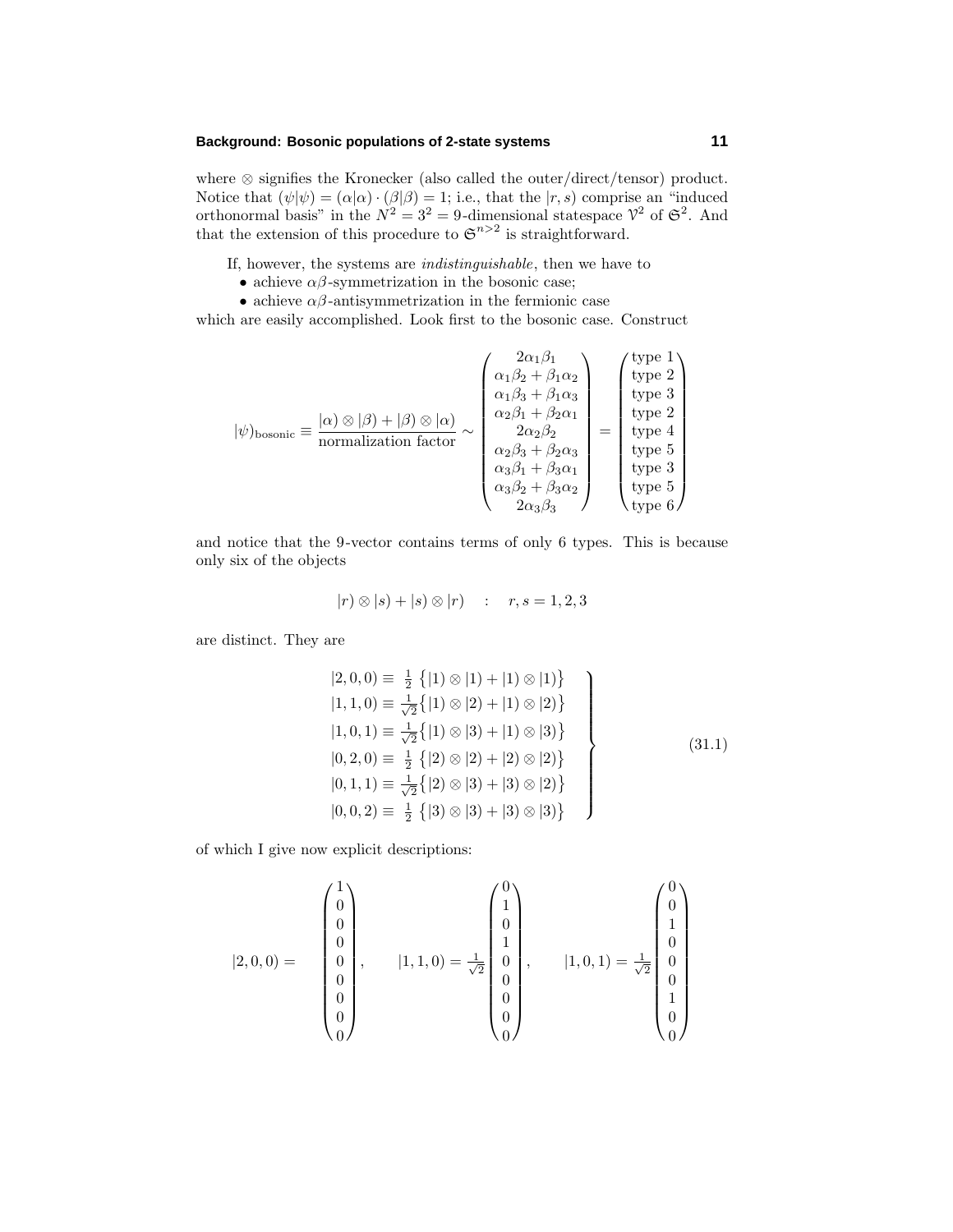$$
|0,2,0) = \begin{pmatrix} 0 \\ 0 \\ 0 \\ 0 \\ 1 \\ 0 \\ 0 \\ 0 \\ 0 \end{pmatrix}, \qquad |0,1,1) = \frac{1}{\sqrt{2}} \begin{pmatrix} 0 \\ 0 \\ 0 \\ 0 \\ 1 \\ 1 \\ 0 \\ 1 \end{pmatrix}, \qquad |0,0,2) = \begin{pmatrix} 0 \\ 0 \\ 0 \\ 0 \\ 0 \\ 0 \\ 1 \\ 1 \end{pmatrix}
$$

These vectors are readily seen to be orthonormal. They span a 6-dimensional subspace

$$
\mathcal{V}_{\rm bosons}^2\equiv\left(\mathcal{V}\otimes\mathcal{V}\right)_{\rm sym}\in\mathcal{V}\otimes\mathcal{V}
$$

in  $(3^2 = 9)$ -dimensional vector space  $\mathcal{V} \otimes \mathcal{V}$ .

In the fermionic case the situation is similar but simpler: we have

$$
|\psi\rangle_{\text{fermionic}} \equiv \frac{|\alpha\rangle \otimes |\beta\rangle - |\beta\rangle \otimes |\alpha\rangle}{\text{normalization factor}} \sim \begin{pmatrix} 0 \\ \alpha_1\beta_2 - \beta_1\alpha_2 \\ \alpha_1\beta_3 - \beta_1\alpha_3 \\ \alpha_2\beta_1 - \beta_2\alpha_1 \\ 0 \\ \alpha_3\beta_1 - \beta_3\alpha_1 \\ \alpha_3\beta_2 - \beta_3\alpha_2 \\ 0 \end{pmatrix} = \begin{pmatrix} 0 \\ +\text{type 3} \\ +\text{type 2} \\ -\text{type 3} \\ 0 \\ -\text{type 1} \\ -\text{type 2} \\ -\text{type 1} \\ 0 \end{pmatrix}
$$

There are now only 3 term types because only three of the objects

$$
|r| \otimes |s| - |s| \otimes |r|
$$
 :  $r, s = 1, 2, 3$ 

are distinct. They are

$$
|1, 1, 0\rangle = \frac{1}{\sqrt{2}} \{|1\rangle \otimes |2\rangle - |2\rangle \otimes |1\rangle
$$
  
\n
$$
|1, 0, 1\rangle = \frac{1}{\sqrt{2}} \{|1\rangle \otimes |3\rangle - |3\rangle \otimes |1\rangle
$$
  
\n
$$
|0, 1, 1\rangle = \frac{1}{\sqrt{2}} \{|2\rangle \otimes |3\rangle + |3\rangle \otimes |2\rangle
$$
 (31.2)

Explicitly

$$
|1,1,0) = \frac{1}{\sqrt{2}} \begin{pmatrix} 0 \\ +1 \\ 0 \\ -1 \\ 0 \\ 0 \\ 0 \\ 0 \end{pmatrix}, \qquad |0,1,1) = \frac{1}{\sqrt{2}} \begin{pmatrix} 0 \\ 0 \\ +1 \\ 0 \\ 0 \\ 0 \\ -1 \\ 0 \end{pmatrix}, \qquad |0,1,1) = \frac{1}{\sqrt{2}} \begin{pmatrix} 0 \\ 0 \\ 0 \\ 0 \\ +1 \\ 0 \\ -1 \\ 0 \end{pmatrix}
$$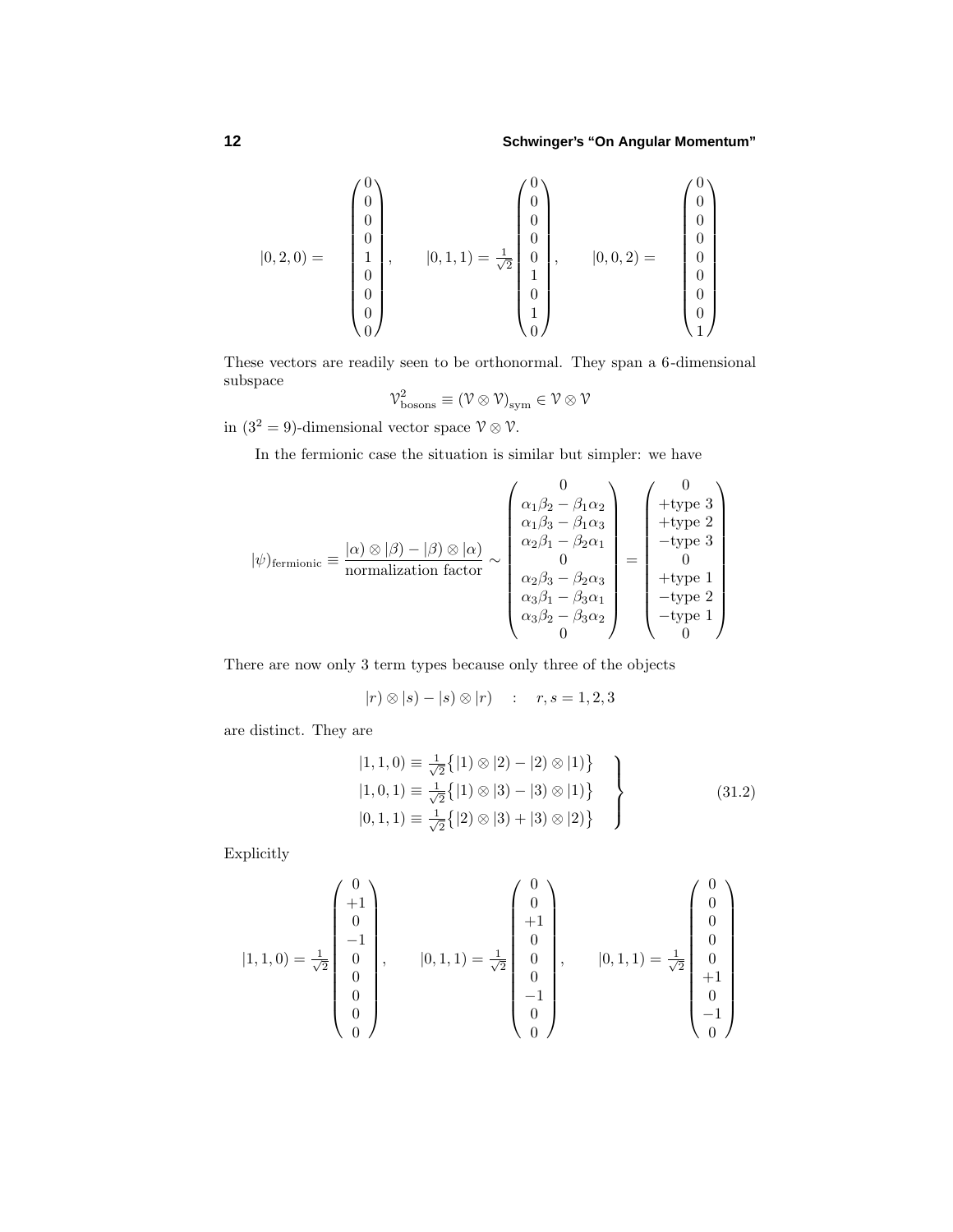These manifestly orthonormal vectors span a 3-dimensional subspace

$$
\mathcal{V}^2_{\rm fermions}\equiv(\mathcal{V}\otimes\mathcal{V})_{\rm antisym}\in\mathcal{V}\otimes\mathcal{V}
$$

Bosons and fermions are seldom discussed in the same breath, so the fact that

$$
(1, 1, 0)_{\text{boson}} \neq (1, 1, 0)_{\text{fermion}}
$$

should be noted, but is seldom a source of notational confusion.

To describe the state of  $\mathfrak{S}^2_{\text{bosonic}} \equiv \mathfrak{S} \circ \mathfrak{S}$  we are in position now to write

$$
|\psi\rangle = \psi_{2,0,0}|2,0,0\rangle + \psi_{1,1,0}|1,1,0\rangle + \psi_{1,0,1}|1,0,1\rangle + \psi_{0,2,0}|0,2,0\rangle + \psi_{0,1,1}|0,1,1\rangle + \psi_{0,0,2}|0,0,2\rangle = \sum_{\substack{n_1,n_2,n_3\\n_1+n_2+n_3=2}} \psi_{n_1,n_2,n_3}|n_1,n_2,n_3\rangle
$$
(32.2)

while the state of  $\mathfrak{S}^2_{\text{fermionic}} \equiv \mathfrak{S} \circledast \mathfrak{S}$  becomes

$$
|\psi) = \psi_{1,1,0}|1,1,0\rangle + \psi_{1,0,1}|1,0,1\rangle + \psi_{0,1,1}|0,1,1\rangle
$$

The systems  $\mathfrak{S}^3_{\text{bosonic}} \equiv \mathfrak{S} \otimes \mathfrak{S} \otimes \mathfrak{S}$  and  $\mathfrak{S}^3_{\text{fermionic}} \equiv \mathfrak{S} \otimes \mathfrak{S} \otimes \mathfrak{S}$  lead to this variant of (32)

$$
|\psi\rangle = \sum_{\substack{n_1, n_2, n_3 \\ n_1 + n_2 + n_3 = 3}} \psi_{n_1, n_2, n_3} |n_1, n_2, n_3\rangle
$$
 (32.3)

So it goes... the extension to  $\mathfrak{S}^n$  being (apart from a combinatorial problem to which I return in a moment) entirely straightforward. So, in fact, it was in the beginning, since (30) can be written

$$
|\psi\rangle = \sum_{\substack{n_1, n_2, n_3 \\ n_1 + n_2 + n_3 = 1}} \psi_{n_1, n_2, n_3} |n_1, n_2, n_3\rangle
$$
 (32.1)

with

$$
|1, 0, 0) \equiv |1\rangle
$$
  

$$
|0, 1, 0) \equiv |2\rangle
$$
  

$$
|0, 0, 1) \equiv |3\rangle
$$

The integers  $\{n_1, n_2, n_3\}$  are called "occupation numbers," and equations (32) display  $|\psi\rangle$  in the "occupation number representation." It is futile to attempt to state which of the indistinguishable systems  $\mathfrak{S}$  are in the  $r<sup>th</sup>$  state, but remains meaningful to state *how many* are, which is precisely what  $n_r$  does. For bosonic systems  $n_r$  can assume any value  $\leq n$  (if the composite system is  $\mathfrak{S}^n$ ), but for fermionic systems  $n_r \in \{0,1\}$  (by implication of the antisymmetry condition).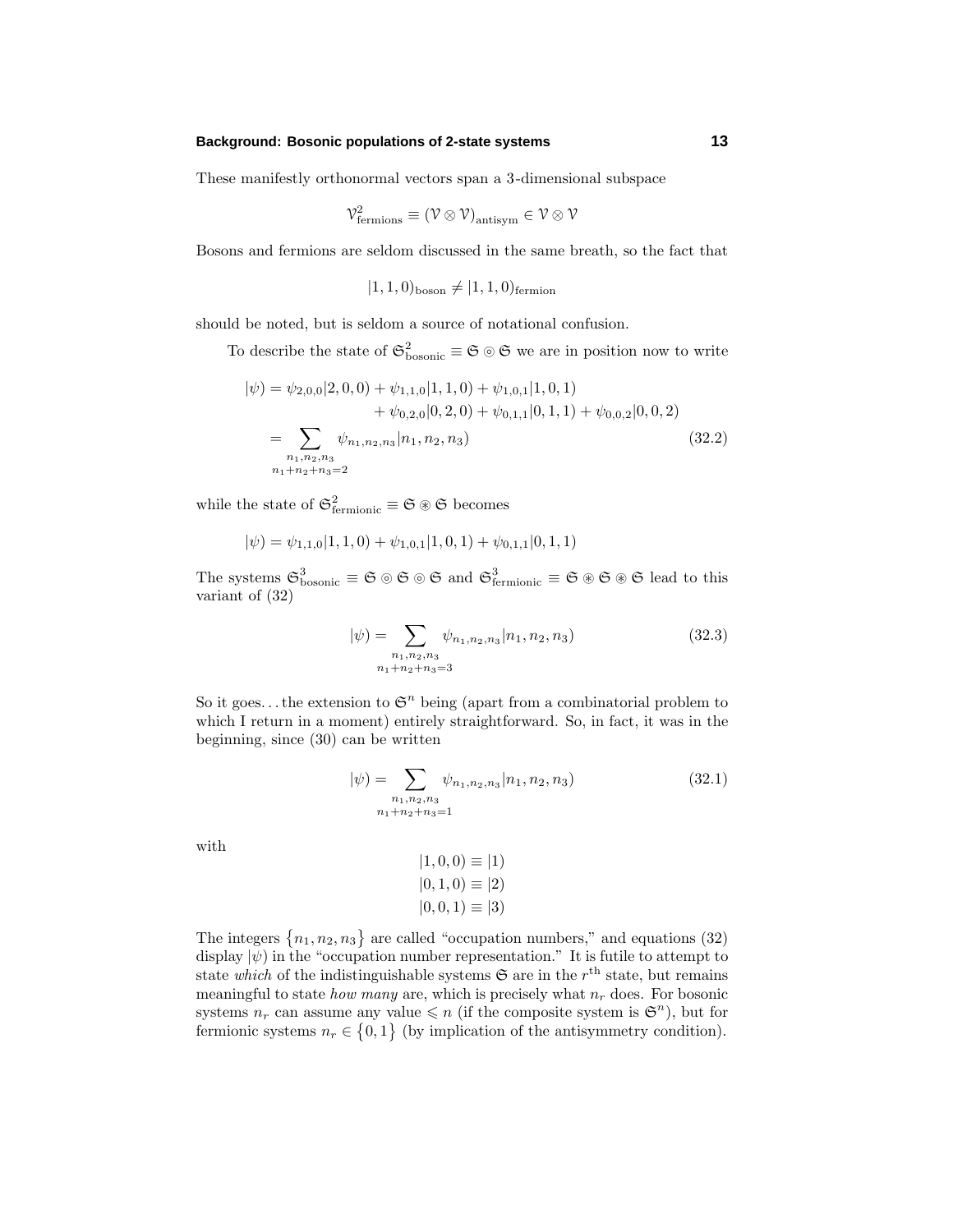At cost of some repetition, I turn now to a summary of results which will serve as our launch pad for developments that soon follow. All computation was performed by *Mathematica*; details can be found in a detached APPENDIX.

The state space  $\mathcal{V}_{\text{bosonic}}^1 \equiv \mathcal{V}$  of  $\mathfrak{S}_{\text{bosonic}}^1$  is 3-dimensional, and is spanned by

 $(1,0,0] \equiv (1 \ 0 \ 0)$  $(0, 1, 0] \equiv (0 \quad 1 \quad 0)$  $(0,0,1] \equiv (0 \ 0 \ 1)$ 

The state space  $\mathcal{V}_{\text{bosonic}}^2 \equiv (\mathcal{V} \otimes \mathcal{V})_{\text{sym}}$  of  $\mathfrak{S}_{\text{bosonic}}^2$  is 6-dimensional, and is spanned by

| $(2,0,0] = \frac{1}{\sqrt{4}} (2 \ 0 \ 0 \ 0 \ 0 \ 0 \ 0 \ 0 \ 0)$     |  |  |  |  |
|------------------------------------------------------------------------|--|--|--|--|
| $(1,1,0] = \frac{1}{\sqrt{2}} (0 \ 1 \ 0 \ 1 \ 0 \ 0 \ 0 \ 0 \ 0)$     |  |  |  |  |
| $(1,0,1] = \frac{1}{\sqrt{2}} (0 \ 0 \ 1 \ 0 \ 0 \ 0 \ 1 \ 0 \ 0)$     |  |  |  |  |
| $(0,2,0] = \frac{1}{\sqrt{4}} (0 \ 0 \ 0 \ 0 \ 2 \ 0 \ 0 \ 0)$         |  |  |  |  |
| $(0,1,1] = \frac{1}{\sqrt{2}} (0 \ 0 \ 0 \ 0 \ 0 \ 1 \ 0 \ 1 \ 0)$     |  |  |  |  |
| $(0,0,2] = \frac{1}{\sqrt{4}} (0 \ 0 \ 0 \ 0 \ 0 \ 0 \ 0 \ 0 \ 0 \ 2)$ |  |  |  |  |

The state space  $\mathcal{V}_{\text{bosonic}}^3 \equiv (\mathcal{V} \otimes \mathcal{V} \otimes \mathcal{V})_{\text{sym}}$  of  $\mathfrak{S}_{\text{bosonic}}^3$  is 10-dimensional, and is spanned by

(3*,* 0*,* 0| = <sup>√</sup> 1 <sup>36</sup> (6 0 0 0 0 0 0 0 0 0 0 0 0 0 0 0 0 0 0 0 0 0 0 0 0 0 0) (2*,* 1*,* 0| = <sup>√</sup> 1 <sup>12</sup> (0 2 0 2 0 0 0 0 0 2 0 0 0 0 0 0 0 0 0 0 0 0 0 0 0 0 0) (2*,* 0*,* 1| = <sup>√</sup> 1 <sup>12</sup> (0 0 2 0 0 0 2 0 0 0 0 0 0 0 0 0 0 0 2 0 0 0 0 0 0 0 0) (1*,* 2*,* 0| = <sup>√</sup> 1 <sup>12</sup> (0 0 0 0 2 0 0 0 0 0 2 0 2 0 0 0 0 0 0 0 0 0 0 0 0 0 0) (1*,* 1*,* 1| = <sup>√</sup> 1 <sup>6</sup> (0 0 0 0 0 1 0 1 0 0 0 1 0 0 0 1 0 0 0 1 0 1 0 0 0 0 0) (1*,* 0*,* 2| = <sup>√</sup> 1 <sup>12</sup> (0 0 0 0 0 0 0 0 2 0 0 0 0 0 0 0 0 0 0 0 2 0 0 0 2 0 0) (0*,* 3*,* 0| = <sup>√</sup> 1 <sup>36</sup> (0 0 0 0 0 0 0 0 0 0 0 0 0 6 0 0 0 0 0 0 0 0 0 0 0 0 0) (0*,* 2*,* 1| = <sup>√</sup> 1 <sup>12</sup> (0 0 0 0 0 0 0 0 0 0 0 0 0 0 2 0 2 0 0 0 0 0 2 0 0 0 0) (0*,* 1*,* 2| = <sup>√</sup> 1 <sup>12</sup> (0 0 0 0 0 0 0 0 0 0 0 0 0 0 0 0 0 2 0 0 0 0 0 2 0 2 0) (0*,* 0*,* 3| = <sup>√</sup> 1 <sup>36</sup> (0 0 0 0 0 0 0 0 0 0 0 0 0 0 0 0 0 0 0 0 0 0 0 0 0 0 6)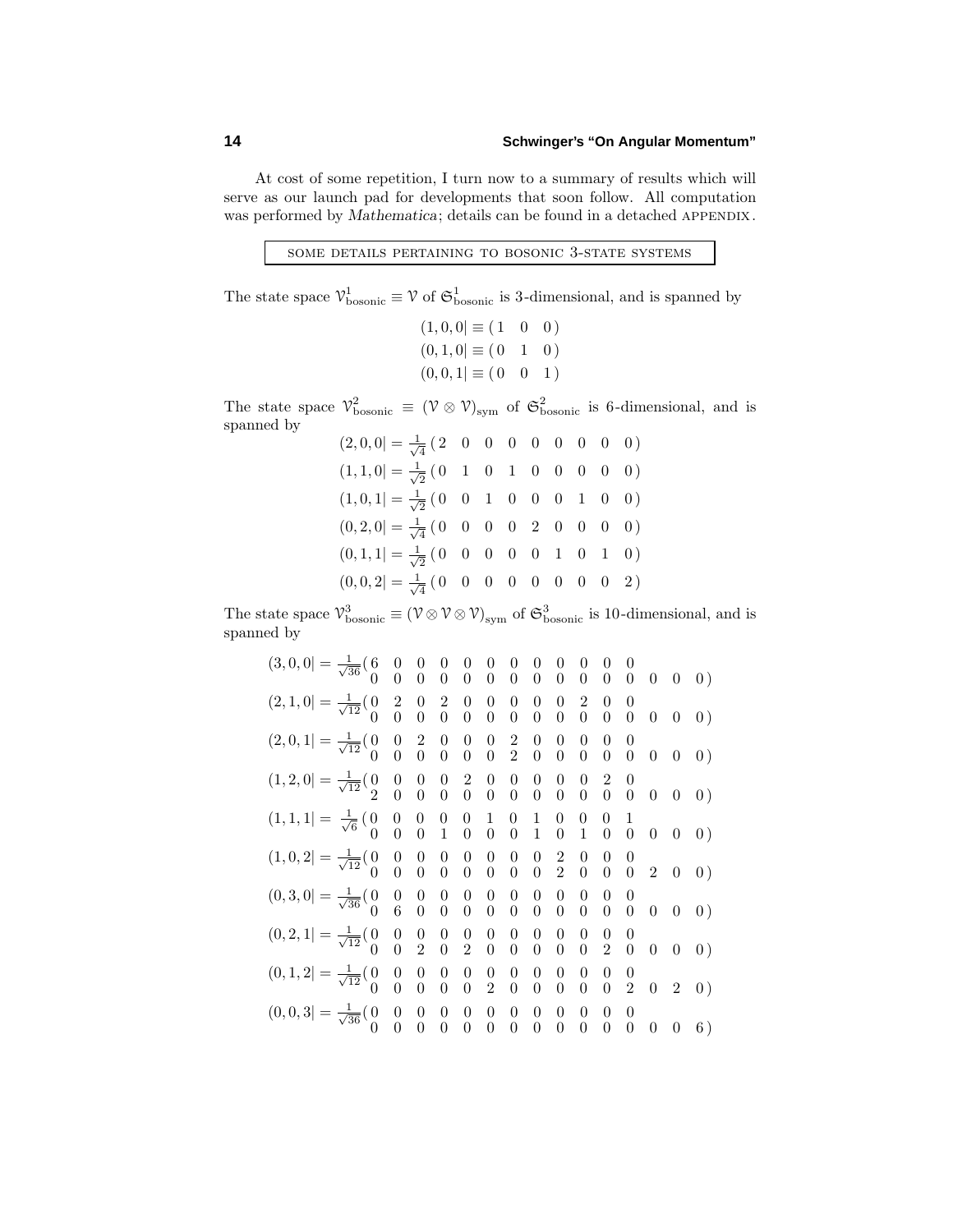Generally,

$$
[N, n]_{\text{bosonic}} \equiv \text{dimension of } \mathcal{V}_{\text{bosonic } N\text{-state}}^n
$$
  
= number of terms in  $(x_1 + x_2 + \dots + x_N)^n$   
= 
$$
\begin{cases} \text{number of "words" } * * | * || * \dots * | * \\ \text{constructable from } n * \text{'s and } (N - 1) | \text{'s} \end{cases}
$$
  
= 
$$
\frac{(N + n - 1)!}{(N - 1)! n!}
$$

which the following (symmetric) table serves to illustrate:

. . .

|                | 1              | $\overline{2}$ | 3   | 4   | 5       | 6    |      |  |
|----------------|----------------|----------------|-----|-----|---------|------|------|--|
| $\overline{2}$ | $\overline{2}$ | 3              | 4   | -5  | 6       |      | 8    |  |
| 3              | 3              | 6              | 10  | 15  | 21      | 28   | 36   |  |
| 4              | 4              | 10             | 20  | 35  | 56      | 84   | 120  |  |
| $\overline{5}$ | 5              | 15             | 35  | 70  | 126     | 210  | 330  |  |
| 6              | 6              | 21             | 56  | 126 | $252\,$ | 462  | 792  |  |
| 7              | 7              | 28             | 84  | 210 | 462     | 924  | 1716 |  |
| 8              | 8              | 36             | 120 | 330 | 792     | 1716 | 3432 |  |
| $\vdots$       |                |                |     |     |         |      |      |  |

TABLE 1: The number *n* at the top of each column indicates how many copies of  $\mathfrak S$  make up the bosonic population. The number *N* at the left of each row indicates how many linearly independent states each  $\mathfrak S$  is assumed to possess. The values of  $[N,n]_{\text{bosonic}}$ are tabulated. The red entries are detailed on the preceding page. Notice that the data in a row reappears as differences in the next  $row: [N, n]$ <sub>bosonic</sub> –  $[N, n-1]$ <sub>bosonic</sub> =  $[N-1, n]$ <sub>bosonic</sub>.

some details pertaining to fermionic 3-state systems

The state space  $\mathcal{V}^1_{\text{fermionic}} \equiv \mathcal{V}$  of  $\mathfrak{S}^1_{\text{fermionic}}$  is 3-dimensional, and is spanned by

$$
(1,0,0] \equiv (1 \ 0 \ 0)
$$
  

$$
(0,1,0] \equiv (0 \ 1 \ 0)
$$
  

$$
(0,0,1] \equiv (0 \ 0 \ 1)
$$

NOTE: There might appear to be no way for a solitary system to declare whether it is latently bosonic or fermionic*...* but—surprisingly—in contexts to which the "spin-statistics theorem" pertains it *does* make sense to speak of (say) a solitary fermion.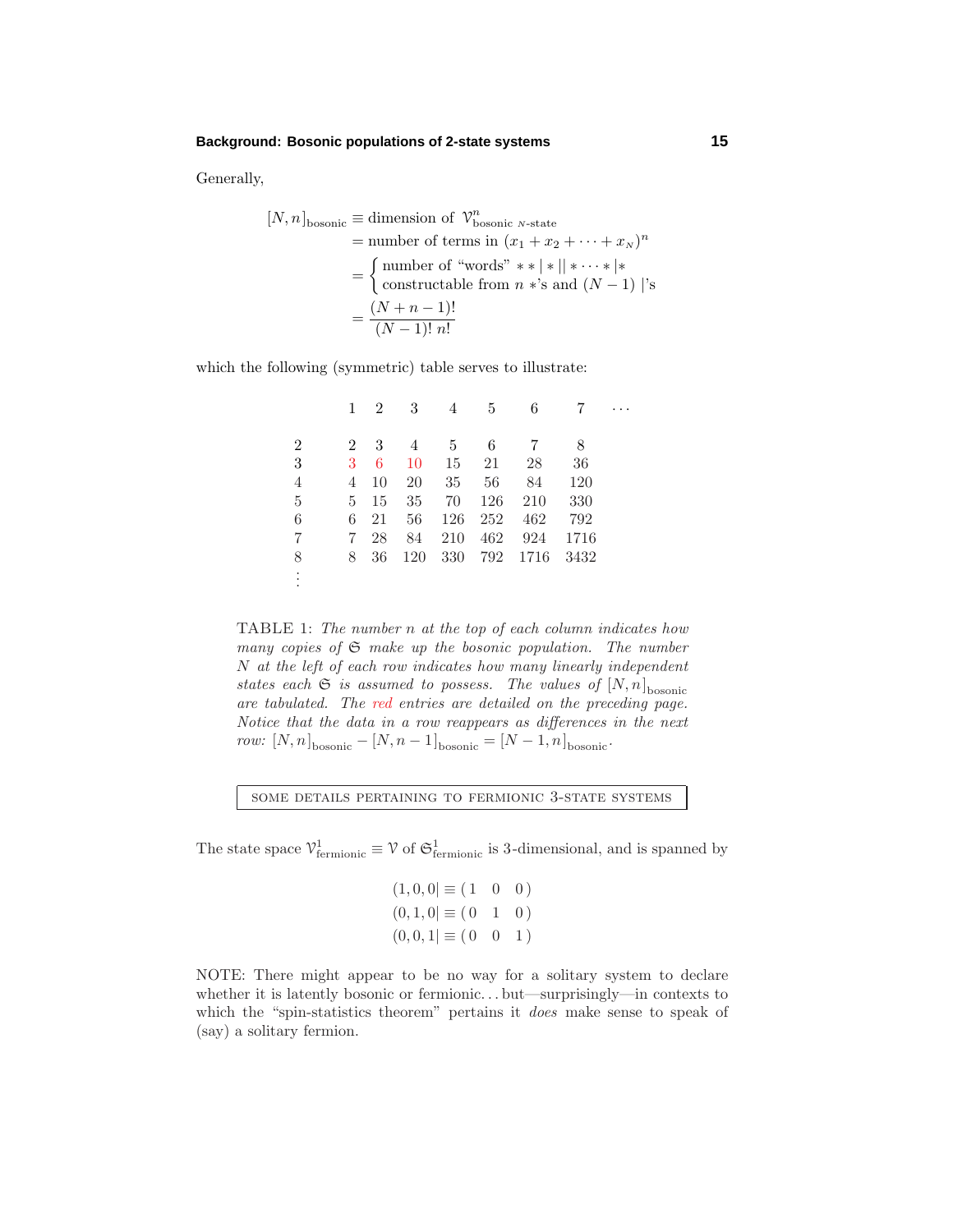The state space  $\mathcal{V}^2_{\text{fermionic}} \equiv (\mathcal{V} \otimes \mathcal{V})_{\text{antisym}}$  of  $\mathfrak{S}^2_{\text{fermionic}}$  is 3-dimensional, and is spanned by

$$
(1,1,0) = \frac{1}{\sqrt{2}} \begin{pmatrix} 0 & p & 0 & q & 0 & 0 & 0 & 0 & 0 \end{pmatrix}
$$
  
\n
$$
(1,0,1) = \frac{1}{\sqrt{2}} \begin{pmatrix} 0 & 0 & p & 0 & 0 & 0 & q & 0 & 0 \end{pmatrix} \quad : \quad p = +1, q = -1
$$
  
\n
$$
(0,1,1) = \frac{1}{\sqrt{2}} \begin{pmatrix} 0 & 0 & 0 & 0 & 0 & p & 0 & q & 0 \end{pmatrix}
$$

The state space  $\mathcal{V}_{\text{fermionic}}^3 \equiv (\mathcal{V} \otimes \mathcal{V} \otimes \mathcal{V})_{\text{antisym}}$  of  $\mathfrak{S}_{\text{fermionic}}^2$  is 1-dimensional, and its solitary element is

$$
(1,1,1) = \frac{1}{\sqrt{6}} \begin{pmatrix} 0 & 0 & 0 & 0 & 0 & p & 0 & q & 0 & 0 & 0 & q \\ 0 & 0 & 0 & p & 0 & 0 & 0 & p & 0 & q & 0 & 0 & 0 & 0 \end{pmatrix}
$$

The state spaces  $\mathcal{V}_{\text{fermionic}}^{n>3}$  of  $\mathfrak{S}_{\text{fermionic}}^{n>3}$  are empty. Generally

$$
[N, n]_{\text{fermionic}} \equiv \text{dimension of } \mathcal{V}_{\text{fermionic } N\text{-state}}^n
$$
\n
$$
= \begin{cases} \text{number of "words" } * * | * || * \cdots * | * \\ \text{constructable from } n * 's \text{ and } (N - 1) | 's \\ \text{if adjacent *'s are disallowed} \end{cases}
$$
\n
$$
= \begin{cases} {N \choose n} \text{ if } n = 1, 2, \dots, N \\ 0 \text{ if } n > N \end{cases}
$$

as illustrated below:

|                | 1              | 2            | 3              | 4 5                             |                |                |          | $6 \quad 7 \quad \cdots$ |
|----------------|----------------|--------------|----------------|---------------------------------|----------------|----------------|----------|--------------------------|
| $\overline{2}$ | $\overline{2}$ | $\mathbf{1}$ | $\overline{0}$ | $\overline{0}$                  | $\theta$       | $\theta$       | $\theta$ |                          |
| 3              | 3              |              | $3 \quad 1$    | $\begin{matrix} 0 \end{matrix}$ | $\overline{0}$ | $\theta$       | $\theta$ |                          |
| $\overline{4}$ | $\overline{4}$ | 6            |                | $4 \quad 1$                     | $\theta$       | $\theta$       | $\theta$ |                          |
| $\overline{5}$ | $5 -$          | 10           | 10 5 1         |                                 |                | $\overline{0}$ | $\Omega$ |                          |
| 6              | 6              |              | 15 20 15 6     |                                 |                | $\mathbf{1}$   | $\theta$ |                          |
| 7              | $7^{\circ}$    | 21           |                | 35 35 21 7                      |                |                | -1       |                          |
| 8              | 8              | 28           |                | 56 70 56                        |                | 28             | 8        |                          |
| $\vdots$       |                |              |                |                                 |                |                |          |                          |
|                |                |              |                |                                 |                |                |          |                          |

TABLE 2: Fermionic companion of TABLE 1 The values of  $[N, n]$ <sub>fermionic</sub> are tabulated. Entries in a row are related now by "Pascal's principle" to entries in the preceding row. The zeros reflect the fact that  $it\$  is impossible to construct a fermionic composite containing more than *N* copies of an *N*-state system.

It is by now clear that algebra appropriate to the fermionic composition of *N*-state systems comes to us ready-made: is precisely the *exterior algebra*,<sup>24</sup> which provides precursors also of some of the ideas to which we will turn after

 $24$  For an account of this subject, see Chapter 2 in H. Flanders, Differential Forms, with Applications to the Physical Sciences  $(1963)$ .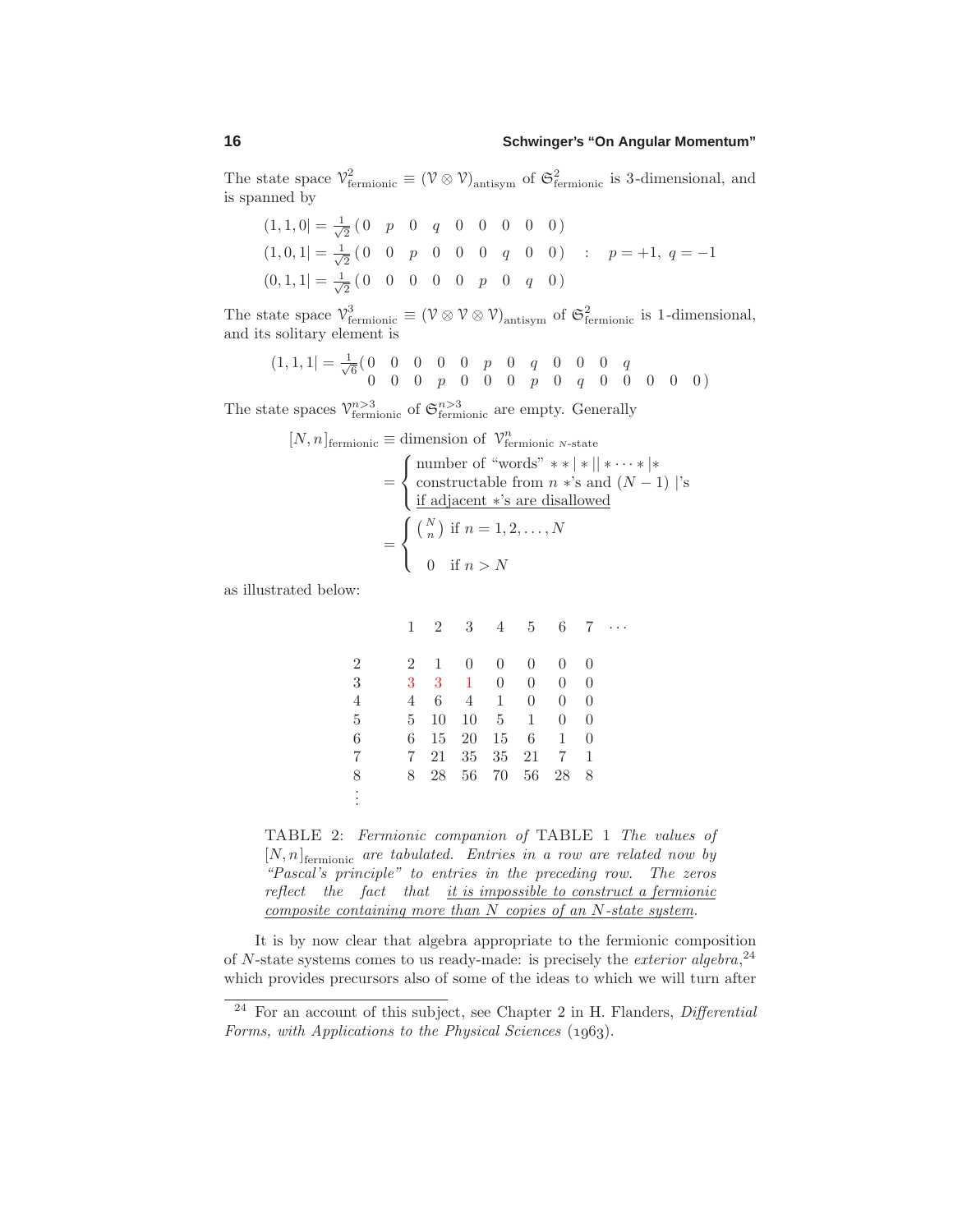we have clarified one dangling detail:

On recent pages I have provided explicit descriptions of vectors  $(n_1, n_2, n_3)$ with  $n \equiv n_1 + n_2 + n_3 = 1$  else 2 else 3 in both the bosonic and fermionic cases. Normalization factors  $\frac{1}{\sqrt{\text{etc.}}}$  were introduced "by hand;" orthogonality could be verified by similarly direct means.We need to be in position to establish orthonormality in general, and to that end must acquire some apparatus. Reading from the list of Kronecker product properties presented at (63) in Chapter 1 of *Advanced Quantum Topics* (2000), we have  $2^5$ 

$$
(\mathbb{A}\otimes\mathbb{B})^{\mathsf{T}}=\mathbb{A}^{\mathsf{T}}\otimes\mathbb{B}^{\mathsf{T}}\tag{33.1}
$$

$$
(\mathbb{A} \otimes \mathbb{B})(\mathbb{C} \otimes \mathbb{D}) = \mathbb{A}\mathbb{C} \otimes \mathbb{B}\mathbb{D} \quad \text{if} \quad \begin{cases} \mathbb{A} & \text{if } m \times p \\ \mathbb{B} & \text{if } n \times q \\ \mathbb{C} & \text{if } p \times u \\ \mathbb{D} & \text{if } q \times v \end{cases} \tag{33.2}
$$

Suppose, in particular, that  $\boldsymbol{a}$  and  $\boldsymbol{c}$  are  $p$ -vectors and that  $\boldsymbol{b}$  and  $\boldsymbol{d}$  are  $q$ -vectors. Then  $u \equiv a \otimes b$  and  $v \equiv c \otimes d$  are *pq*-vectors, and their inner product

$$
\begin{aligned} \boldsymbol{u}^{\mathsf{T}}\boldsymbol{v} &= (\boldsymbol{a} \otimes \boldsymbol{b})^{\mathsf{T}}(\boldsymbol{c} \otimes \boldsymbol{d}) \\ &= (\boldsymbol{a}^{\mathsf{T}} \otimes \boldsymbol{b}^{\mathsf{T}})(\boldsymbol{c} \otimes \boldsymbol{d}) \\ &= \boldsymbol{a}^{\mathsf{T}}\boldsymbol{c} \cdot \boldsymbol{b}^{\mathsf{T}}\boldsymbol{d} \end{aligned}
$$

It follows by extension that if  $\{f_1, f_2, \ldots, f_n\}$  is an *n*-tuple of *N*-vectors, and if  $\{\boldsymbol{g}_1, \boldsymbol{g}_2, \dots, \boldsymbol{g}_n\}$  is another, then

$$
\begin{aligned} (\boldsymbol{f}_1 \otimes \boldsymbol{f}_2 \otimes \ldots \otimes \boldsymbol{f}_n)^{\mathrm{T}} (\boldsymbol{g}_1 \otimes \boldsymbol{g}_2 \otimes \ldots \otimes \boldsymbol{g}_n) \\ &= (\boldsymbol{f}_1^{\mathrm{T}} \boldsymbol{g}_1) \cdot (\boldsymbol{f}_2^{\mathrm{T}} \boldsymbol{g}_2) \cdots (\boldsymbol{f}_n^{\mathrm{T}} \boldsymbol{g}_n) \end{aligned} \tag{34}
$$

Suppose every *f* and every *g* has been associated with one or another of the elements of an *orthonormal* set  $\{e_1, e_2, \ldots, e_{_N}\}$  of *N*-vectors; then

$$
= \begin{cases} 1 & \text{if } f_1 = g_1, f_2 = g_2, \text{ etc.} \\ 0 & \text{otherwise} \end{cases}
$$
 (35)

Reinstate (in the interest of notational simplicity) the assumption that  $N = 3$ . Define

$$
E \equiv \underbrace{e_1 \otimes \cdots \otimes e_1}_{n_1 \text{ factors}} \otimes \underbrace{e_2 \otimes \cdots \otimes e_2}_{n_2 \text{ factors}} \otimes \underbrace{e_3 \otimes \cdots \otimes e_3}_{n_3 \text{ factors}}
$$

<sup>25</sup> The second of the following identities is actually a vast generalization of the identity quoted, which arises in the case  $m = p = u$ ,  $n = q = v$ . My assertion is that the identity holds whenever all the matrix products make sense. In "Kronecker products with Mathematica" (October 2000) I indicate how *Mathematica* can be used to generate evidence in support of that assertion.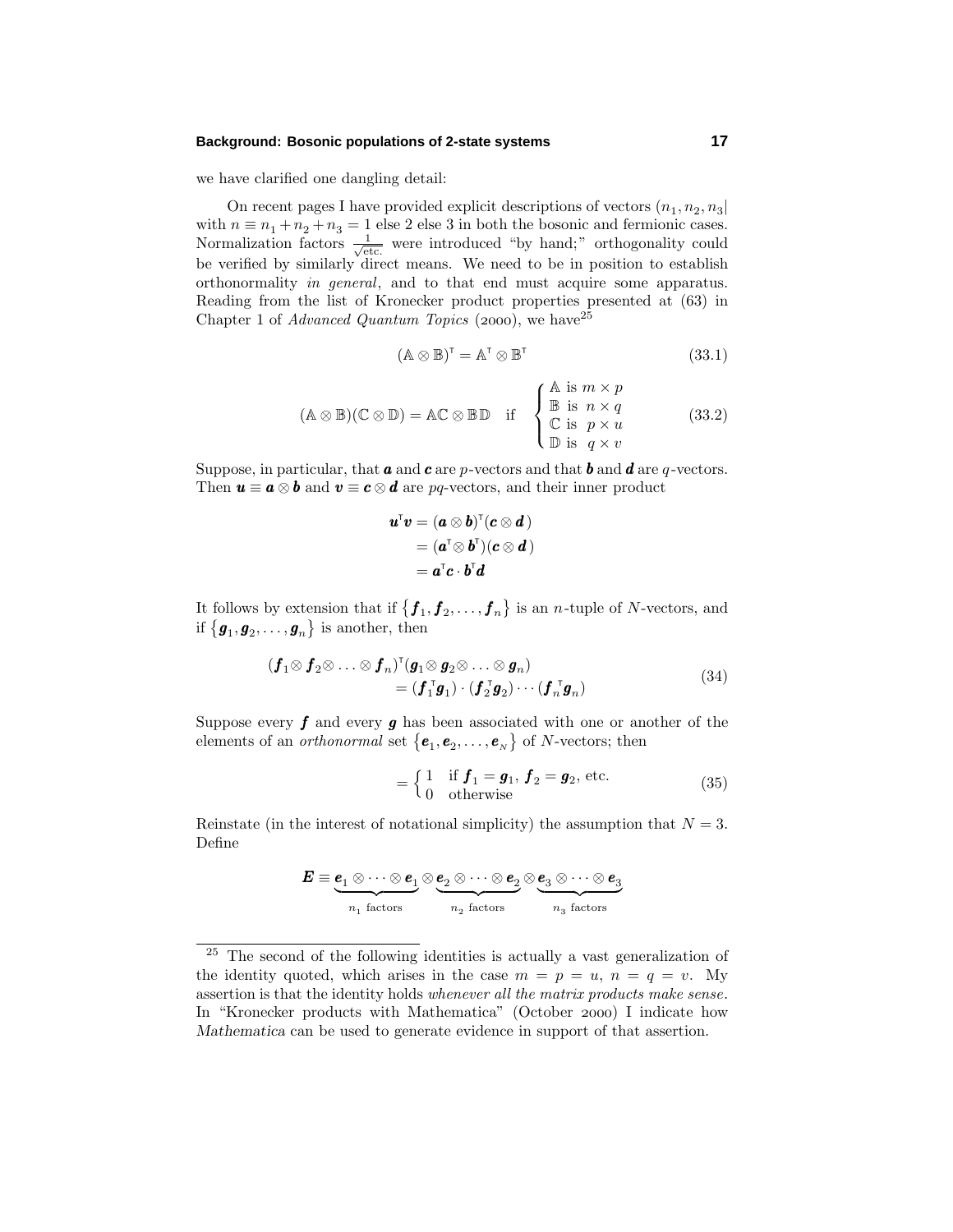which is a  $3^n$ -vector with  $n = n_1 + n_2 + n_3$ ; it is by convention that the factors have been placed in dictionary order.

Symmetrize; i.e., construct the sum-over-permutations

$$
\mathbf{S}_{n_1, n_2, n_3} \equiv \sum_{\wp} \mathbf{e}_1 \otimes \cdots \otimes \mathbf{e}_1 \otimes \mathbf{e}_2 \otimes \cdots \otimes \mathbf{e}_2 \otimes \mathbf{e}_3 \otimes \cdots \otimes \mathbf{e}_3
$$
\n
$$
= \begin{cases}\n n! \text{-fold sum of } 3^n \text{-vectors, in which} \\
 \text{each term appears } n_1! n_2! n_3! \text{ times}\n\end{cases} (36)
$$

From (35) obtain

$$
\mathbf{S}^{\top}\mathbf{S} = (n_1 + n_2 + n_3)! \cdot n_1! n_2! n_3!
$$
 (37)

and this more sweeping statement:

$$
\pmb{S}^\intercal_{m_1, m_2, m_3} \pmb{S}_{n_1, n_2, n_3} = \left\{ (n_1 + n_2 + n_3)! \cdot n_1! \, n_2! \, n_3! \right\} \cdot \delta_{m_1 n_1} \delta_{m_2 n_2} \delta_{m_3 n_3}
$$

Make the notational adjustments  $e_1 \mapsto (1), e_2 \mapsto (2), e_3 \mapsto (3)$  and discover that we have reproduced all previous bosonic normalization factors and orthogonality relations.Alternatively*...*

Antisymmetrize; i.e., construct the sum-over-signed-permutations<sup>26</sup>

$$
\mathbf{A}_{n_1, n_2, n_3} \equiv \sum_{\wp} (-)^{\wp} \mathbf{e}_1 \otimes \cdots \otimes \mathbf{e}_1 \otimes \mathbf{e}_2 \otimes \cdots \otimes \mathbf{e}_2 \otimes \mathbf{e}_3 \otimes \cdots \otimes \mathbf{e}_3
$$
\n
$$
= \begin{cases}\n n! \text{-fold sum of } 3^n \text{-vectors if } n_1! n_2! n_3! = 1 \\
 \mathbf{0} \text{ otherwise}\n\end{cases} \tag{38}
$$

From (34) obtain

$$
\mathbf{A}^{\mathsf{T}}\mathbf{A} = (n_1 + n_2 + n_3)!
$$
 (39)

and discover that we have reproduced all previous fermionic normalization factors and orthogonality relations. Notice that

$$
(n_1+n_2+n_3)!=(n_1+n_2+n_3)!\, n_1!n_2!n_3!\quad\text{by}\quad 0!=1!=1
$$

so the bosonic and fermionic normalization factors are formally identical.

We come at last to the point of these preparatory remarks:

BOSONIC CREATION  $\&$  ANNIHILATION OPERATORS

Let  $\mathbf{b}_1$  denote an operator designed to achieve *symmetrized admixture of an*  $\mathbf{e}_1$ , and let  $\mathbf{b}_2$ ,  $\mathbf{b}_3$ , ... be defined similarly. Evidently

$$
\mathbf{b}_1 | n_1, n_2, n_3) \sim | n_1 + 1, n_2, n_3)
$$

<sup>26</sup> One might reasonably call these "determinantal" or "exterior" sums.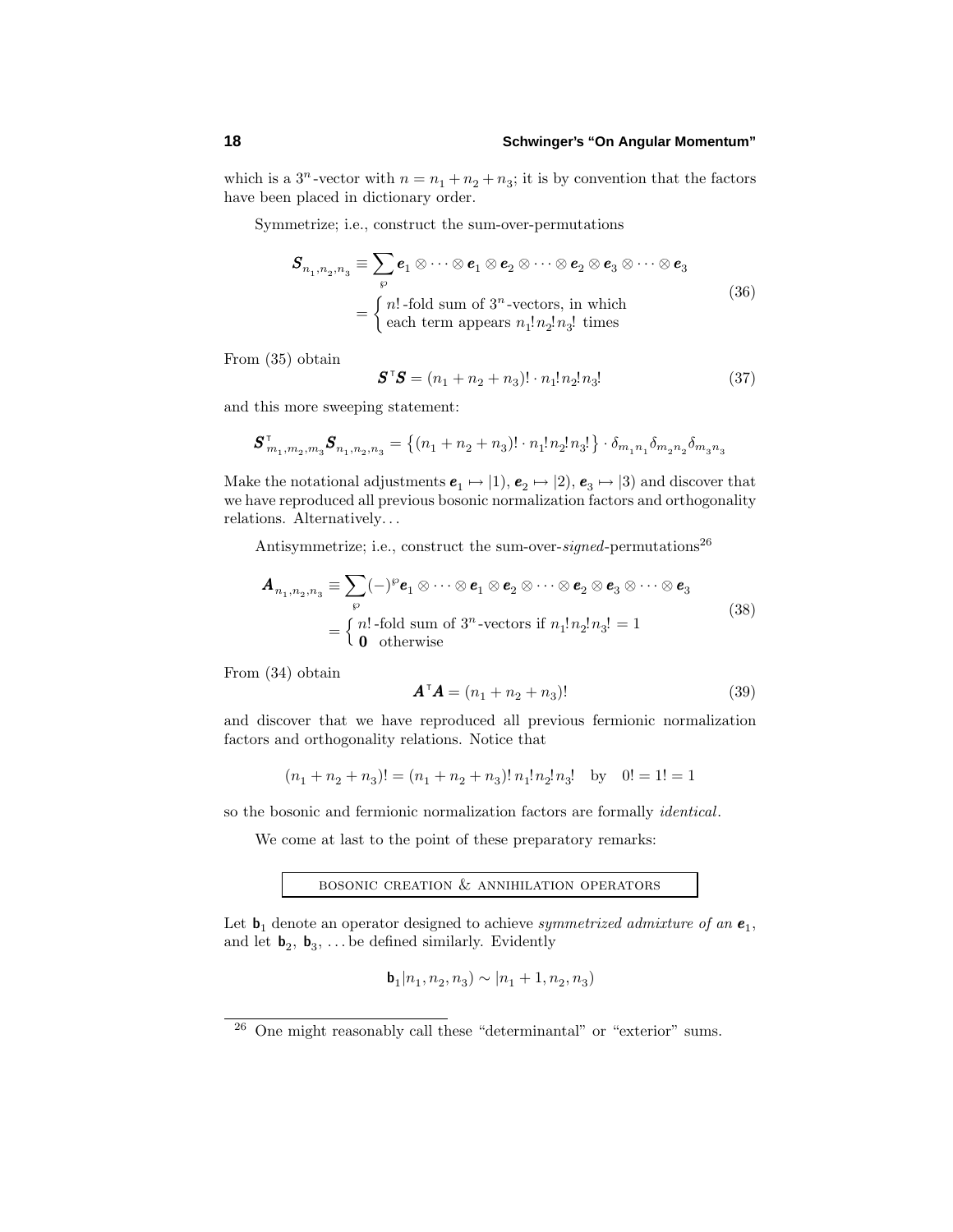We will in fact adopt equations of the form

$$
\mathbf{b}_1 | n_1, n_2, n_3) = \sqrt{n_1 + 1} \cdot | n_1 + 1, n_2, n_3)
$$
 (40.1)

which by

acts to the right  

$$
(m_1, m_2, m_3 | \mathbf{b}_1 | n_1, n_2, n_3) \equiv (m_1, m_2, m_3 | \mathbf{b}_1^{\dagger} | n_1, n_2, n_3)
$$

entail

$$
\mathbf{b}_1^{\dagger} | n_1, n_2, n_3) = \sqrt{n_1} \cdot | n_1 - 1, n_2, n_3)
$$
 (40.2)

and serve perfectly well to  $define \mathbf{b}_1$  and  $\mathbf{b}_1^{\dagger}$ , but might seem unmotivated. The following remarks are intended to remove that defect:

The normalized  $3^n$ -vector  $|n_1, n_2, n_3|$  is presented to us as a sum of *n*! terms:

$$
|n_1, n_2, n_3) = \frac{1}{\sqrt{n_1! n_2! n_3!}} \sum_{\wp} \frac{\boldsymbol{e}_{i_1} \otimes \boldsymbol{e}_{i_2} \otimes \cdots \otimes \boldsymbol{e}_{i_n}}{\sqrt{n!}}
$$

"Symmetrized admixture of an  $e$ " turns each term into  $(n + 1)$  terms, by the following mechanism:

$$
e_i \otimes e_j \otimes e_k
$$
  
\n
$$
\downarrow
$$
  
\n
$$
e \otimes e_i \otimes e_j \otimes e_k + e_i \otimes e \otimes e_j \otimes e_k + e_i \otimes e_j \otimes e \otimes e_k + e_i \otimes e_j \otimes e_k \otimes e_k
$$

"symmetrized admixture," denoted  $e \otimes e_i \otimes e_j \otimes e_k$ 

It becomes in this light natural to define

$$
\mathbf{b}_{1}|n_{1},n_{2},n_{3}) \equiv \frac{1}{\sqrt{n+1}} \cdot \mathbf{e}_{1} \circledS |n_{1},n_{2},n_{3})
$$
\n
$$
= \frac{1}{\sqrt{n_{1}! n_{2}! n_{3}!}} \sum_{\wp} \frac{\mathbf{e}_{1} \circledS \mathbf{e}_{i_{1}} \otimes \mathbf{e}_{i_{2}} \otimes \cdots \otimes \mathbf{e}_{i_{n}}}{\sqrt{n+1} \sqrt{n!}}
$$
\n
$$
= \sqrt{n_{1}+1} \cdot \frac{1}{\sqrt{(n_{1}+1)! n_{2}! n_{3}!}} \sum_{\wp} \frac{\mathbf{e}_{1} \circledS \mathbf{e}_{i_{1}} \otimes \mathbf{e}_{i_{2}} \otimes \cdots \otimes \mathbf{e}_{i_{n}}}{\sqrt{n+1} \sqrt{n!}}
$$
\n
$$
|n_{1}+1, n_{2}, n_{3})
$$

which brings us back to (40.1). One curious detail: normally we might expect to define

$$
symmetrization = \frac{sum\ of\ permuted\ terms}{number\ of\ terms}
$$

but have here adopted a convention

state vector symmetrization = 
$$
\frac{\text{sum of permuted terms}}{\sqrt{\text{number of terms}}}
$$

which is justified on grounds that it leads to the most natural expression of the theory, but might be understood as a reflection of the circumstance that state vectors enter quadratically into the construction of expectation values.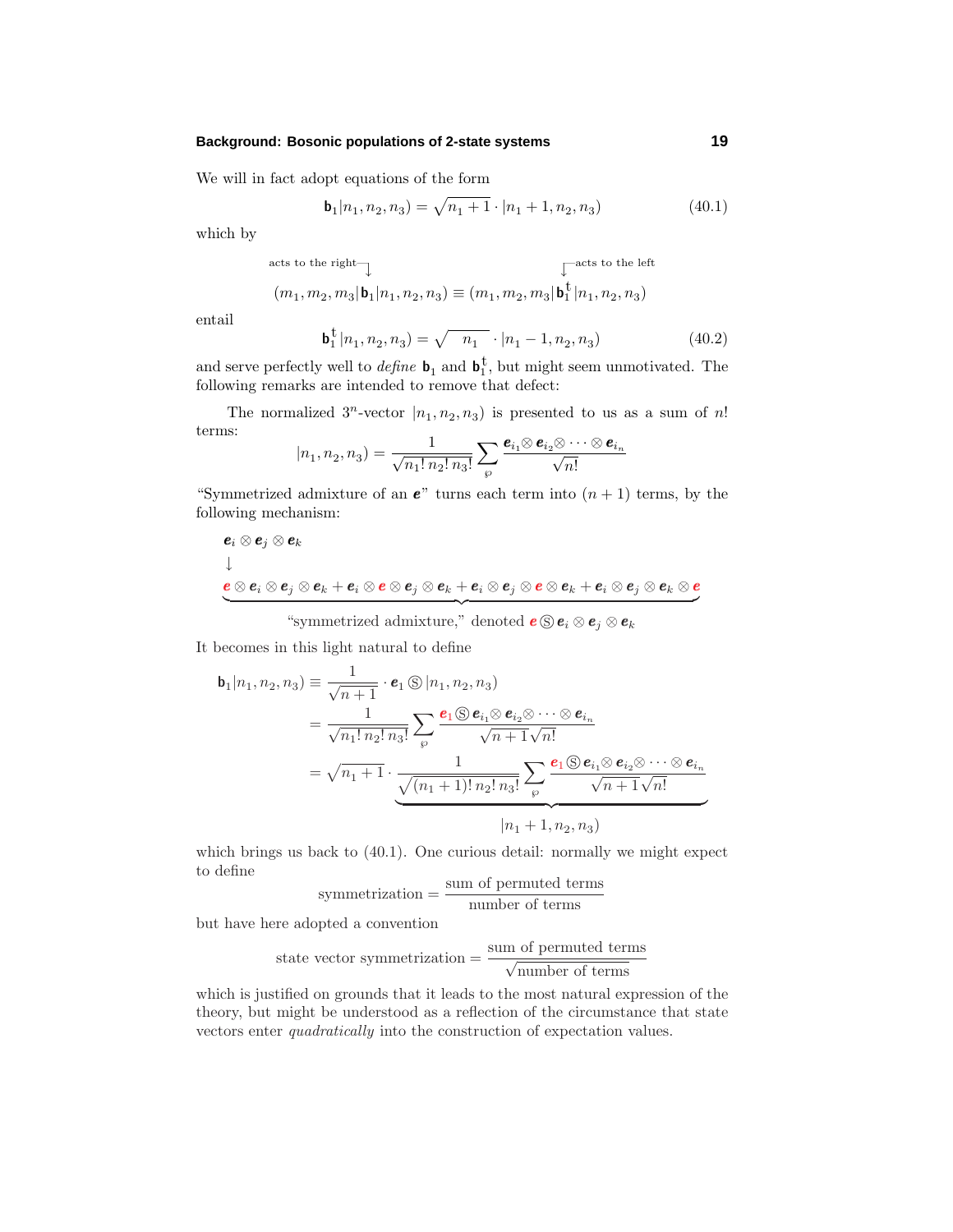Look next to the synthesis of  $\mathbf{b}_1^{\dagger}$ . We begin by isolating an implication of (33). Assume as before that *c* is a *p*-vector, *b* and *d* are *q*-vectors. Then  $c \otimes d$ is a *pq*-vector.Let

 $\mathbb{I}_p \equiv$  the  $p \times p$  identity matrix

Then  $\mathbb{I}_p \otimes \mathbf{b}$  is a  $pq \times p$  matrix, its transpose is  $p \times pq$  and by (33) we have

$$
(\mathbb{I}_p \otimes \boldsymbol{b})^{\mathsf{T}}(\boldsymbol{c} \otimes \boldsymbol{d}) = (\mathbb{I}_p \otimes \boldsymbol{b}^{\mathsf{T}})(\boldsymbol{c} \otimes \boldsymbol{d}) = \boldsymbol{c} \cdot (\boldsymbol{b}^{\mathsf{T}} \boldsymbol{d})
$$
(41)

The rectangular matrix  $(\mathbb{I}_p \otimes \mathbf{b})^{\dagger}$  has successfully "devoured" the second of the factors in the Kronecker product  $c \otimes d$ ; we might reasonably call this process "Kronecker division."<sup>27</sup> To see the process in action, look at

$$
(\mathbb{I}_{9} \otimes \mathbf{e}_{1})^{\mathsf{T}}(\mathbf{e}_{i} \otimes \mathbf{e}_{j} \otimes \mathbf{e}_{k}) = (\mathbf{e}_{i} \otimes \mathbf{e}_{j}) \cdot (\mathbf{e}_{1}^{\mathsf{T}} \mathbf{e}_{k}) = \begin{cases} \mathbf{e}_{i} \otimes \mathbf{e}_{j} & \text{if } k = 1 \\ \mathbf{0} & \text{otherwise} \end{cases}
$$

Or look at the following (in which we retain the 3-state assumption):

$$
\mathbf{b}_1^{\mathsf{t}}|n_1, n_2, n_3) \equiv \sqrt{n} (\mathbb{I}_{3^{n-1}} \otimes \mathbf{e}_1)^{\mathsf{T}} \cdot \frac{1}{\sqrt{n_1! n_2! n_3!}} \sum_{\wp} \frac{\mathbf{e}_{i_1} \otimes \mathbf{e}_{i_2} \otimes \cdots \otimes \mathbf{e}_{i_n}}{\sqrt{n!}}
$$

Notice that the *n*! terms presented by  $\sum_{\wp} e_{i_1} \otimes e_{i_2} \otimes \cdots \otimes e_{i_n}$  can be grouped

$$
\sum_{\wp} \mathbf{e}_{i_1} \otimes \mathbf{e}_{i_2} \otimes \cdots \otimes \mathbf{e}_{i_n} = \text{sum of terms with no terminal } \mathbf{e}_1 : n_1 = 0
$$
\n
$$
= \text{such stuff} + \left\{ \sum_{\wp} \mathbf{e}_{i_1} \otimes \mathbf{e}_{i_2} \otimes \cdots \otimes \mathbf{e}_{i_{n-1}} \right\} \otimes \mathbf{e}_1 : n_1 = 1
$$
\n
$$
= \text{such stuff} + 2 \left\{ \sum_{\wp} \mathbf{e}_{i_1} \otimes \mathbf{e}_{i_2} \otimes \cdots \otimes \mathbf{e}_{i_{n-1}} \right\} \otimes \mathbf{e}_1 : n_1 = 2
$$
\n
$$
\vdots
$$

so by  $(41)$  we have

$$
\mathbf{b}_1^{\mathbf{t}}|n_1, n_2, n_3) = \sqrt{n} \bigg\{ \frac{1}{\sqrt{n_1! \, n_2! \, n_3!}} \, n_1 \sum_{\wp} \frac{\mathbf{e}_{i_1} \otimes \mathbf{e}_{i_2} \otimes \cdots \otimes \mathbf{e}_{i_{n-1}}}{\sqrt{n!}} \bigg\}
$$

(an  $\pmb{e}_1$  has been removed from the  $\pmb{e}$  population, and "stuff" has been killed)

$$
= \sqrt{n_1} \left\{ \frac{1}{\sqrt{(n_1-1)! n_2! n_3!}} \sum_{\wp} \frac{\boldsymbol{e}_{i_1} \otimes \boldsymbol{e}_{i_2} \otimes \cdots \otimes \boldsymbol{e}_{i_{n-1}}}{\sqrt{(n-1)!}} \right\}
$$

and have recovered (40.2).

<sup>27</sup> This happy idea occurred to me while I stood bedrizzled in the parking lot of Tualatin Valley Builders Supply, where I had gone to get materials to repair my garage door, and took much of the pain out of that experience.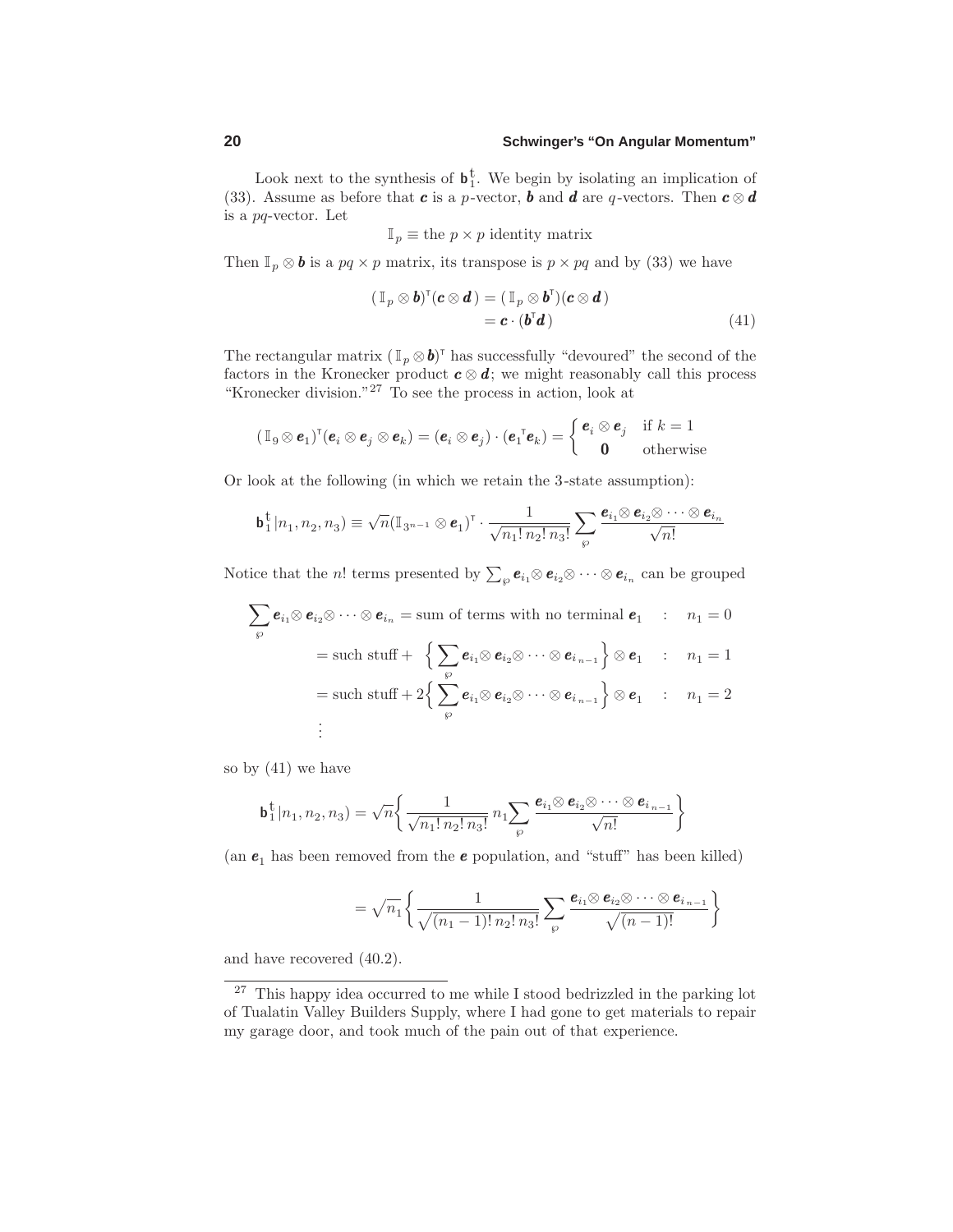# fermionic creation & annihilation operators

The general pattern of the argument runs as in the bosonic case, but to make theorems possible we must establish a sign convention, and to prove them we must accept the tedium of some careful sign juggling.<sup>28</sup> Agree at the outset to abandon our former 3-state assumption  $N = 3$  (which proves now too restrictive to serve expositor clarity), and fix in mind the facts that in the fermionic case

• all *n*'s are 0 or 1 (so  $|n_1, n_2, \ldots, n_N)$  looks in every case rather like a binary number);

• the subscripts in  $e_{i_1} \otimes e_{i_2} \otimes \cdots \otimes e_{i_n}$  are always distinct. Adopt the

convention: The term  $e_{i_1} \otimes e_{i_2} \otimes \cdots \otimes e_{i_n}$  with

 $i_1 < i_2 < \cdots < i_n$  : dictionary order

enters *positively* into the design of  $|n_1, n_2, \ldots, n_N|$ .

The normalized  $N^n$ -vector  $|n_1, n_2, \ldots, n_N|$  is presented to us as a sum of *n*! terms:

$$
|n_1, n_2, \ldots, n_N) = \sum_{\wp} (-)^{\wp} \frac{e_{i_1} \otimes e_{i_2} \otimes \cdots \otimes e_{i_n}}{\sqrt{n!}}
$$

"Antisymmetrized admixture of an  $e$ " turns each term into  $(n + 1)$  terms, by the following mechanism:

$$
\begin{aligned} &\boldsymbol{e}_i\otimes \boldsymbol{e}_j\otimes \boldsymbol{e}_k \\ \downarrow \\ &\boldsymbol{e}\otimes \boldsymbol{e}_i\otimes \boldsymbol{e}_j\otimes \boldsymbol{e}_k - \boldsymbol{e}_i\otimes \boldsymbol{e}\otimes \boldsymbol{e}_j\otimes \boldsymbol{e}_k + \boldsymbol{e}_i\otimes \boldsymbol{e}_j\otimes \boldsymbol{e}\otimes \boldsymbol{e}_k - \boldsymbol{e}_i\otimes \boldsymbol{e}_j\otimes \boldsymbol{e}_k\otimes \boldsymbol{e} \end{aligned}
$$

 "antisymmetrized admixture," denoted  $e \circledcirc e_i \otimes e_j \otimes e_k$ 

It becomes in this light natural to define

$$
\mathbf{b}_{j}|n_{1},n_{2},\ldots,n_{N}) \equiv \frac{1}{\sqrt{n+1}} \cdot \mathbf{e}_{j} \otimes |n_{1},n_{2},n_{3})
$$
  
\n
$$
= \begin{cases}\n\mathbf{0} & \text{if } k \text{ present in the ordered } i\text{-list} \\
\sum_{\wp} (-)^{\wp} \frac{\mathbf{e}_{j} \otimes \mathbf{e}_{i_{1}} \otimes \mathbf{e}_{i_{2}} \otimes \cdots \otimes \mathbf{e}_{i_{n}}}{\sqrt{n+1}\sqrt{n!}} & \text{if } k \text{ absent}\n\end{cases}
$$
  
\n
$$
= \begin{cases}\n\mathbf{0} & \text{if } k \text{ present in the ordered } i\text{-list} \\
(-)^{s} \sum_{\wp} (-)^{\wp} \frac{\mathbf{e}_{i_{1}} \otimes \cdots \otimes \mathbf{e}_{i_{s}} \otimes \mathbf{e}_{j} \otimes \mathbf{e}_{k_{1}} \otimes \cdots \otimes \mathbf{e}_{k_{n-s}}}{\sqrt{(n+1)!}}\n\end{cases}
$$

according as  $n_j = 1$  or  $n_j = 0$ . Here we have moved  $e_j$  to its canonical place

all  $i$ 's  $$i$   $all  $k$ 's$$ 

<sup>28</sup> An identical tedium bedevils the exterior calculus.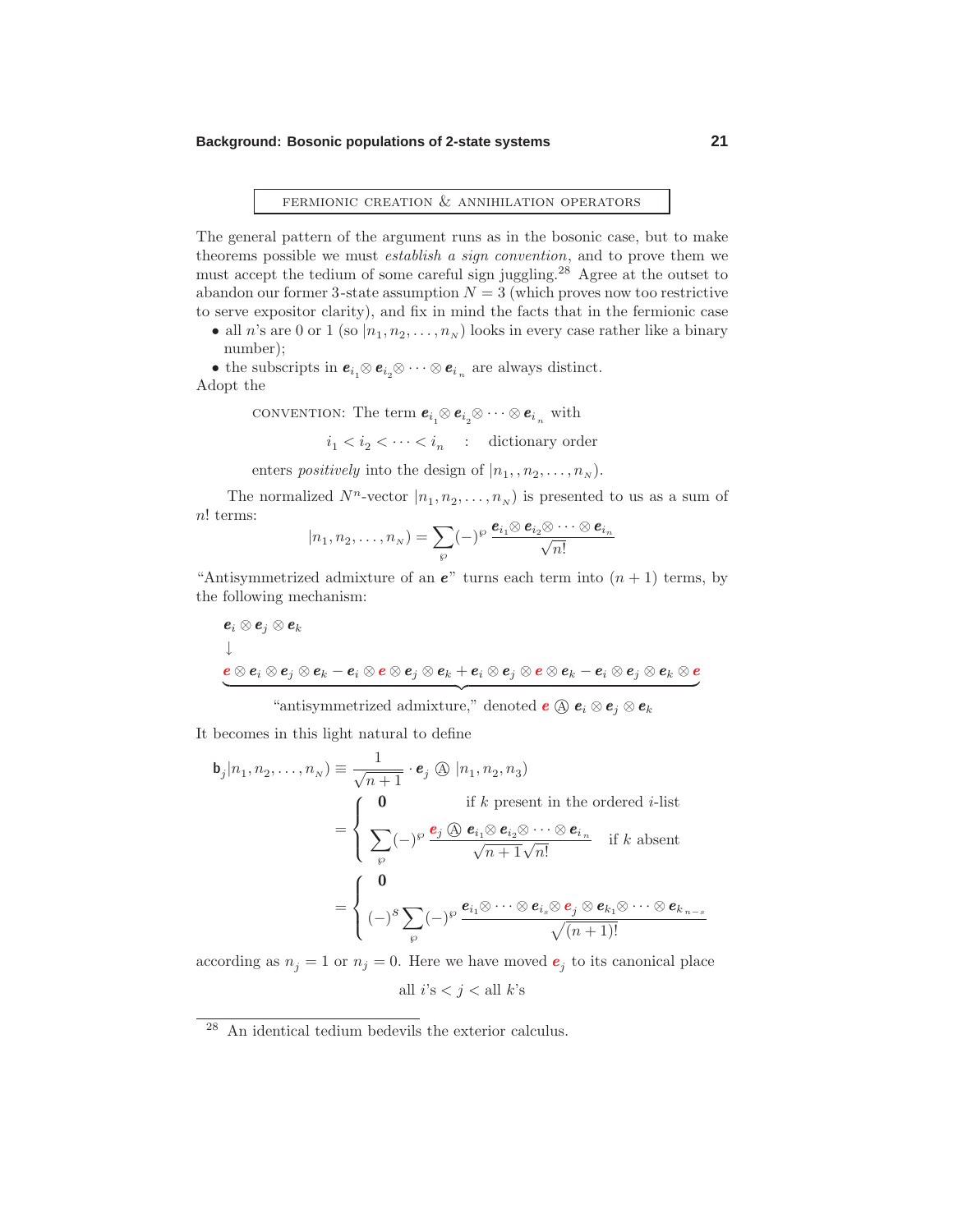and

*s* ≡ *s*<sub>*j*</sub> ≡ number of  $e_i$  that conventionally stand left of  $e_j$ 

$$
= \sum_{i
$$

So we have

$$
\mathbf{b}_{j}|n_{1}, n_{2}, \dots, n_{j}, \dots, n_{N})
$$
\n
$$
= (-)^{s_{j}} (1 - n_{j}) \cdot |n_{1}, n_{2}, \dots, n_{j} + 1, \dots, n_{N})
$$
\n(42.1)

where we have installed

$$
1 - n_j = \begin{cases} 0 & \text{if } n_j = 1 \\ 1 & \text{if } n_j = 0 \end{cases}
$$

as a nifty "switch" to distinguish one case from the other.<sup>29</sup> We are in possession now of apparatus sufficient to produce a "constructive" account of  $\mathbf{b}_{j}^{\dagger}$ , but I won't: we have actual need only of a statement

$$
\mathbf{b}_{j}^{\dagger} | n_{1}, n_{2}, \dots, n_{j}, \dots, n_{N})
$$
\n
$$
= (-)^{S_{j}} n_{j} \cdot | n_{1}, n_{2}, \dots, n_{j} - 1, \dots, n_{N})
$$
\n(42.2)

that follows already from (42.1) by the meaning of the adjoint.

I have found it easier, from a constructive standpoint, to discuss the **b**irth of an *e* -factor than its demise, and have elected to assign the simpler name to the simpler object. But now that all the work is behind us, we can revert

$$
\begin{array}{ccc}\n\mathbf{b}_j \longmapsto \mathbf{a}_j^{\mathsf{t}} & : & \text{creation operators} \\
\mathbf{b}_j^{\mathsf{t}} \longmapsto \mathbf{a}_j & : & \text{annihilation operators}\n\end{array}
$$

to the notation which has long been standard.We have

$$
\mathbf{a}_{j}^{\mathbf{t}}|n_{1}, n_{2}, \dots, n_{j}, \dots, n_{N})
$$
\n
$$
= \sqrt{n_{j} + 1} \cdot |n_{1}, n_{2}, \dots, n_{j} + 1, \dots, n_{N})
$$
\n
$$
\mathbf{a}_{j} |n_{1}, n_{2}, \dots, n_{j}, \dots, n_{N})
$$
\n(43.12)

$$
= \sqrt{n_j} \cdot |n_1, n_2, \dots, n_j - 1, \dots, n_N)
$$
  

$$
\mathbf{a}_j^{\dagger} |n_1, n_2, \dots, n_j, \dots, n_N)
$$
 (43.21)

$$
= (-)^{s_j} (1 - n_j) \cdot |n_1, n_2, \dots, n_j + 1, \dots, n_N)
$$
  
\n
$$
\mathbf{a}_j |n_1, n_2, \dots, n_j, \dots, n_N
$$
  
\n
$$
= (-)^{s_j} (n_j) \cdot |n_1, n_2, \dots, n_j - 1, \dots, n_N)
$$
  
\n(43.22)

 $29$  The complementary switch—needed in a moment—is even simpler:

$$
n_k = \begin{cases} 1 & \text{if} \quad n_k = 1 \\ 0 & \text{if} \quad n_k = 0 \end{cases}
$$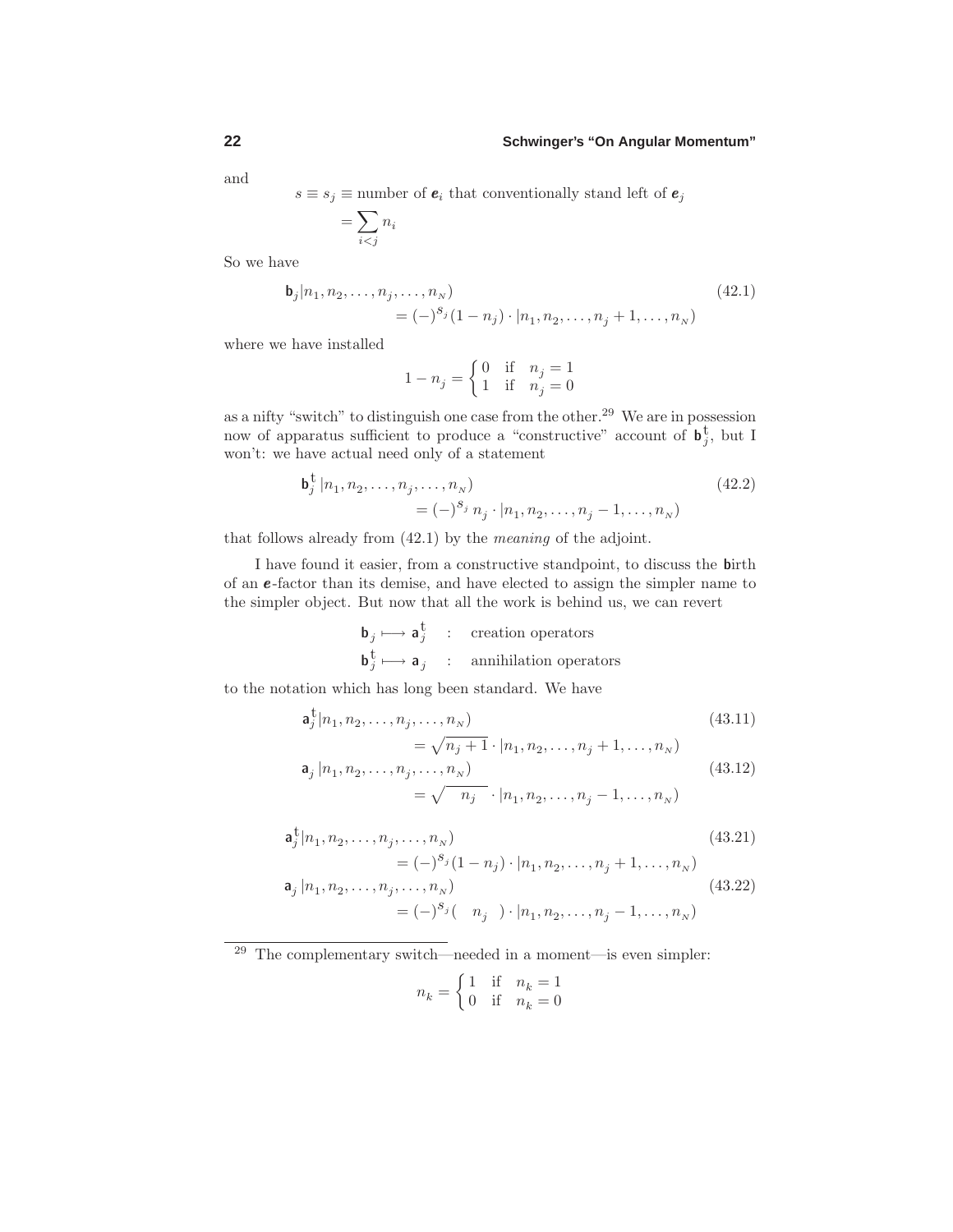in the bosonic/fermionic cases, respectively.In the former (bosonic) case it is evident that

$$
\left[\mathbf{a}_i,\mathbf{a}_j\right] = \left[\mathbf{a}_i^{\mathrm{t}},\mathbf{a}_j^{\mathrm{t}}\right] = \mathbf{0} \quad : \quad \text{all } i, j \tag{44.1}
$$

and

$$
\left[\mathbf{a}_i, \mathbf{a}_j^{\dagger}\right] = \mathbf{0} \qquad : \quad i \neq j \tag{44.2}
$$

while from

$$
\mathbf{a}_i \mathbf{a}_i^{\dagger} | n_1, n_2, \dots, n_i, \dots, n_N) = (n_i + 1) | n_1, n_2, \dots, n_i, \dots, n_N)
$$
  

$$
\mathbf{a}_i^{\dagger} \mathbf{a}_i | n_1, n_2, \dots, n_i, \dots, n_N) = (-n_i - ) | n_1, n_2, \dots, n_i, \dots, n_N)
$$

we obtain

$$
\left[\mathbf{a}_{i}, \mathbf{a}_{i}^{\mathrm{t}}\right] = \mathbf{I} \quad : \quad \text{all } i \tag{44.3}
$$

But to develop fermionic analogs of those statements we must take into account the sign factors, which have some curious consequences. Look first to  $\mathbf{a}_i \mathbf{a}_j |$  etc.) on the assumption that  $i < j$ . In  $\mathbf{a}_i \mathbf{a}_j |$  etc.) we encounter  $(-)^{s_i + s_j}$  while the **a**<sub>*j*</sub> in **a**<sub>*j*</sub> **a**<sub>*i*</sub>|etc.) sees an extra term, so presents  $(-)^{s_i+s_j+1} = -(-)^{s_i+s_j}$ . This upshot of this line of argument is that

$$
\begin{bmatrix} \mathbf{a}_i \,, \mathbf{a}_j \end{bmatrix}_{+} = \begin{bmatrix} \mathbf{a}_i^{\mathrm{t}} \,, \mathbf{a}_j^{\mathrm{t}} \end{bmatrix}_{+} = \mathbf{0} \qquad : \quad \text{all } i, j \tag{45.1}
$$

$$
\left[\mathbf{a}_{i}, \mathbf{a}_{j}^{\mathbf{t}}\right]_{+} = \mathbf{0} \qquad \therefore \quad i \neq j \tag{45.2}
$$

where the  $+$  signifies *anti*commutation:

$$
\big[\mathbf{A},\mathbf{B}\big]_+\equiv \mathbf{A}\,\mathbf{B}+\mathbf{B}\,\mathbf{A}
$$

It follows more simply from

$$
\mathbf{a}_i \mathbf{a}_i^{\mathsf{t}} | \dots, n_i, \dots) = \begin{cases} (-)^{2s_i} | \dots, n_i, \dots) & \text{if } n_i = 0 \\ \mathbf{0} & \text{if } n_i = 1 \end{cases}
$$

$$
\mathbf{a}_i^{\mathsf{t}} \mathbf{a}_i | \dots, n_i, \dots) = \begin{cases} \mathbf{0} & \text{if } n_i = 0 \\ (-)^{2s_i} | \dots, n_i, \dots) & \text{if } n_i = 1 \end{cases}
$$

and  $(-)^{2s_i} = 1$  (all cases) that

$$
\left[\mathbf{a}_{i}, \mathbf{a}_{i}^{\mathrm{t}}\right]_{+} = \mathbf{I} \quad : \quad \text{all } i \tag{45.3}
$$

It is clear from the preceding discussion that

- $\mathbf{a}_i$  acts on elements of  $\mathcal{V}_N^n$  to yield elements of  $\mathcal{V}_N^{n-1}$ <br>  $\mathbf{a}_i^{\dagger}$  acts on elements of  $\mathcal{V}_N^n$  to yield elements of  $\mathcal{V}_N^{n+1}$
- 

Which is to say: creation/annihilation operators have as their sphere of activity not the state spaces of individual composite systems, but the formal union of such spaces—a place called "Fock space"<sup>30</sup>

$$
\mathcal{V}_{\text{Fock}} \equiv \begin{cases} \mathcal{V}_{N}^{0} \oplus \mathcal{V}_{N}^{1} \oplus \cdots \oplus \mathcal{V}_{N}^{N} \oplus \mathcal{V}_{N}^{N+1} \oplus \cdots & \colon & \text{bosonic case} \\ \mathcal{V}_{N}^{0} \oplus \mathcal{V}_{N}^{1} \oplus \cdots \oplus \mathcal{V}_{N}^{N} & \colon & \text{fermionic case} \end{cases}
$$

<sup>30</sup> V.Fock, "Konfigurationsraum und zweite Quantelung," Zeit. f. Physik **75**, 622 (1932).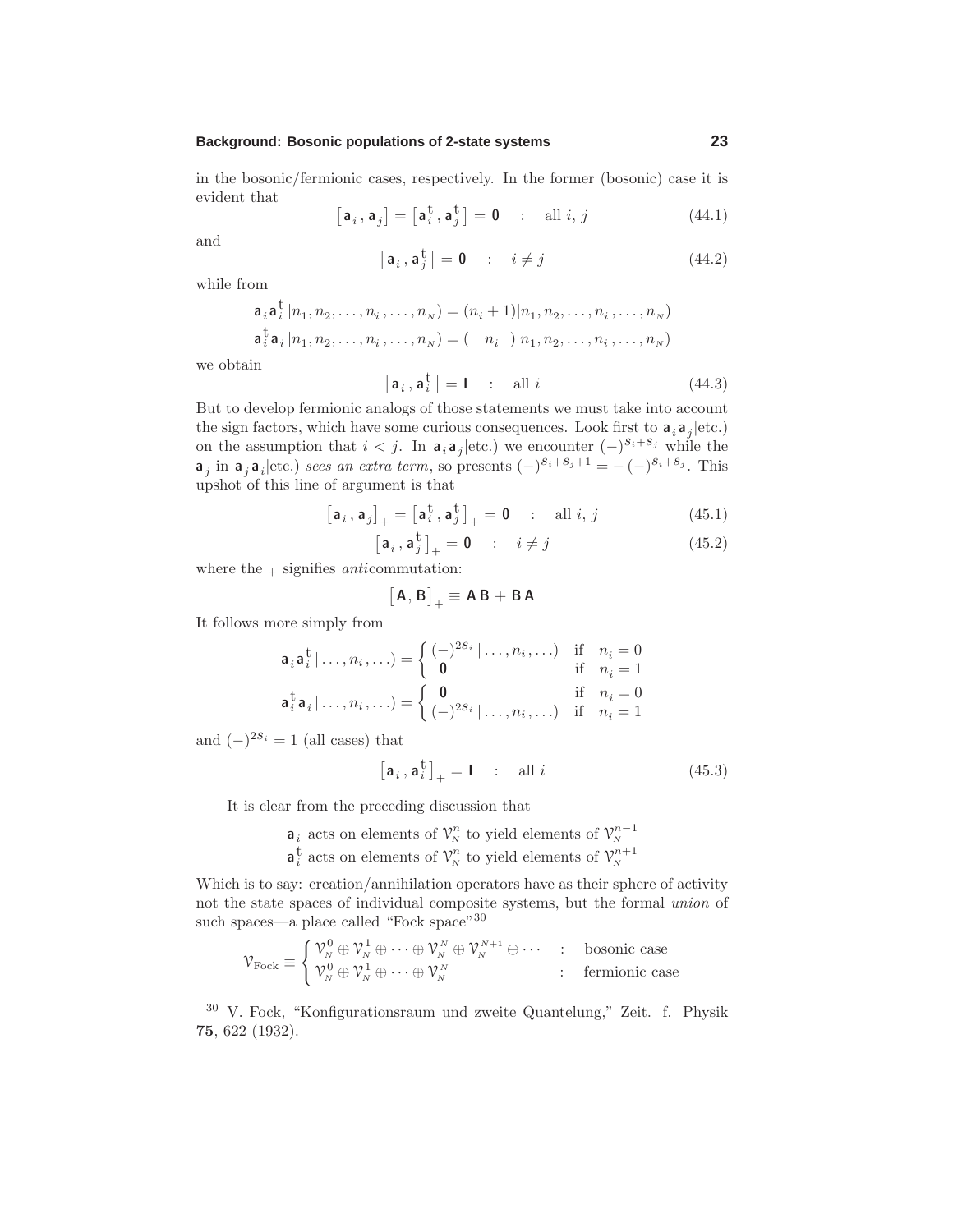which is

∞-dimensional in the bosonic case, but only

2*<sup>N</sup>* -dimensional in the fermionic case.

Combinations of creation and annihilation operators, on the other hand, may be meaningful on individual  $\mathcal V$ 's: the so-called "number operators"

$$
\mathbf{N}_i \equiv \mathbf{a}_i^{\mathrm t} \mathbf{a}_i
$$

 $N_i | \ldots, n_i, \ldots$  =  $n_i | \ldots, n_i, \ldots$  : bosonic or fermionic

and the "total number operator"

$$
\mathbf{N}\equiv\sum_{i=1}^{N}\mathbf{N}_{i}
$$

provide (hermitian) examples.We note in passing that

$$
\begin{aligned}\n\begin{bmatrix}\n\mathbf{N}, \mathbf{a}_i\n\end{bmatrix} &= \begin{bmatrix}\n\mathbf{N}_i, \mathbf{a}_i\n\end{bmatrix} = -\mathbf{a}_i \\
\begin{bmatrix}\n\mathbf{N}, \mathbf{a}_i^{\dagger}\n\end{bmatrix} &= \begin{bmatrix}\n\mathbf{N}_i, \mathbf{a}_i^{\dagger}\n\end{bmatrix} = +\mathbf{a}_i^{\dagger} \\
\begin{bmatrix}\n\mathbf{N}, \mathbf{a}_i\n\end{bmatrix}_+ &= \begin{bmatrix}\n\mathbf{N}_i, \mathbf{a}_i\n\end{bmatrix}_+ = +\mathbf{a}_i \\
\begin{bmatrix}\n\mathbf{N}, \mathbf{a}_i^{\dagger}\n\end{bmatrix}_+ &= +\mathbf{a}_i^{\dagger}\n\end{aligned}\n\quad \text{fermionic case}
$$

and that from

$$
\mathbf{a}_i \mathbf{a}_i = \mathbf{a}_i^{\mathrm{t}} \mathbf{a}_i^{\mathrm{t}} = \mathbf{0} \quad : \quad \text{fermionic case}
$$

it follows quickly that the operators  $\mathbf{N}_i$  are projective:

$$
\mathbf{N}_i^2 = \mathbf{N}_i \quad : \quad \text{fermionic case}
$$

*...* which is another way of saying what we already knew: the eigenvalues of **N***<sup>i</sup>* are, in teh latter case, 0's else 1's.

We come now to the profound development that (upon abandonment of our characteristic finite-state assumption) earns for this subject the name "quantum field theory," that gives rise to the concept of "second quantization." For the purposes of this discussion we confine our explicit attention to bosons, and reinstate our assumption that  $N = 3$ . Let **H** be a hermitian operator defined on the state space  $V \equiv V_3^1$  of the solitary 3-state system G. To describe **H** relative to a selected orthonormal basis, Dirac would write

$$
\mathbf{H} = \sum_{i,j} |i)(i|\mathbf{H}|j)(j| \equiv \sum_{i,j} H_{ij}|i)(j|
$$

When presented to  $|\psi\rangle = \sum_{k} |k\rangle (k|\psi) \equiv \sum_{k} |k\rangle \psi_{k}$  the operator  $H_{ij}|i\rangle (j|$  plucks out the  $|j)$ -component and turns it into an  $|i)$ -component, to which it assigns weight  $H_{ij}$ . To express the same idea, we might write

$$
|\psi\rangle = |1, 0, 0)(1, 0, 0|\psi\rangle + |0, 1, 0)(0, 1, 0|\psi\rangle + |0, 0, 1)(0, 0, 1|\psi\rangle
$$

$$
|i\rangle (j| = \mathbf{a}_j^{\mathbf{t}} \mathbf{a}_i
$$

$$
H_{11} = (1, 0, 0|\mathbf{H}|1, 0, 0), \quad H_{12} = (1, 0, 0|\mathbf{H}|0, 1, 0), \quad \text{etc.}
$$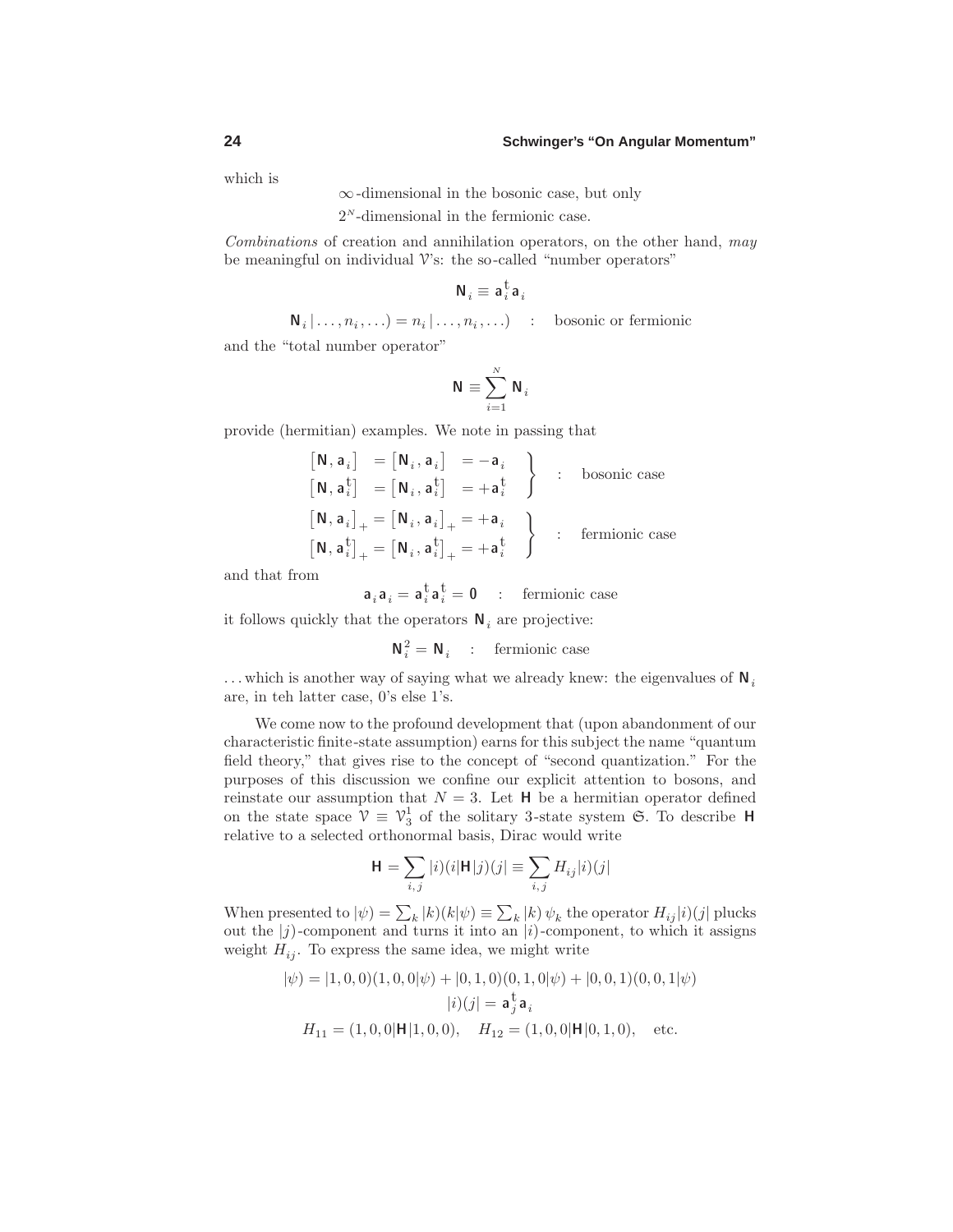It becomes in this light natural to introduce

$$
\mathbf{\Psi} \equiv [1, 0, 0)\mathbf{a}_1 + [0, 1, 0)\mathbf{a}_2 + [0, 0, 1)\mathbf{a}_3 \tag{46}
$$

and to write

$$
\mathbf{H} = \mathbf{\Psi}^{\mathsf{t}} \overset{\text{[—was initially defined only on } \mathcal{V}^1}{\mathsf{H} \mathbf{\Psi}} \tag{47}
$$
\n
$$
\overset{\text{[--]}}{\mathsf{L}}_{\text{has become meaningful on } \mathcal{V}_{\text{Fock}}} \tag{47}
$$

I will underscore the point just made by notational adjustment:

$$
\downarrow
$$

$$
\mathcal{H} = \Psi^t H \Psi
$$

In the ordinary quantum theory of  $\mathfrak{S}$  the expression  $(\psi | \mathbf{H} | \psi)$  carries the interpretation of a number-valued "expectation value." But the right side of (47) is *operator*-valued: it acts simultaneously on  $\mathcal{V}_3^1$ ,  $\mathcal{V}_3^2$ ,  $\mathcal{V}_3^3$ ,...; it acts, in short, on the elements

$$
|\psi\rangle_{\text{Fock}} \in \mathcal{V}_{\text{Fock}}
$$

and provides accounts simultaneously of

quantum physics on S quantum physics on  $\mathfrak{S} \circledcirc \mathfrak{S}$ quantum physics on  $\mathfrak{S} \circledcirc \mathfrak{S} \circledcirc \mathfrak{S}$ . . .

We expect to have  $F_{\text{ock}}(\psi|\psi)_{\text{Fock}} = 1$ , but  $\Psi^{\dagger}\Psi$  is a different kind of beast: we find

$$
\boldsymbol{\Psi}^\text{t} \boldsymbol{\Psi} = \sum_i \boldsymbol{\mathsf{a}}^\text{t}_i \boldsymbol{\mathsf{a}}_i = \sum_i \boldsymbol{\mathsf{N}}_i = \boldsymbol{\mathsf{N}}
$$

It is clear by this point that we can abandon our initial "3-state bosons" assumption.

The finite-state Schrödinger equation  $\mathbb{H}\psi = i\hbar \partial_t \psi$  can—together with its conjugate— be obtained from the classical (!) Lagrangian

$$
L = \boldsymbol{\psi}^{\mathrm{t}}(i\hslash \boldsymbol{\psi}_t - \mathbb{H} \boldsymbol{\psi})
$$

on the strength of which we are led to define<sup>31</sup>

$$
\boldsymbol{\pi} \equiv \frac{\partial L}{\partial \boldsymbol{\psi}_t} = i\hbar \boldsymbol{\psi}^{\mathrm{t}} \quad : \quad \text{``conjugate momentum''}
$$

<sup>&</sup>lt;sup>31</sup> Note that the gauge-equivalent Lagrangian  $L = \frac{1}{2}i\hbar(\psi^{\dagger}\psi_t - \psi_t^{\dagger}\psi) - \psi^{\dagger}\mathbb{H}\psi$ leads to different results.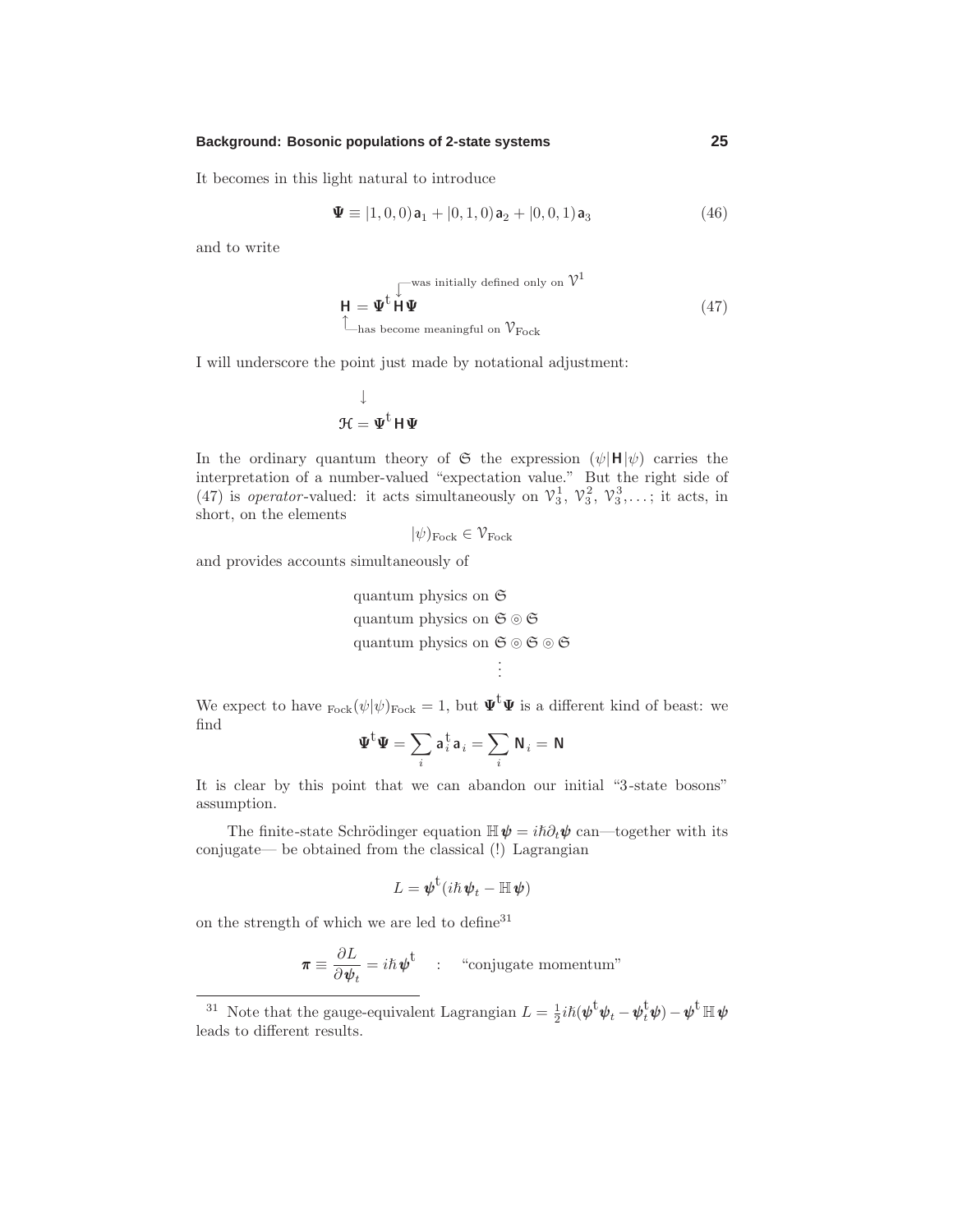Imitating that result, we define

$$
\Pi \equiv i\hbar \, \Psi^{\textrm{t}}
$$

and obtain

bosonic case :  $[\Psi, \Pi] = i\hbar \sum$ *k*  $\left[\mathbf{a}_k\,,\mathbf{a}_k^\text{t}\right]$ fermionic case  $\,$  :  $\left[ \Psi , \Pi \right]_{+} = i \hbar \sum$ *k*  $\left[\mathbf{a}_k\,,\,\mathbf{a}_k^\text{t}\right]_+$  $\mathcal{L}$  $\overline{\mathcal{L}}$  $\int$  $= i\hbar \cdot$  (number *N* of states)

In field theory the "number of states" (degrees of freedom) becomes infinite, and one is led (in the non-relativistic theory) to statements of the form

$$
\big[\Psi(\pmb{x}),\pmb{\Pi}(\pmb{y})\big]_{\pm}=i\hbar\delta(\pmb{x}-\pmb{y})
$$

"Quantum field theory" is the name given to the quantum theory of indefinitely many indistinguishable bosonic/fermionic subsystems (usually understood to be "particles"), and can be considered to arise by formal "second quantization" of the  $\psi$ -field that serves to describe the state of a solitary subsystem. But having illustrated the grounds for such a statement, I abandon the topic*...* in order to return to my motivating problem; i.e., to the clarification of Schwinger's point of departure:

Look now to a *bosonic population of 2-state systems*. Such systems are commonly called "spin systems," and (since spin  $\frac{1}{2}$  is known to imply fermionic physics) the notion of a "bosonic population of spins" might appear to be physically absurd; it poses, however, no formal problem for the theory sketched in recent pages.The theory presents creation/annihilation operators of only two flavors: call them  $\mathbf{a}_1^t$ ,  $\mathbf{a}_1$ ,  $\mathbf{a}_2^t$ ,  $\mathbf{a}_2$ . They satisfy commutation relations which by (44) are identical to those supplied at (15) by the isotropic oscillator operators which we used in  $(18)$ – $(28)$  to establish contact with the quantum theory of angular momentum.

So we have now in hand two distinct quartets of operators

$$
\begin{array}{c}\n\left\{ \mathbf{a}_{1}^{\mathbf{t}},\mathbf{a}_{1},\mathbf{a}_{2}^{\mathbf{t}},\mathbf{a}_{2}\right\} & : & \text{refer to an isotropic oscillator} \\
\left\{ \mathbf{a}_{1}^{\mathbf{t}},\mathbf{a}_{1},\mathbf{a}_{2}^{\mathbf{t}},\mathbf{a}_{2}\right\} & : & \text{refer to a bosonic population of spin }\frac{1}{2}\text{ systems}\n\end{array}
$$

which, though algebraically identical (and therefore equally able to support formal imitations of the quantum theory of angular momentum), have physically quite different meanings—not least because they operate upon entirely different kinds of objects.

All of which was understood—taken for granted—by Schwinger before he wrote a line of "On angular momentum."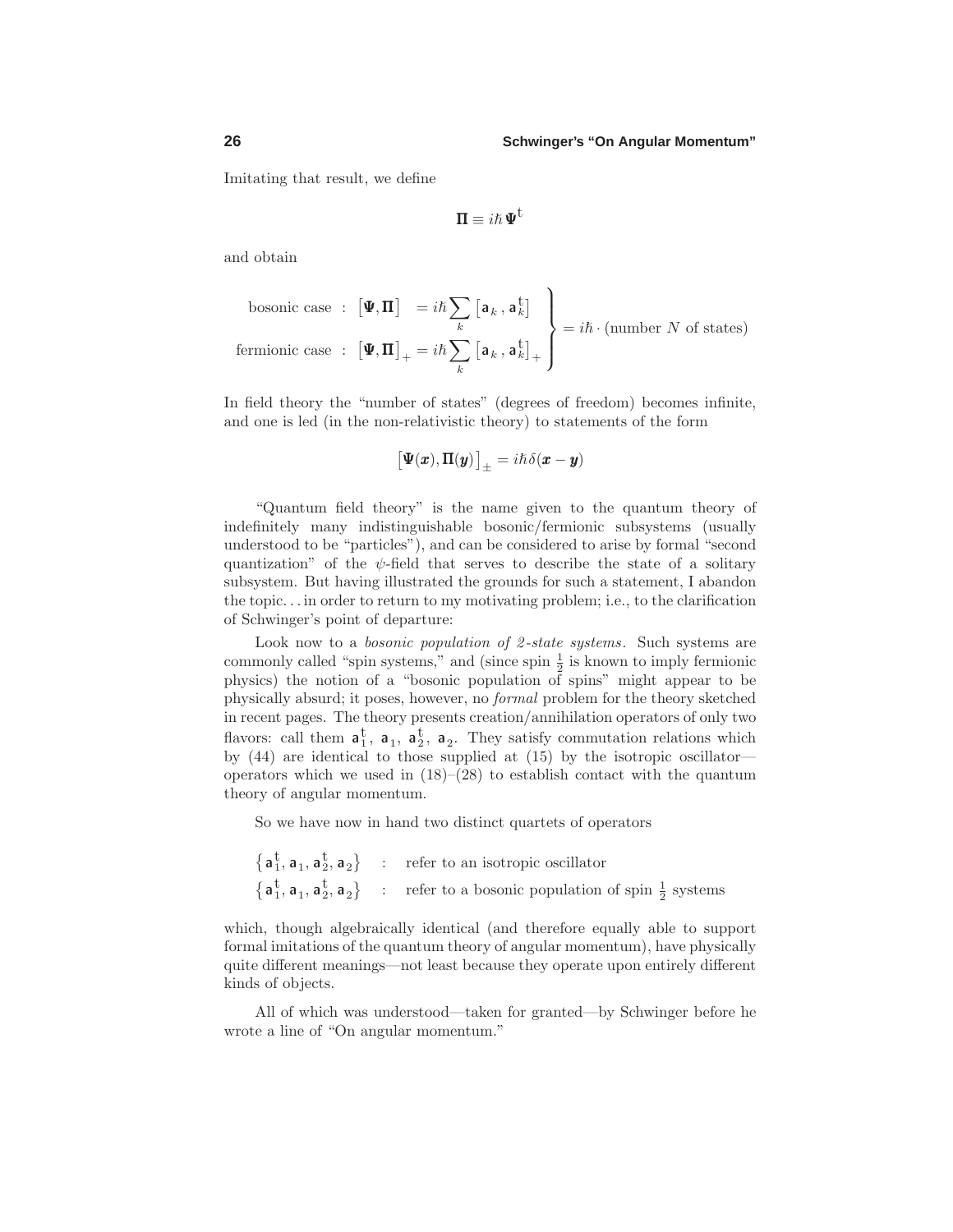### **Illustrative details: Algebraic raw materials 27**

elements of schwinger's argument

**Raw materials.** I collect together, for hand reference, the algebraic material now at our disposal as we—following in the footsteps of Schwinger32—undertake to reproduce (i.e., to construct a theory formally identical to) the quantum theory of angular momentum.I highlight statements that are available to Schwinger but not available to authors who pursue the standard algebraic line of argument.

$$
\left[\mathbf{a}_1, \mathbf{a}_1^t\right] = \left[\mathbf{a}_2, \mathbf{a}_2^t\right] = \mathbf{I} \text{ : all other } \mathbf{a}\text{-commutators vanish} \tag{48.1}
$$

$$
\begin{aligned}\n\mathbf{N}_1 &\equiv \mathbf{a}_1^{\mathbf{t}} \mathbf{a}_1 \\
\mathbf{N}_2 &\equiv \mathbf{a}_2^{\mathbf{t}} \mathbf{a}_2\n\end{aligned} \tag{48.2}
$$

$$
\begin{aligned}\n\mathsf{N} &\equiv \mathsf{N}_1 + \mathsf{N}_2 \\
\mathsf{M} &\equiv \mathsf{N}_1 - \mathsf{N}_2\n\end{aligned}\n\tag{48.3}
$$

$$
J_0 = \frac{\hbar}{2} (a_1^{\dagger} a_1 + a_2^{\dagger} a_2) = \frac{\hbar}{2} N
$$
  
\n
$$
J_1 = \frac{\hbar}{2} (a_1^{\dagger} a_2 + a_2^{\dagger} a_1)
$$
  
\n
$$
J_2 = -i \frac{\hbar}{2} (a_1^{\dagger} a_2 - a_2^{\dagger} a_1)
$$
  
\n
$$
J_3 = \frac{\hbar}{2} (a_1^{\dagger} a_1 - a_2^{\dagger} a_2) = \frac{\hbar}{2} M
$$
 (48.4)

$$
\begin{bmatrix} \mathbf{J}_0, \mathbf{J}_1 \end{bmatrix} = \begin{bmatrix} \mathbf{J}_0, \mathbf{J}_2 \end{bmatrix} = \begin{bmatrix} \mathbf{J}_0, \mathbf{J}_3 \end{bmatrix} = \mathbf{0}
$$
 (48.5)

$$
\begin{bmatrix}\n\mathbf{J}_1, \mathbf{J}_2\n\end{bmatrix} = i\hbar \mathbf{J}_3 \\
\begin{bmatrix}\n\mathbf{J}_2, \mathbf{J}_3\n\end{bmatrix} = i\hbar \mathbf{J}_1 \\
\begin{bmatrix}\n\mathbf{J}_3, \mathbf{J}_1\n\end{bmatrix} = i\hbar \mathbf{J}_2\n\end{bmatrix}
$$
\n(48.6)

$$
\mathbf{J}^2 \equiv \mathbf{J}_1^2 + \mathbf{J}_2^2 + \mathbf{J}_3^2 = \mathbf{J}_0^2 + \hbar \mathbf{J}_0
$$
  
=  $\hbar^2 \left\{ \frac{1}{4} \mathbf{N}^2 + \frac{1}{2} \mathbf{N} \right\}$  (48.7)

$$
\left[\mathbf{J}^2,\mathbf{J}_1\right]=\left[\mathbf{J}^2,\mathbf{J}_2\right]=\left[\mathbf{J}^2,\mathbf{J}_3\right]=\mathbf{0}
$$
 (48.8)

$$
\mathbf{J}_{+} \equiv \mathbf{J}_{1} + i \mathbf{J}_{2} = \hbar \mathbf{a}_{1}^{\dagger} \mathbf{a}_{2} \n\mathbf{J}_{-} \equiv \mathbf{J}_{1} - i \mathbf{J}_{2} = \hbar \mathbf{a}_{2}^{\dagger} \mathbf{a}_{1}
$$
\n(48.9)

$$
\left[\mathbf{J}^2, \mathbf{J}_+\right] = \left[\mathbf{J}^2, \mathbf{J}_-\right] = \mathbf{0} \tag{48.10}
$$

$$
\begin{bmatrix} \mathbf{J}_3, \mathbf{J}_+ \end{bmatrix} = +\hbar \mathbf{J}_+ \qquad \qquad (48.11)
$$

<sup>&</sup>lt;sup>32</sup> See again (page 3) Schwinger's ABSTRACT, where he promises only to "derive many known theorems" and to obtain "some new results."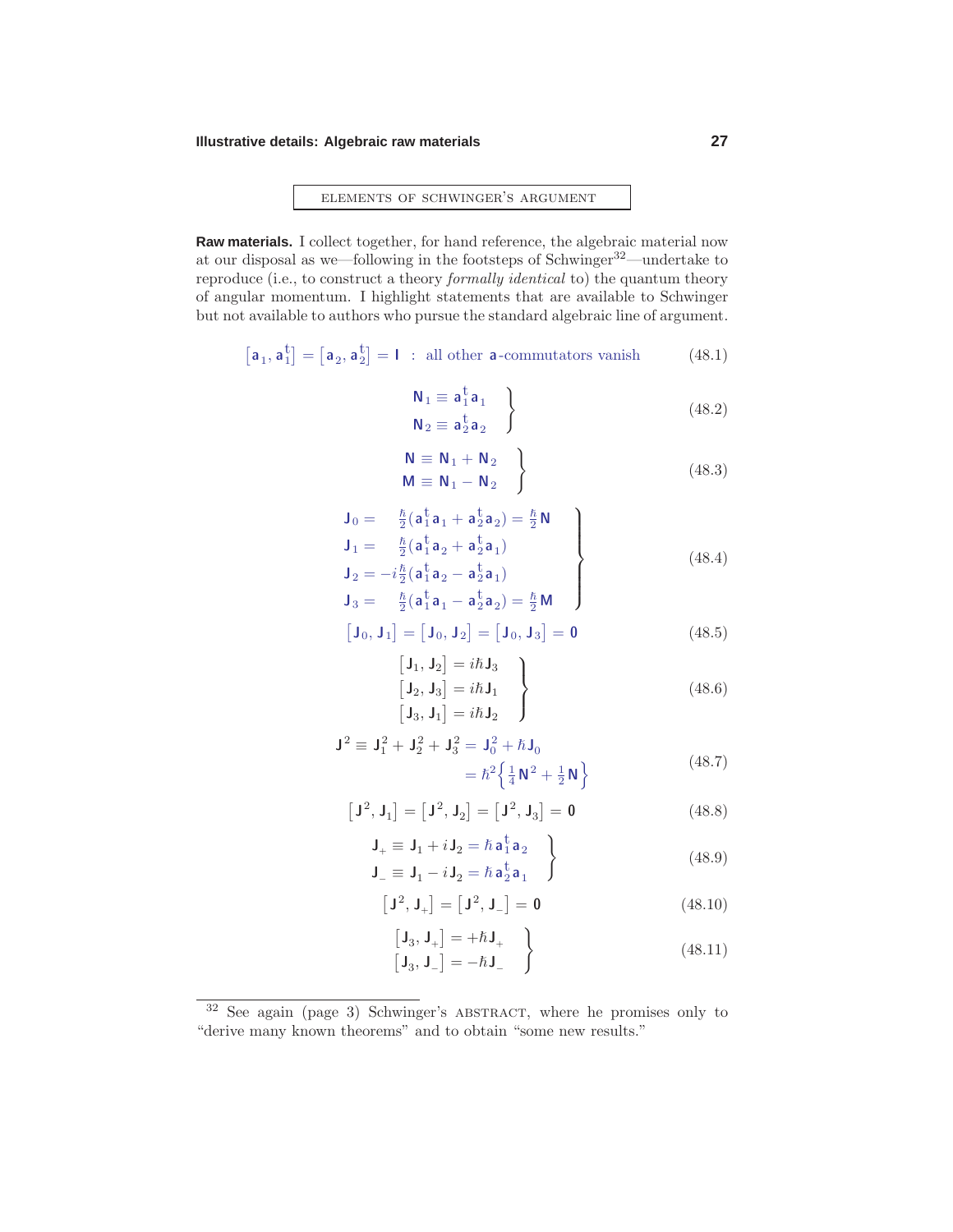**Construction & properties of eigenstates.** One takes (48.8) as a license to search for simultaneous eigenfunctions of  $J^2$  and  $J_3$ , which Schwinger interprets to be a search for simultaneous eigenfunctions of **N** and **M**. 33

Let us agree to write  $|0\rangle$  with these alternative intentions:

$$
|0\rangle \equiv \begin{cases} \frac{\text{ground state}}{\text{vacuum state}} & \text{in the oscillator realization of the algebra} \\ \frac{\text{vacuum state}}{\text{rate in the bosonic spin field realization}} \end{cases}
$$

In either realization we have

$$
|n_1, n_2\rangle = \frac{1}{\sqrt{n_1! \, n_2!}} (\mathbf{a}_1^{\mathbf{t}})^{n_1} (\mathbf{a}_2^{\mathbf{t}})^{n_2} |0\rangle \tag{49}
$$

and

$$
\begin{aligned}\n\mathbf{N}_1 | n_1, n_2 &= n_1 | n_1, n_2 \\
\mathbf{N}_2 | n_1, n_2 &= n_2 | n_1, n_2\n\end{aligned} \qquad (50)
$$

Immediately

$$
\mathbf{N}|n_1, n_2) = (n_1 + n_2) |n_1, n_2)
$$
  

$$
\mathbf{M}|n_1, n_2) = (n_1 - n_2) |n_1, n_2)
$$

which give

$$
\mathbf{J}^{2} |n_{1}, n_{2}\rangle = \hbar^{2} \left\{ \frac{1}{4} \mathbf{N}^{2} + \frac{1}{2} \mathbf{N} \right\} |n_{1}, n_{2}\rangle
$$

$$
= \hbar^{2} j(j+1) |n_{1}, n_{2}\rangle
$$
(51.11)

$$
j \equiv \frac{1}{2}(n_1 + n_2) \tag{51.12}
$$

$$
\begin{aligned} \mathbf{J}_3 |n_1, n_2| &= \frac{\hbar}{2} \mathbf{M} |n_1, n_2| \\ &= \hbar m |n_1, n_2 \end{aligned} \tag{51.21}
$$

$$
m \equiv \frac{1}{2}(n_1 - n_2) \tag{51.22}
$$

From

$$
n_1 = j + m \n n_2 = j - m
$$
\n(52)

we therefore have simultaneous eigenstates

$$
|j,m\rangle \equiv |j+m,j-m\rangle
$$
  
= 
$$
\frac{1}{\sqrt{(j+m)!(j-m)!}} (\mathbf{a}_1^{\dagger})^{j+m} (\mathbf{a}_2^{\dagger})^{j-m} |0\rangle
$$
 (53)

In a footnote, Schwinger remarks that an expression of very nearly the same design as appears on the right side of (53) can be found on page 189 of the English translation  $(1931)$  of H. Weyl's The Theory of Groups and Quantum

$$
\begin{bmatrix} \mathbf{N}, \mathbf{M} \end{bmatrix} = \begin{bmatrix} \mathbf{N}_1 + \mathbf{N}_2, \mathbf{N}_1 - \mathbf{N}_2 \end{bmatrix} = 2 \begin{bmatrix} \mathbf{N}_2, \mathbf{N}_1 \end{bmatrix} = 2 \begin{bmatrix} \mathbf{a}_2^{\mathrm{t}} \mathbf{a}_2, \mathbf{a}_1^{\mathrm{t}} \mathbf{a}_1 \end{bmatrix} = \mathbf{0}
$$
 by (48.1).

<sup>33</sup> Notice that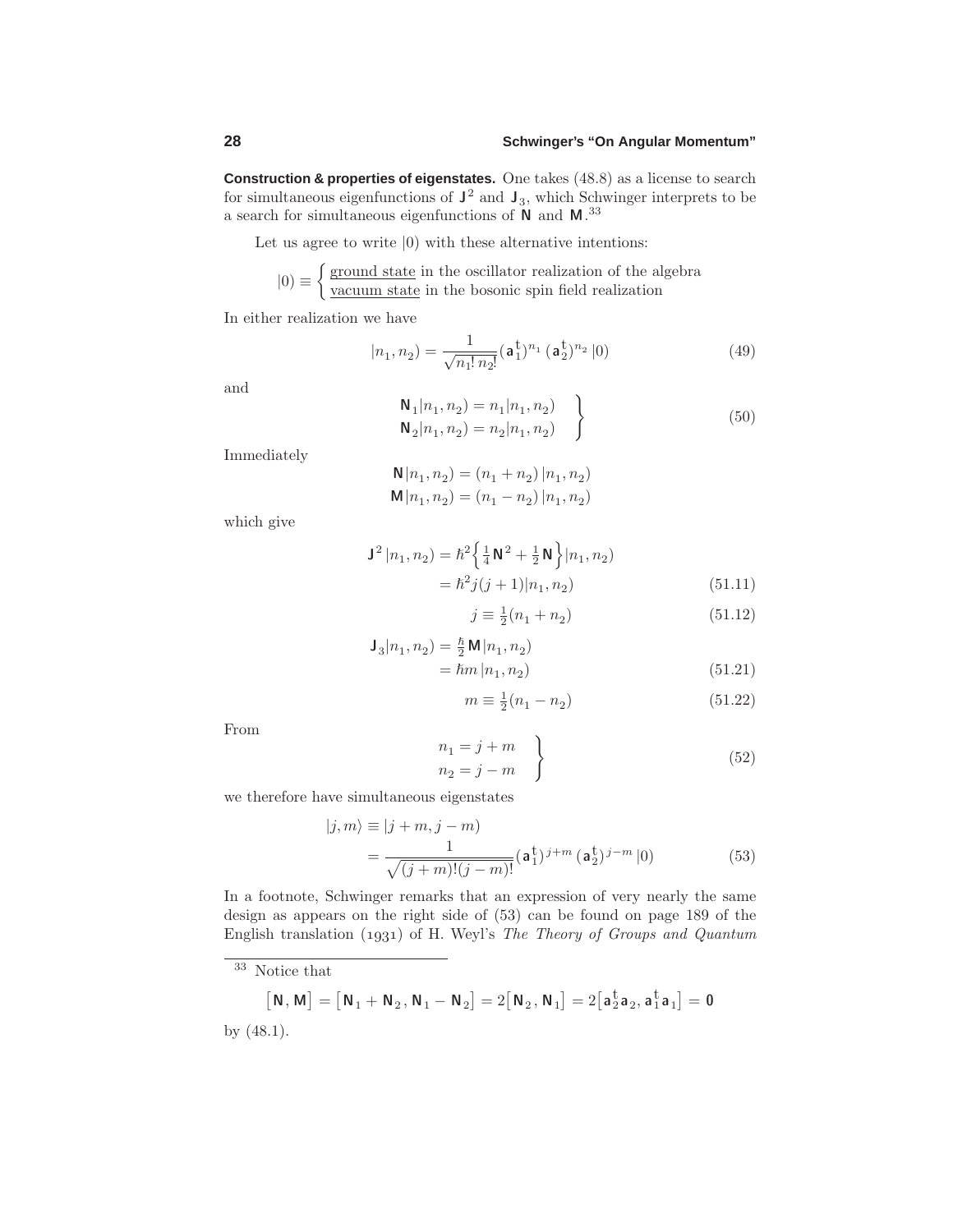## **Illustrative details: Construction & properties of eigenstates 29**

Mechanics, but that it refers there to the transformation properties of the eigenstates, while (53) refers to their explicit construction.

Reading from (43) we have

$$
\mathbf{a}_{1}^{\dagger} |n_{1}, n_{2}\rangle = \sqrt{n_{1} + 1} |n_{1} + 1, n_{2}\rangle
$$
  
\n
$$
\mathbf{a}_{1} |n_{1}, n_{2}\rangle = \sqrt{n_{1} |n_{1} - 1, n_{2}\rangle}
$$
 (54)

which (in the company of its  $_2$  companion) enable one to take "hikes" of the form

 $|n_1, n_2\rangle$ <sub>initial</sub>  $\bigwedge \bigwedge |n_1, n_2\rangle$ <sub>final</sub>

These are the elemental steps in the *jm* notation standard to the quantum theory of angular momentum:

$$
\mathbf{a}_{1}^{\dagger}|j,m\rangle = \sqrt{j+m+1}|j+\frac{1}{2},m+\frac{1}{2}\rangle : \nearrow
$$
\n
$$
\mathbf{a}_{1}|j,m\rangle = \sqrt{j+m} |j-\frac{1}{2},m-\frac{1}{2}\rangle : \swarrow
$$
\n
$$
\mathbf{a}_{2}^{\dagger}|j,m\rangle = \sqrt{j-m+1}|j+\frac{1}{2},m-\frac{1}{2}\rangle : \nwarrow
$$
\n
$$
\mathbf{a}_{2}|j,m\rangle = \sqrt{j-m} |j-\frac{1}{2},m+\frac{1}{2}\rangle : \searrow
$$
\n(55)

The arrows on the right refer to the following diagram:



Figure 1: Diagram of the *jm* values that enter into the description of angular momentum states. The value of *j* is constant on a row, and augments by  $\frac{1}{2}$  when one ascends from one row to the next. The value of *m* augments by 1 when one steps to the right on any row. One has  $m = -j$  on the left border,  $m = +j$  on the right border, with  $j = 0, \frac{1}{2}, 1, \frac{3}{2}, \ldots$  Integral point are indicated  $\bullet$ , half-integral points marked with  $a \circ$ .

It follows that the action of  $\mathbf{a}_1^{\mathrm{t}}\mathbf{a}_2$ 

$$
\mathbf{a}_1^{\mathbf{t}} \mathbf{a}_2 |j,m\rangle = \sqrt{(j+m+1)(j-m)}\,|j,m+1\rangle \quad : \quad \diagdown\mathcal{N}
$$

preserves *j* but augments  $m: m \mapsto m + 1$ . In short, it executes a step to the right along the *j*-row.At the right end of the row one has the state

$$
|j, +j\rangle = |2j, 0\rangle = \frac{1}{\sqrt{(2j)!(0)!}} (\mathbf{a}_1^{\dagger})^{2j} |0\rangle
$$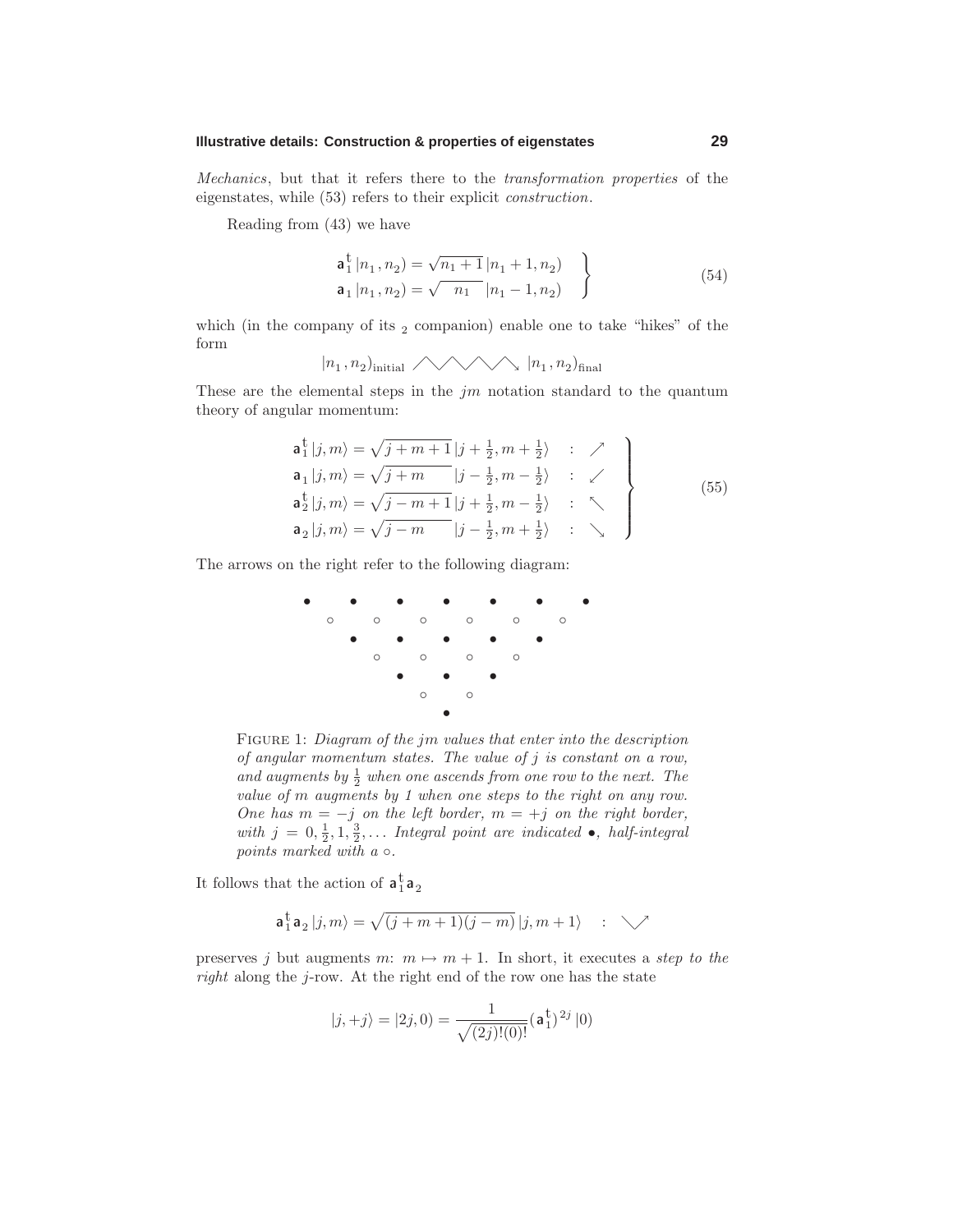which is *killed* by  $a_1^{\dagger}a_2$ :

$$
\mathbf{a}_1^{\mathsf{t}} \mathbf{a}_2 |j, +j \rangle = 0 \quad \text{because} \quad \mathbf{a}_2 |0\rangle = 0
$$

Similarly,

$$
\mathbf{a}_2^{\mathbf{t}}\mathbf{a}_1|j,m\rangle = \sqrt{(j-m+1)(j+m)}\,|j,m-1\rangle \quad : \quad \nwarrow
$$

preserves *j* but diminishes  $m: m \mapsto m-1$ . In short, it executes a step to the left along the *j*-row. At the left end of the row one has the state

$$
|j, -j\rangle = |0, 2j\rangle = \frac{1}{\sqrt{(0)!(2j)!}} (\mathbf{a}_2^{\dagger})^{2j} |0\rangle
$$

which is killed by  $\mathbf{a}_2^{\mathrm{t}} \mathbf{a}_1$ :

$$
\mathbf{a}_2^{\mathbf{t}} \mathbf{a}_1 |j, -j\rangle = 0 \quad \text{because} \quad \mathbf{a}_1 |0\rangle = 0
$$

These remarks account for the action of the "ladder operators"  $J_{+}$ , which Griffiths<sup>20</sup> (§4.3.1) calls "raising/lowering" operators, but which I would find it more natural to call "step right/left" operators.

Extending the preceding discussion now in a direction not encountered in the textbooks*...* we note first that such right/left stepping is achieved also by

$$
\begin{array}{ccc}a_2a_1^t&:&\triangle\\ a_1a_2^t&:&\triangle\end{array}
$$

Climbing (straight) up/down can be accomplished

**a**t 1 **a**t <sup>2</sup> : or **a**t 2 **a**t <sup>1</sup> : **a** <sup>1</sup> **a** <sup>2</sup> : or **a** <sup>2</sup> **a** <sup>1</sup> : 

*...* which is to say: by appeal to resources that are not available to the standard theory.

**Generating function techniques.** *...* were always favored by Schwinger, often used by him to good advantage. Let us, with him, look upon  $(53)$  as an invitation to construct the operator-valued object

$$
\mathbf{G}(u) \equiv \sum_{j \triangledown m} \frac{1}{(j+m)!(j-m)!} (u_1 \mathbf{a}_1^{\dagger})^{j+m} (u_2 \mathbf{a}_2^{\dagger})^{j-m}
$$
(56.1)

where the sum ranges over the  $\nabla$ -population of *jm*-points shown in Figure 1. We have

$$
= \sum_{j} \frac{1}{(2j)!} (u_1 \mathbf{a}_1^{\mathbf{t}} + u_2 \mathbf{a}_2^{\mathbf{t}})^{2j}
$$

which—because  $j \in \{0, \frac{1}{2}, 1, \frac{3}{2}, \dots\}$ —becomes

$$
= e^{\left(u_1 \mathbf{a}_1^{\mathbf{t}} + u_2 \mathbf{a}_2^{\mathbf{t}}\right)} \equiv e^{u \mathbf{a}^{\mathbf{t}}}
$$
\n(56.2)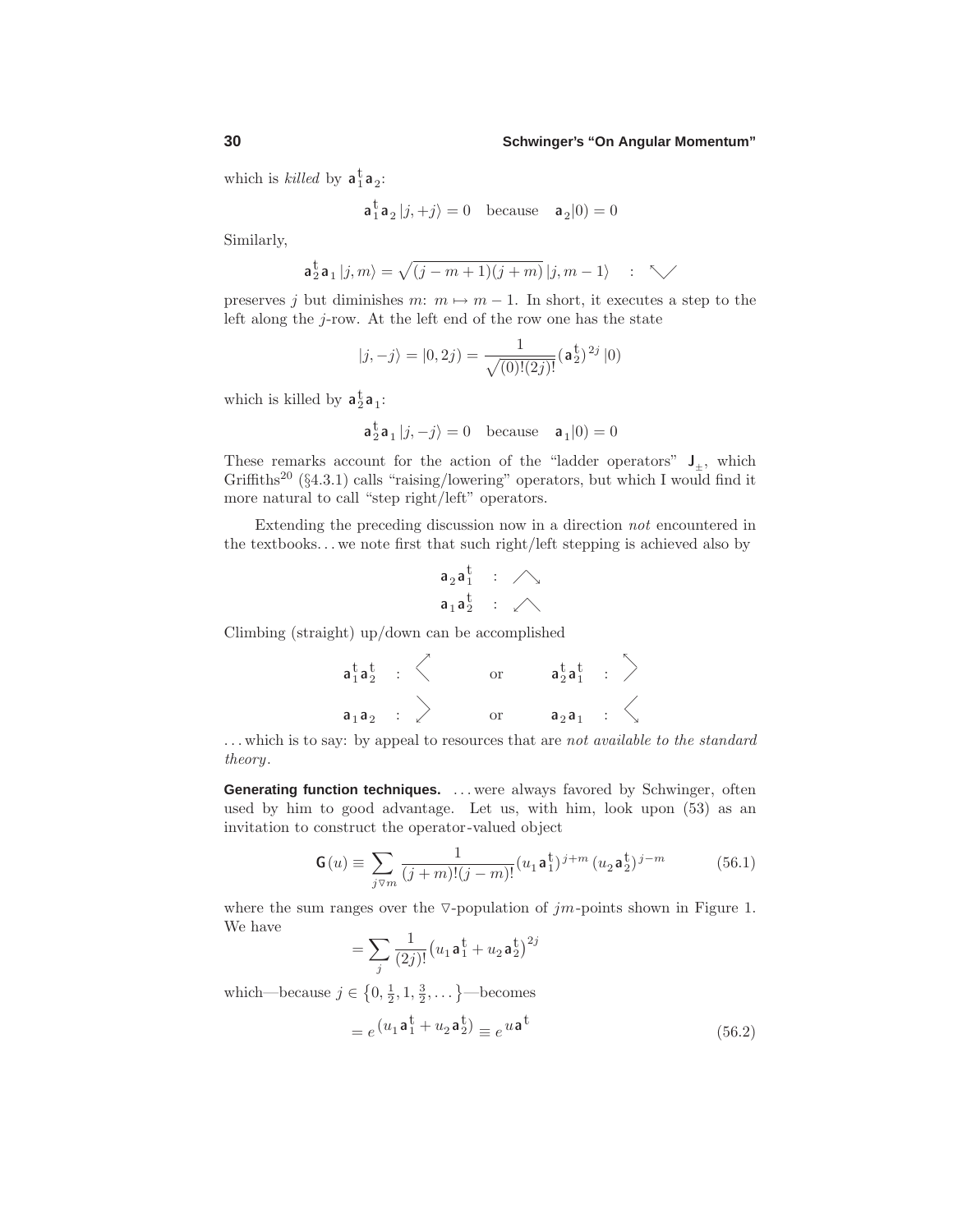### **Illustrative details: Generating function techniques 31**

From

$$
\mathbf{G}(u)|0\rangle = \sum_{j\vee m} \frac{1}{\sqrt{(j+m)!(j-m)!}} (u_1)^{j+m} (u_2)^{j-m} |j,m\rangle \tag{57}
$$

we discover the sense in which  $\mathbf{G}(u)|0\rangle$  is an "eigenstate generating function."

Look now to the inner product of  $\mathbf{G}(u)|0\rangle$  and  $\mathbf{G}(v)|0\rangle$ :

$$
(0|Gt(v)G(u)|0) = (0|ev* a eu at|0)
$$
\n(58)

The operators **a** and  $\mathbf{a}^t$  *commute with their commutator*(s), so by a celebrated Campbell-Baker-Hausdorff identity due to Kermack  $\&$  McCrae<sup>34</sup> we have

$$
e^{v^* \mathbf{a}} e^{u \mathbf{a}^{\dagger}} = e^{[v^* \mathbf{a}, u \mathbf{a}^{\dagger}]} \cdot e^{u \mathbf{a}^{\dagger}} e^{v^* \mathbf{a}}
$$
  
= 
$$
e^{(v_1^* u_1 + v_2^* u_2)} \cdot e^{u \mathbf{a}^{\dagger}} e^{v^* \mathbf{a}}
$$
(59)

The operators are now ordered in such a way that we can use the facts that |0) is  $(i)$  killed by annihilation operators and  $(ii)$  normalized...to obtain

$$
(0|e^{v^* \mathbf{a}} e^{u \mathbf{a}^{\mathbf{t}}}|0) = e^{(v_1^* u_1 + v_2^* u_2)}
$$
  
\n
$$
= \sum_{k} \frac{1}{k!} (v_1^* u_1 + v_2^* u_2)^k
$$
  
\n
$$
= \sum_{j} \frac{1}{(2j)!} (v_1^* u_1 + v_2^* u_2)^{2j} \quad : \quad j = 0, \frac{1}{2}, 1, \frac{3}{2}, ...
$$
  
\n
$$
= \sum_{j} \sum_{m=-j}^{m=-j} \frac{1}{(j+m)!(j-m)!} (v_1^* u_1)^{j+m} (v_2^* u_2)^{j-m}
$$
  
\n
$$
= \sum_{j \nmid \overline{y}_m} \sum_{j \nmid \overline{y}_m} \frac{(v_1^*)^{j+m} (v_2^*)^{j-m}}{\sqrt{(j+m)!(j-m)!}} \delta_{jj} \delta_{mm} \frac{(u_1)^{j+m} (u_2)^{j-m}}{\sqrt{(j+m)!(j-m)!}}
$$

Bringing (57) to the left side of (58) we on the other hand have

$$
(0|\mathbf{G}^{t}(v)\mathbf{G}(u)|0) = \sum_{j\vee m} \sum_{j\vee m} \frac{(v_1^*)^{j+m} (v_2^*)^{j-m}}{\sqrt{(j+m)!(j-m)!}} \langle jm|jm \rangle \frac{(u_1)^{j+m} (u_2)^{j-m}}{\sqrt{(j+m)!(j-m)!}}
$$

The implication is that

$$
\langle jm|jm\rangle = \delta_{jj}\delta_{mm} \tag{60}
$$

Note that Schwinger's argument (of which I have presented a somewhat streamlined version) makes critical use of resources—the **a**-operators—that again are not available to the standard theory. And that it makes no use of the Kronecker product technology which, within the field-theoretic setting, led us to the entirely equivalent statements

$$
(n_1, n_2 | n_1, n_2) = \delta_{n_1 n_1} \delta_{n_2 n_2} \tag{61}
$$

 $34$  See equation (73.6) in Chapter 0 of ADVANCED QUANTUM TOPICS (2000).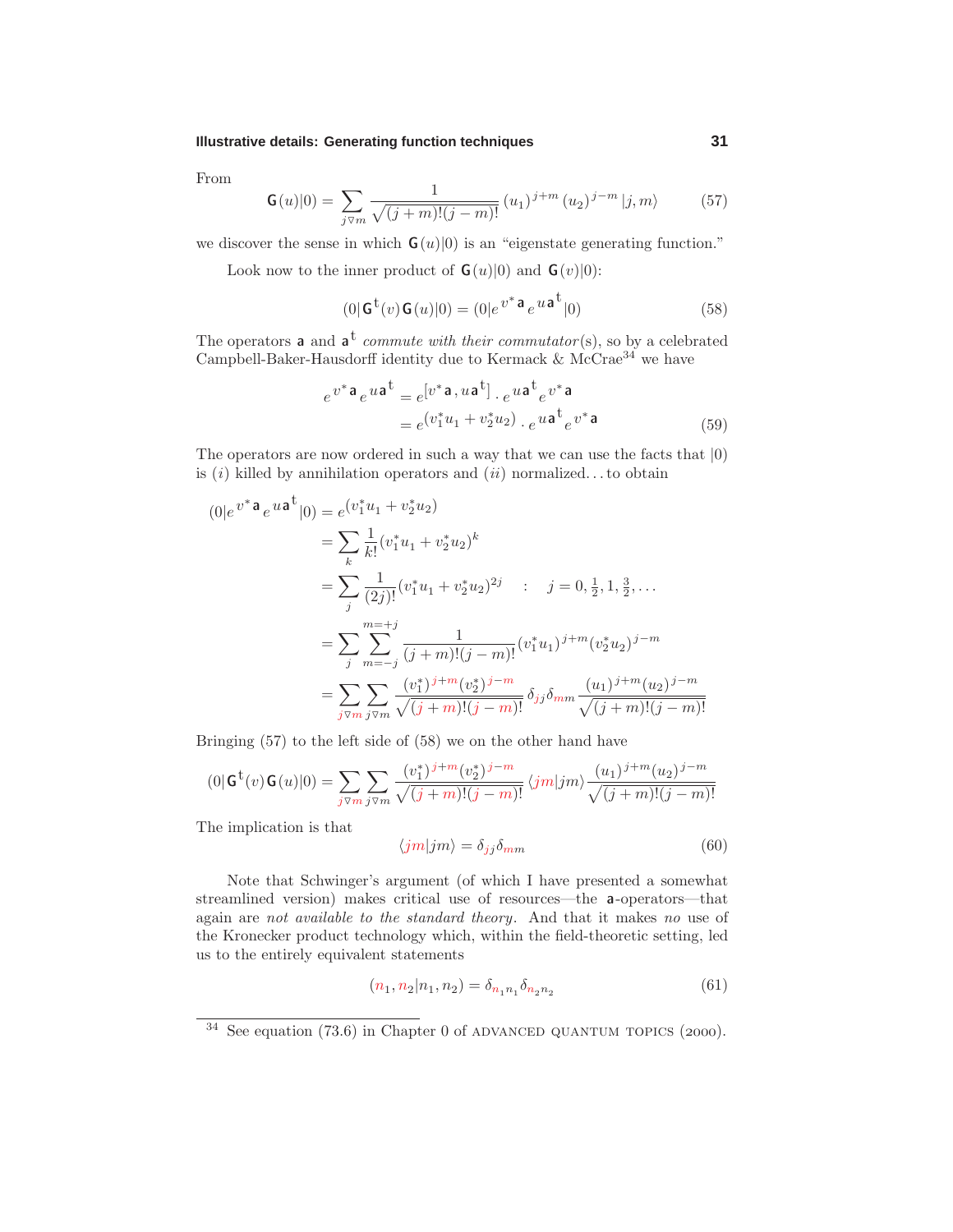In the text of an ancient seminar  $35$  I have described a method—taken from some unpublished Schwinger class notes—for constructing simultaneously the eigenvalues and eigenstates of  $H_{oscillator}$ . One expects the technique to be adaptable to isotropic 2-dimensional oscillators, therefore to the quantum theory of angular momentum*...*so is not surprised to find discussion of precisely this idea in Schwinger's Appendix A.Look, by way of preparation, to the pattern of the argument in the simplest instance: one has, quite generally,

$$
\mathbf{H} = \sum |n\rangle E_n(n| \implies \mathbf{U}(t) \equiv e^{-(i/\hbar)\mathbf{H}t} = \sum |n\rangle e^{-(i/\hbar)E_n t}(n| \qquad (62)
$$

which for an oscillator becomes  $36$ 

$$
\mathbf{U}_{\text{osc}}(t) = e^{-i\omega(\mathbf{a}^+\mathbf{a}+\frac{1}{2}\mathbf{I})t}
$$

$$
= e^{-i\frac{1}{2}\omega t} \cdot e^{-i\omega(\mathbf{a}^+\mathbf{a})t}
$$

One can, with sufficient cleverness,<sup>37</sup> use  $\begin{bmatrix} a \\ a + \end{bmatrix} = \mathbf{I}$  to bring operator on the right to ordered form

$$
= e^{-i\frac{1}{2}\omega t} \cdot \frac{1}{a^{+}} \left[ \exp\left\{ \left( e^{-i\omega t} - 1 \right) a^{+} a \right\} \right]_{a}
$$

$$
= e^{-i\frac{1}{2}\omega t} \cdot \sum_{n} e^{-in\omega t} \frac{(a^{+})^{n}}{\sqrt{n!}} \mathsf{P}_{0} \frac{(a)^{n}}{\sqrt{n!}}
$$
(63)

and to establish that

$$
\mathbf{P}_0\equiv{_{\mathbf{a}^+}}\!\!\left[e^{-\mathbf{a}^+\mathbf{a}}\right]_{\mathbf{a}}
$$

- is a projection operator:  $P_0^2 = P_0$ ;
- has unit trace (so projects onto a single state);
- projects onto a state killed by **a**:  $a P_0 = 0$ .

So Schwinger—magician that he is—writes  $P_0 \equiv |0\rangle(0|$  and

$$
|n) \equiv \frac{(\mathbf{a}^+)^n}{\sqrt{n!}} \, |0\rangle \tag{64.1}
$$

and observes that in (63) he has reproduced the "spectral resolution" design of (62), with

$$
E_n = \hbar\omega\left(n + \frac{1}{2}\right) \tag{64.2}
$$

By a modification of the generating function technique he has produced—at a single blow—both the eigenvalues  $\mathcal{B}$  the eigenfunctions of  $\mathbf{H}_{oscillator}$ . His similar but more ambitious objective in APPENDIX A is to construct simultaneously the eigenvalues and eigenfunctions <u>both of  $J^2$  and of  $J_3$ </u>.

<sup>35</sup> "An operator ordering technique with quantum mechanical applications," (Reed College Physics Seminar of  $12$  October  $1966$ ), which can be found in COLLECTED SEMINARS  $1963-1970$ . See more recently (92) in the notes<sup>34</sup> just cited.

<sup>&</sup>lt;sup>36</sup> To avoid confusion of <sup>t</sup> with *t* we will, throughout this discussion, use  $+$  to denote the adjoint.

<sup>37</sup> Relevant tricks were the subject of that "ancient seminar."